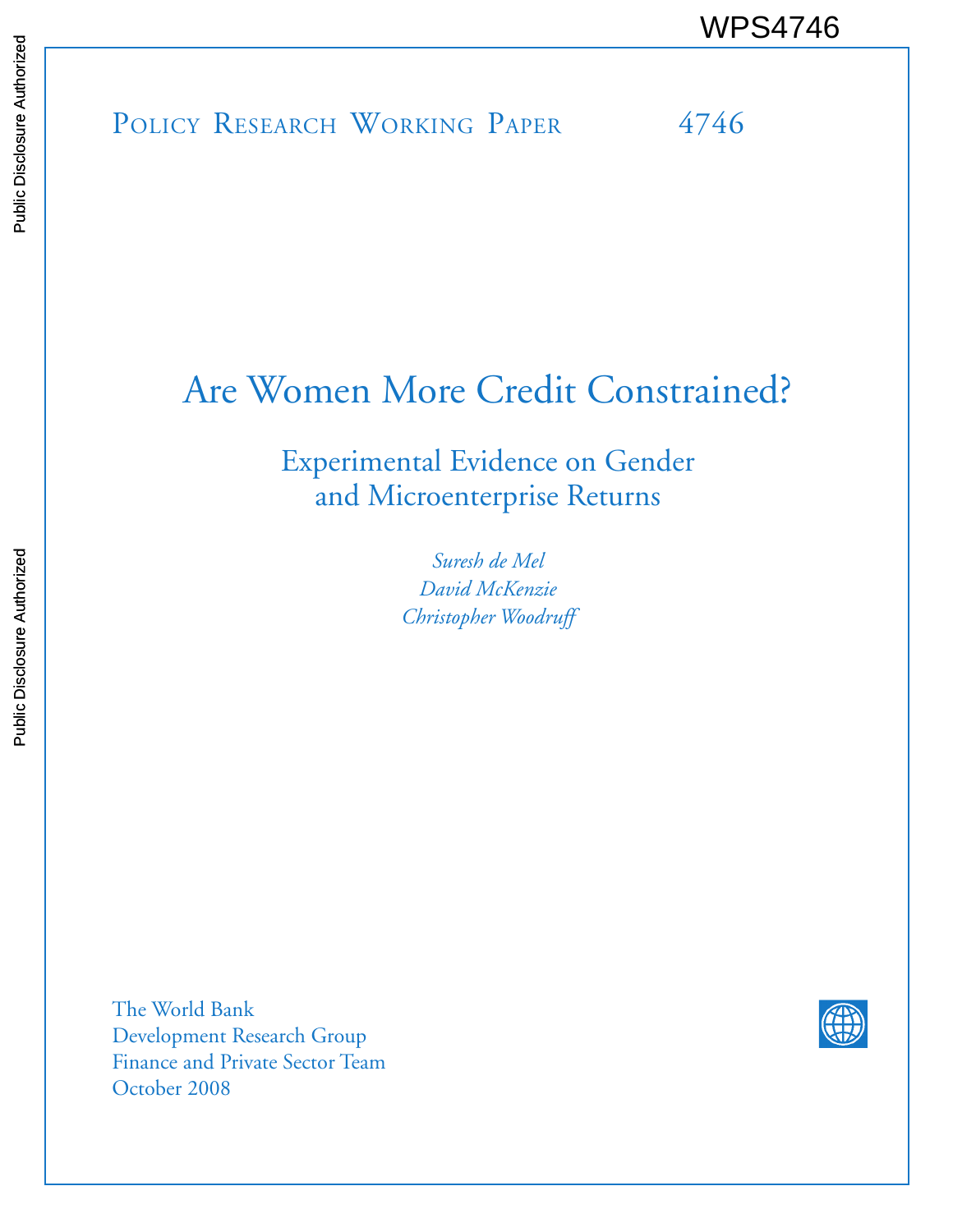## **Abstract**

This paper analyzes data from a randomized experiment on mean returns to capital in Sri Lankan microenterprises. The findings show greater returns among men than among women; indeed, returns were not different from zero for women. The authors explore different explanations for the lower returns among female owners, and find no evidence that the gender gap is explained by differences in ability, risk aversion, or entrepreneurial attitudes. Differential access to unpaid family labor and social constraints limiting sales to local areas are not important. However, there is evidence that women invested grants differently from men. A smaller share of the smaller grants remained

in the female-owned enterprises, and men were more likely to spend the grant on working capital and women on equipment. The gender gap is largest when maledominated sectors are compared with female-dominated sectors, although female returns are lower than male returns even for females working in the same industries as men. The authors examine the heterogeneity of returns to determine whether any group of businesses owned by women benefit from easing capital constraints. The results suggest there is a large group of high-return male owners and a smaller group of poor, high-ability, female owners who might benefit from more access to capital.

*The Policy Research Working Paper Series disseminates the findings of work in progress to encourage the exchange of ideas about development*  issues. An objective of the series is to get the findings out quickly, even if the presentations are less than fully polished. The papers carry the *names of the authors and should be cited accordingly. The findings, interpretations, and conclusions expressed in this paper are entirely those of the authors. They do not necessarily represent the views of the International Bank for Reconstruction and Development/World Bank and its affiliated organizations, or those of the Executive Directors of the World Bank or the governments they represent.*

This paper—a product of the Finance and Private Sector Team, Development Research Group—is part of a larger effort in the department to study microenterprise dynamics. Policy Research Working Papers are also posted on the Web at http:// econ.worldbank.org. The author may be contacted at dmckenzie@worldbank.org.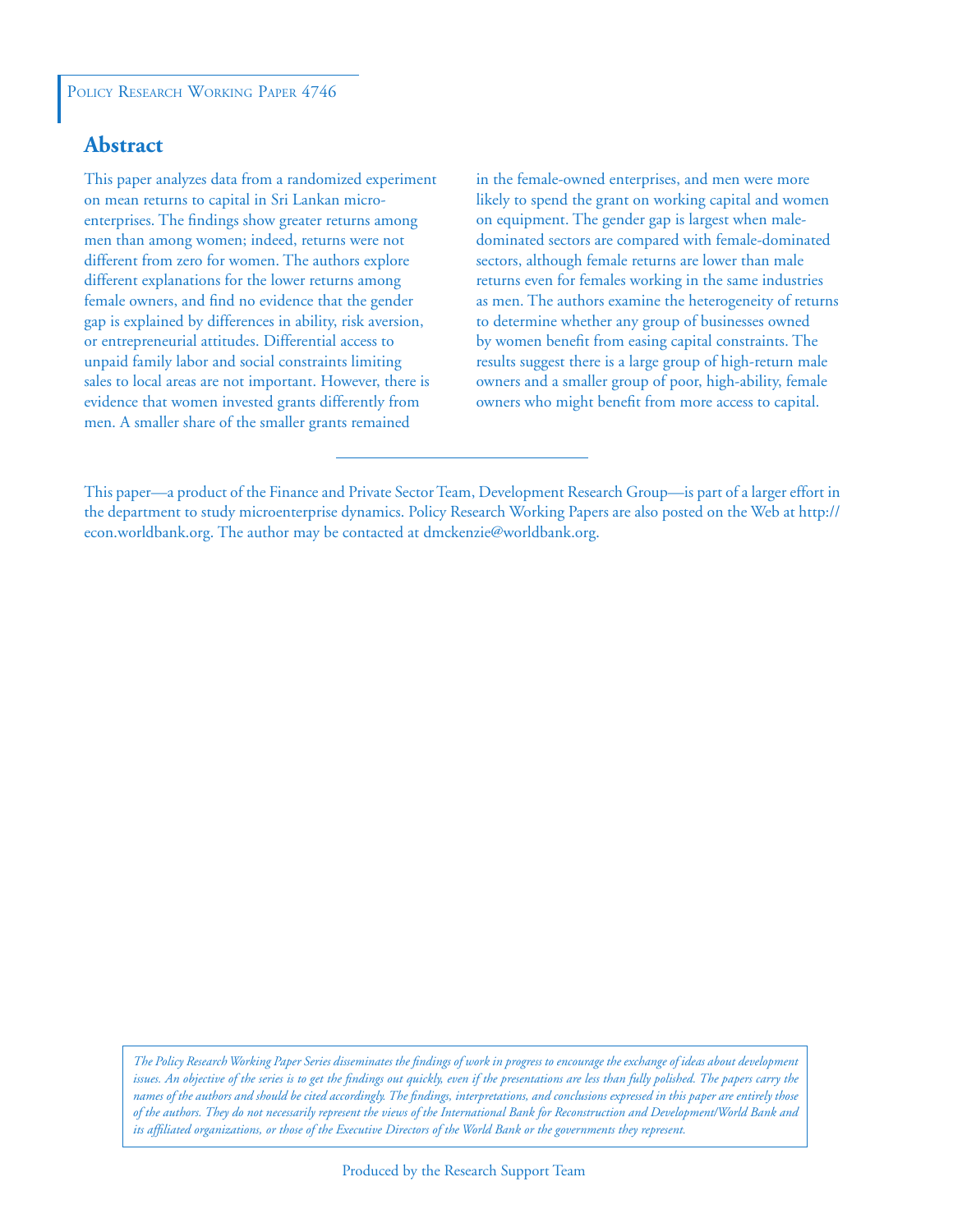## **Are Women More Credit Constrained? Experimental Evidence on Gender and Microenterprise Returns[#](#page-2-0)**

Suresh de Mel, University of Peradeniya David McKenzie, World Bank Christopher Woodruff, UCSD

*JEL codes:* O12, O16, C93. *Keywords:* Microenterprises; Gender; Microfinance; Randomized Experiment.

<span id="page-2-0"></span> # We thank Alejandrina Salcedo-Cisneros, Michael Callen, Susantha Kumara, and Jayantha Wickramasiri for excellent research assistance, and participants at several seminars for helpful comments. AC Nielsen Lanka administered the surveys on which the data are based. Financial support from NSF grants numbers SES-0523167 and SES-0617424 is gratefully acknowledged, along with additional support from the World Bank's Gender Action Plan.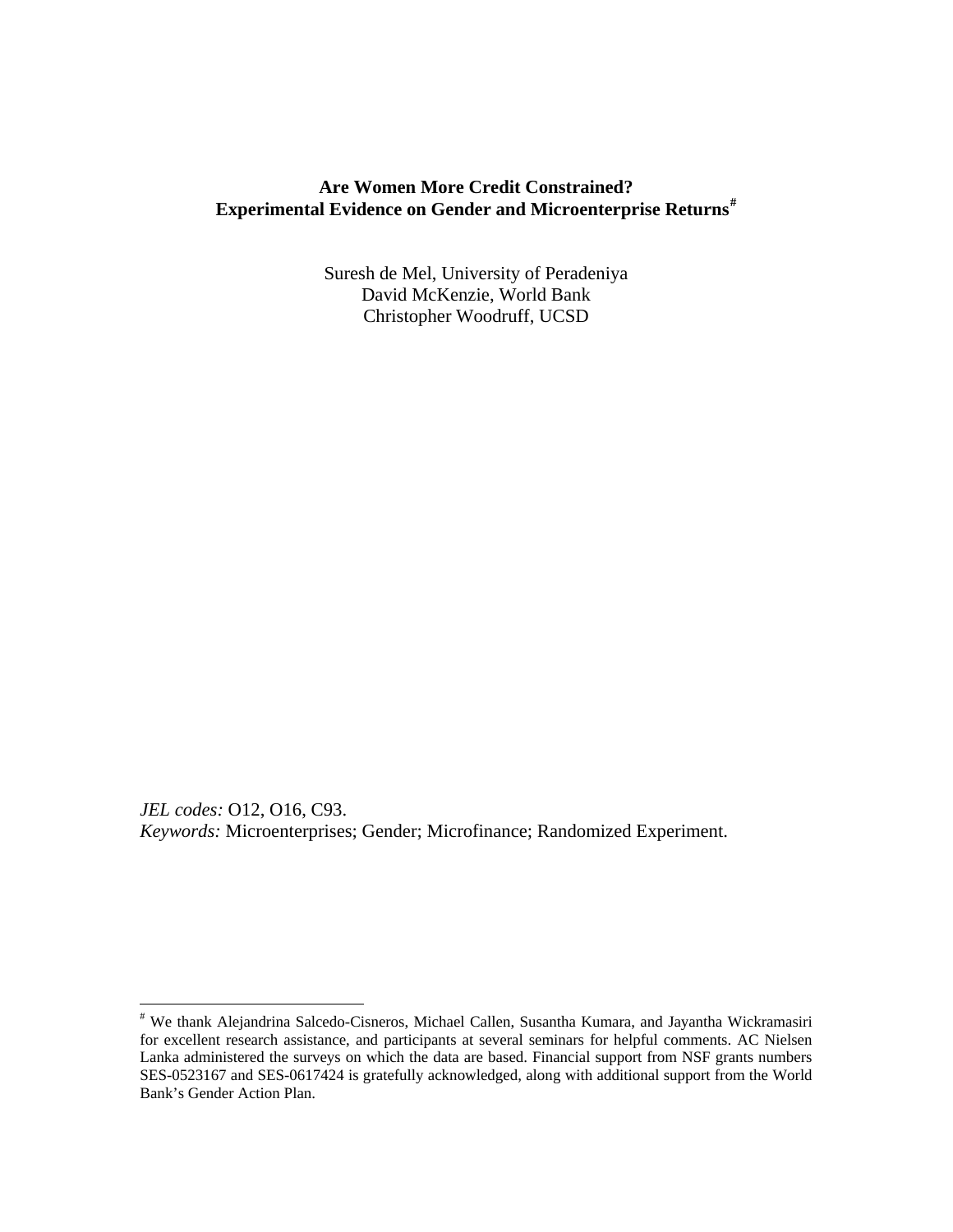#### 1. **Introduction**

 $\overline{a}$ 

Many microfinance organizations lend predominately or almost exclusively to women. For example, 97 percent of Grameen Bank's seven million borrowers are women<sup>[1](#page-3-0)</sup>, as are 70 percent of FINCAs borrowers<sup>[2](#page-3-1)</sup>, and 65 percent of ACCIÓN's five million clients.<sup>[3](#page-3-2)</sup> Many of the justifications are economic in nature. Women are argued to be poorer than men on average (e.g Burjorjee et al., 2002; FINCA, 2007), have less collateral, and hence be more credit-constrained (e.g. Khandker, 1998; SEAGA, 2002). Muhammad Yunus (2004, p. 4078) writes that "women have greater long-term vision and are ready to bring changes in their life step by step. They are also excellent managers of scarce resources, stretching the use of every resource to the maximum".

But are women in low-income countries more constrained by finance than men? There is surprisingly little evidence on this question. Udry (1996) and others provide some evidence that men are favored in intra-household allocation of resources in rural households. Studies of microfinance clients in several countries suggest that femaleowned enterprises grow more slowly and generate lower profits than male-owned enterprises.<sup>[4](#page-3-3)</sup> But the samples for studies of clients of microfinance programs reflect selection decisions both on the part of enterprise owners as to whether or not to apply for a loan, and on the part of lenders as to whether or not to lend. The limited work on returns to capital in the broader population of microenterprises seldom differentiates returns by gender, and is still subject to the problem that capital stock is not exogenously determined. We are unaware of any convincing evidence on gender differences in the productivity of incremental investments across households. We provide evidence on that in this paper, using data from a field experiment among microenterprises in Sri Lanka.

For the experiment, we sampled microenterprises with less than US\$1000 in equipment and working capital in three districts in southern Sri Lanka. We provided random grants, half in cash and half as purchases of inputs or equipment selected by the

<span id="page-3-1"></span><span id="page-3-0"></span><sup>1</sup> <http://www.grameen-info.org/bank/index.html> [Numbers as of May 2007], accessed August 15, 2007. <sup>2</sup>[http://www.villagebanking.org/site/c.erKPI2PCIoE/b.2604299/k.FFD9/What\\_is\\_Microfinance\\_What\\_is\\_](http://www.villagebanking.org/site/c.erKPI2PCIoE/b.2604299/k.FFD9/What_is_Microfinance_What_is_Village_Banking.htm)<br>Village\_Banking.htm, accessed August 15, 2007.

<span id="page-3-2"></span> $\frac{3 \text{ http://www.accion.org/about\_key\_stats.asp}}{3 \text{ http://www.accion.org/about\_key\_stats.asp}}$  $\frac{3 \text{ http://www.accion.org/about\_key\_stats.asp}}{3 \text{ http://www.accion.org/about\_key\_stats.asp}}$  $\frac{3 \text{ http://www.accion.org/about\_key\_stats.asp}}{3 \text{ http://www.accion.org/about\_key\_stats.asp}}$  [all clients 1976-2006], accessed August 15, 2007.

<span id="page-3-3"></span><sup>&</sup>lt;sup>4</sup> Kevane and Wydick (2001) provide a survey of several studies of investment behavior of microenterprise owners by gender, with mixed results found. In their own work, they find no significant difference between male and female borrowers in Guatemala in their ability to generate increases in sales. See McPherson (1996), Mead and Liedhom (1998), and Grasmuck and Espinal (2000) for additional evidence on the size and growth of enterprises owned by men and women.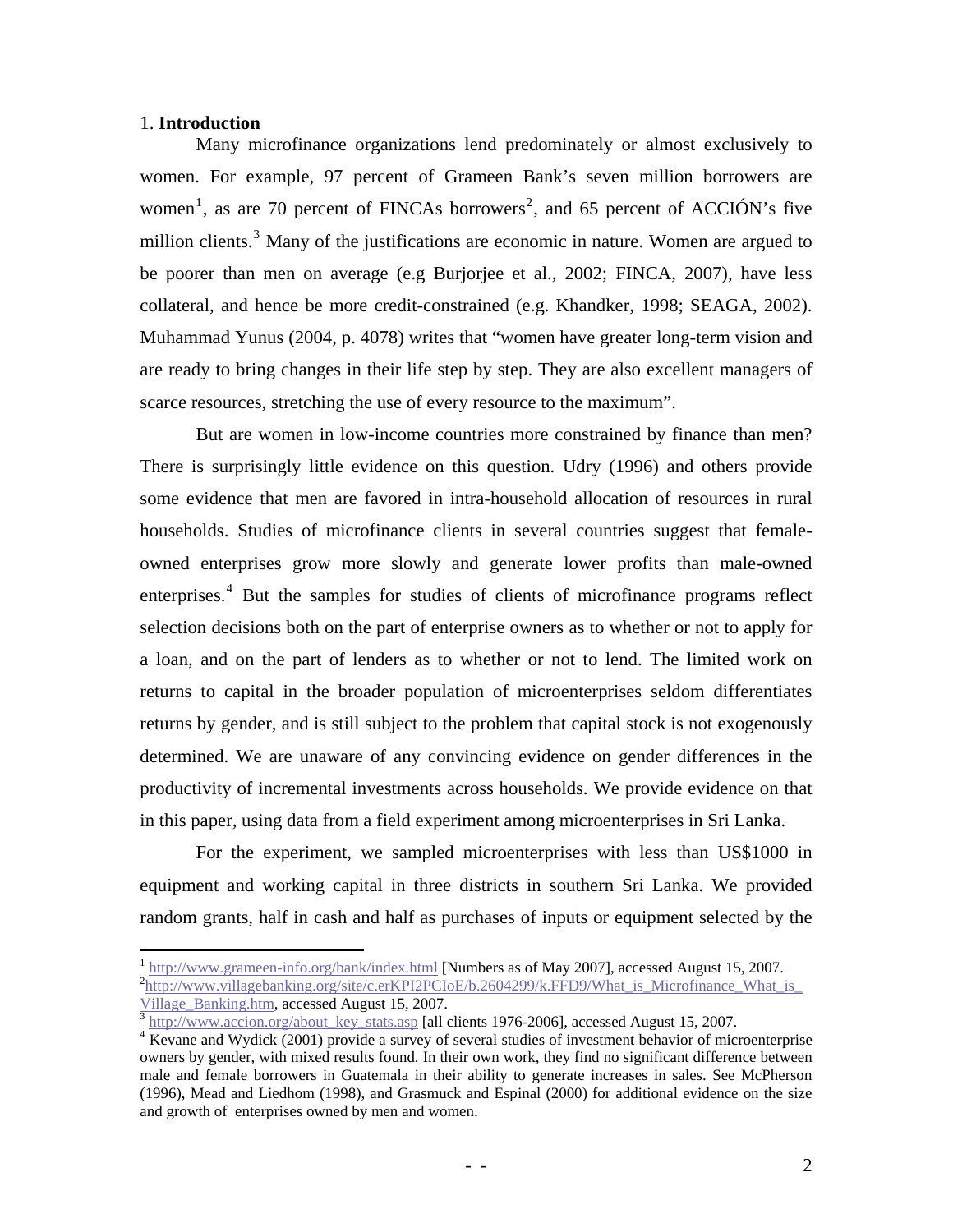enterprise owner, to about 60 percent of the sampled enterprises. Two-thirds of the grants were \$100 and the other third were for \$200, representing about 50 and 100 percent of the median capital stock. Randomization generates exogenous differences in the capital stock of firms, allowing estimation of the return to capital that is not subject to endogeneity concerns. In de Mel, McKenzie and Woodruff (2008a), we show that the mean real return to capital is around 5.3 percent per month, much higher than market interest rates. We also show that returns to capital are heterogeneous, varying with measures of ability, household liquidity, and the gender of the owner. With respect to gender, we find returns of around 9 percent per month in enterprises owned by males, but not different from zero in enterprises owned by females. Thus, not only does the average female owner have a lower return than the average male owner, but on average femaleowned enterprises see no return from grants which averaged 50 to 100 percent of the preexperiment capital stock.

In this paper, we explore various explanations for the large gender gap in returns, drawing on the existing literature in economics, sociology and anthropology. Aside from differential credit constraints, the literature suggests several reasons returns may differ for women and men. First, men have been found to re-invest a larger share of the profits generated into the business (Grasmuck and Espinal, 2000), perhaps reflecting the difference between men and women in spending priorities. Men may also have more power within the household, giving them more access to unpaid labor of older children or to resources generated by their spouse (Ypeij 2000). Either social conventions or the need to be near home to watch children may lead women to work in different industries than men. The same factors may limit the ability of women to travel, reducing the size of their sales market, and hence demand for their goods. Because women are not continually in the labor market, they may have more limited business networks (Ypeij 2000). Finally, women may differ with respect to risk aversion or ability.

We put structure to these alternative explanations with a simple model of investment. The model shows that returns could vary due to differences in access to credit, differences in access to capital and labor within the household, differences in the markets for output, differences in entrepreneurial ability, differences in risk aversion, and differences in the sector of work. We find that the gender difference in returns to the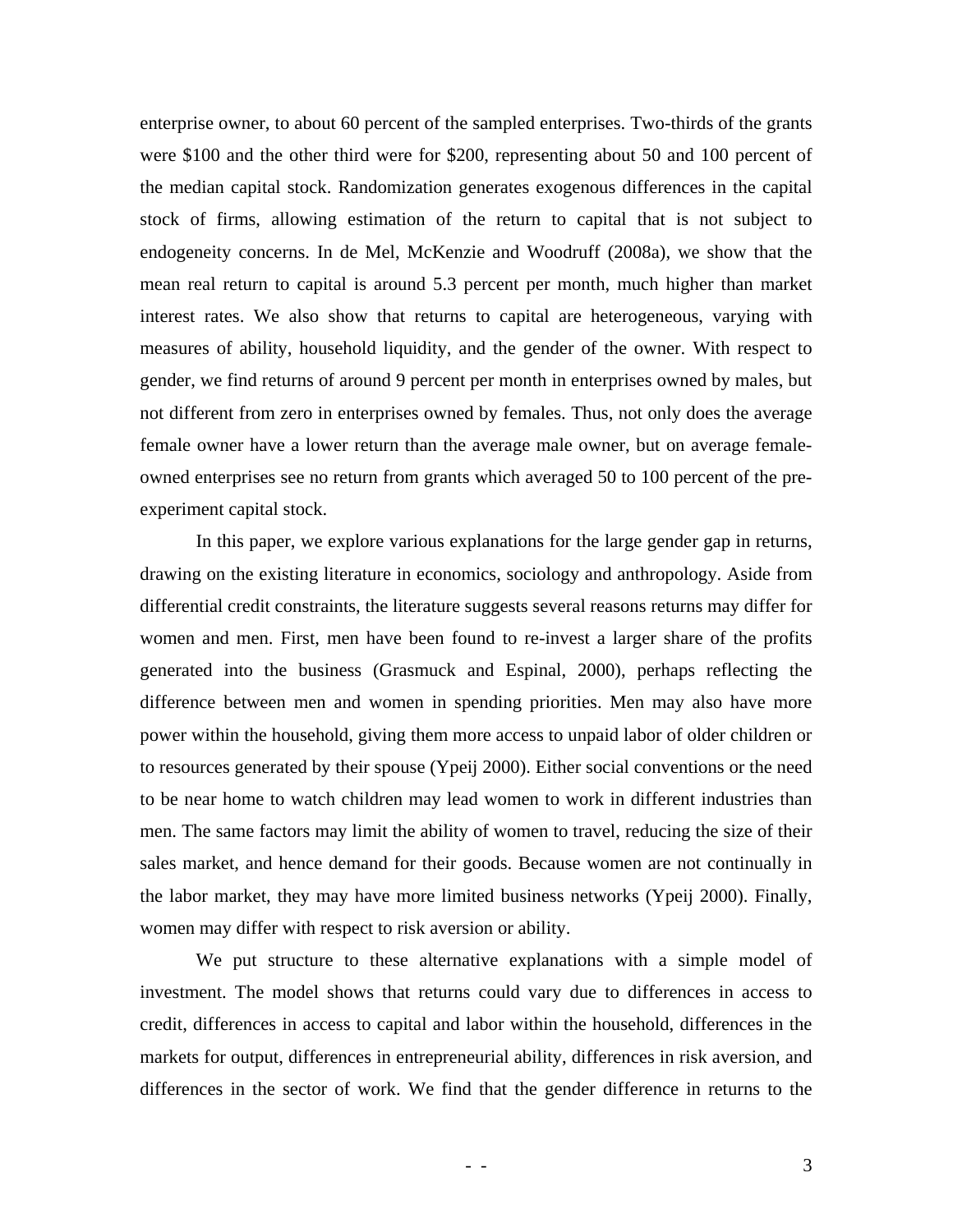treatments remains after controlling for various measures of access to credit, wealth, risk aversion, and a rich set of ability measures. The data suggest that women do invest their grants differently than men. Over the three years our surveys span, we find that on average none of the \$100 grants remain in female-owned enterprises, while all of the smaller grants remain in male-owned enterprises. Females, on the other hand, invest and retain in the business a somewhat larger portion of the \$200 grants. Compared with men, women were more likely to invest in equipment like ovens, sewing machines, or furniture, and less likely to invest in inventories and working capital.

But we find a marked difference between males and females in the returns generated by grants which are invested. As with the returns to the treatments, these differences are not explained by differences in measured ability, differences in entrepreneurial attitudes, the location of the business, or the percentage of sales made outside of the immediate neighborhood. Differences in sector of work may explain some of the difference. The gap in returns is much larger when we compare female-only industries such as lace to male-only industries such as repair services. Nevertheless, we still find women to have returns near zero in industries in which both male- and femaleowned enterprises both comprise at least 25 percent of the sector's firms.

As with any finding based on data from a single country, we should ask whether the findings are likely to hold in other regions or countries. Using cross sectional data from Brazil and Mexico, we show that similar gender differences appear in urban households in these countries. Women earn a significantly lower return on marginal investments of capital, and the gap is larger in sectors in which either males or females predominate and smaller in sectors in which both males and females are active.

Finally, while the results from the Sri Lankan data show zero average return for women, they do not imply that there are no female-owned enterprises which have high returns. In the final section of the paper we examine the heterogeneity of returns among female-owned enterprises, and show that returns are indeed high for the subset of highability, financially-constrained firms. However, at least in our data, male-owned firms are on average more constrained and have higher returns to marginal capital investments, suggesting an economic efficiency argument for directing more resources towards them.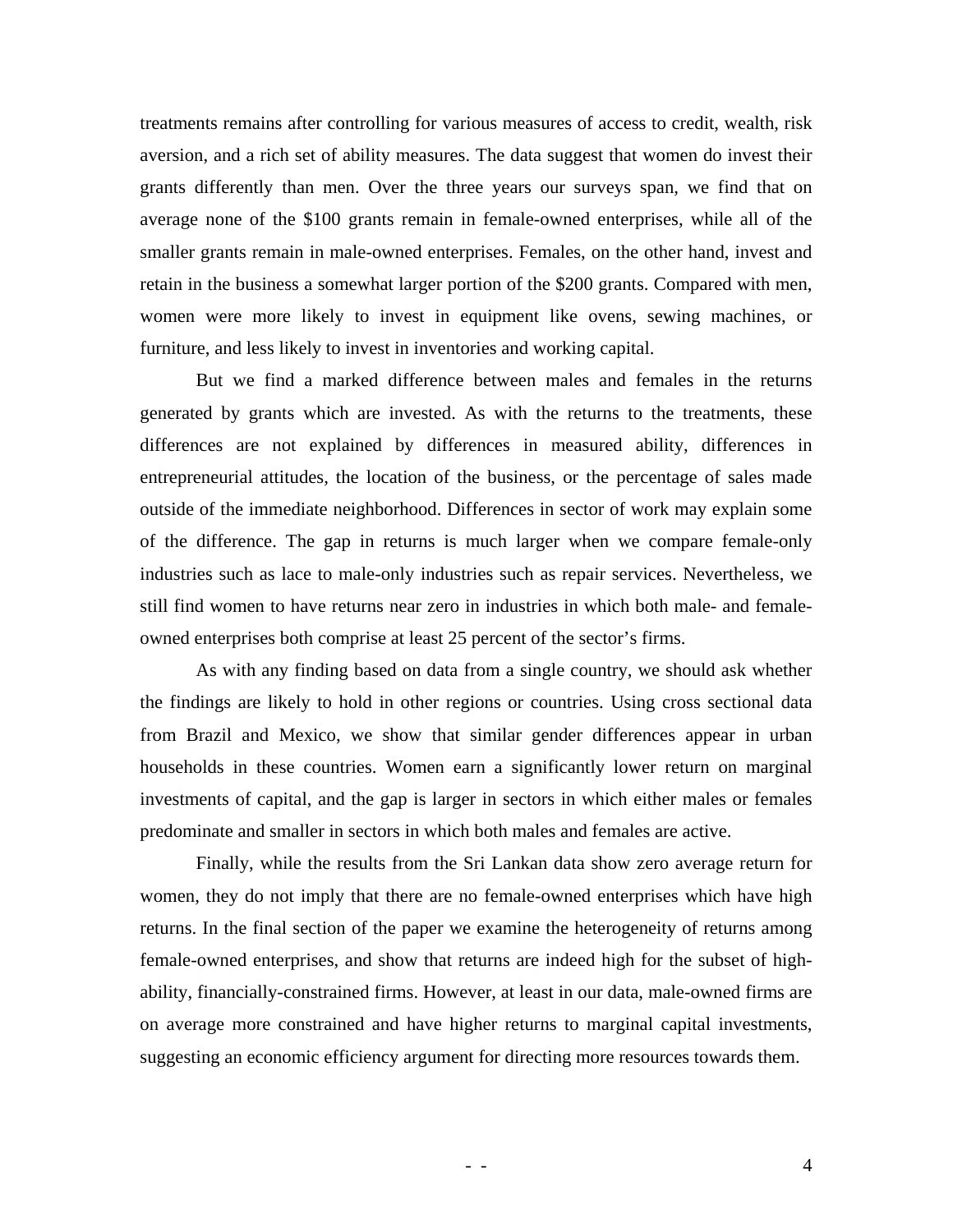The remainder of the paper is structured as follows. Section 2 describes the experiment and Sri Lankan context. Section 3 estimates the mean treatment effect and return to capital by gender. Section 4 provides a simple model to detail avenues through which returns may differ by gender, and Section 5 explores these empirically. Section 6 explores non-experimental data from Brazil and Mexico to see if the pattern of returns is similar in those countries, Section 7 investigates the heterogeneity of returns across female-owned enterprises, and Section 8 concludes.

#### **2. Data and Experimental Design**

We summarize here the sample of microenterprises and the experiment which randomly provided grants to some microenterprise owners. More details on the basic experimental design can be found in de Mel, McKenzie and Woodruff (2008a).

#### *2.1. Participants and Survey design*

The goal of our experiment was to provide a positive shock (in the form of a grant) to the capital stock of firms, and measure the return to this shock. Our target population was low-capital microenterprise owners, those with less than 100,000 Sri Lankan rupees (LKR, about US\$1000) in capital, excluding land and buildings. The upper threshold assured that the grants our budget allowed us to provide would result in measurable changes in capital stock. Additionally, previous research had suggested that returns to capital were particularly high for enterprises with very low capital stocks (McKenzie and Woodruff, 2006). In addition to the capital stock threshold, a microenterprise owner had to fulfill all of the following conditions to be included in our sample:

- (a) be self-employed full-time (at least 30 hours per week) outside of agriculture, transportation, fishing and professional services;
- (b) be aged between 20 and 65; and,
- (c) have no paid employees.

Using the 2001 Sri Lankan Census, we selected 25 Grama Niladhari divisions (GNs) in three Southern and South-Western districts of Sri Lanka: Kalutara, Galle and Matara. A GN is an administrative unit containing on average around 400 households. We used the Census to select GNs with a high percentage of own-account workers and modest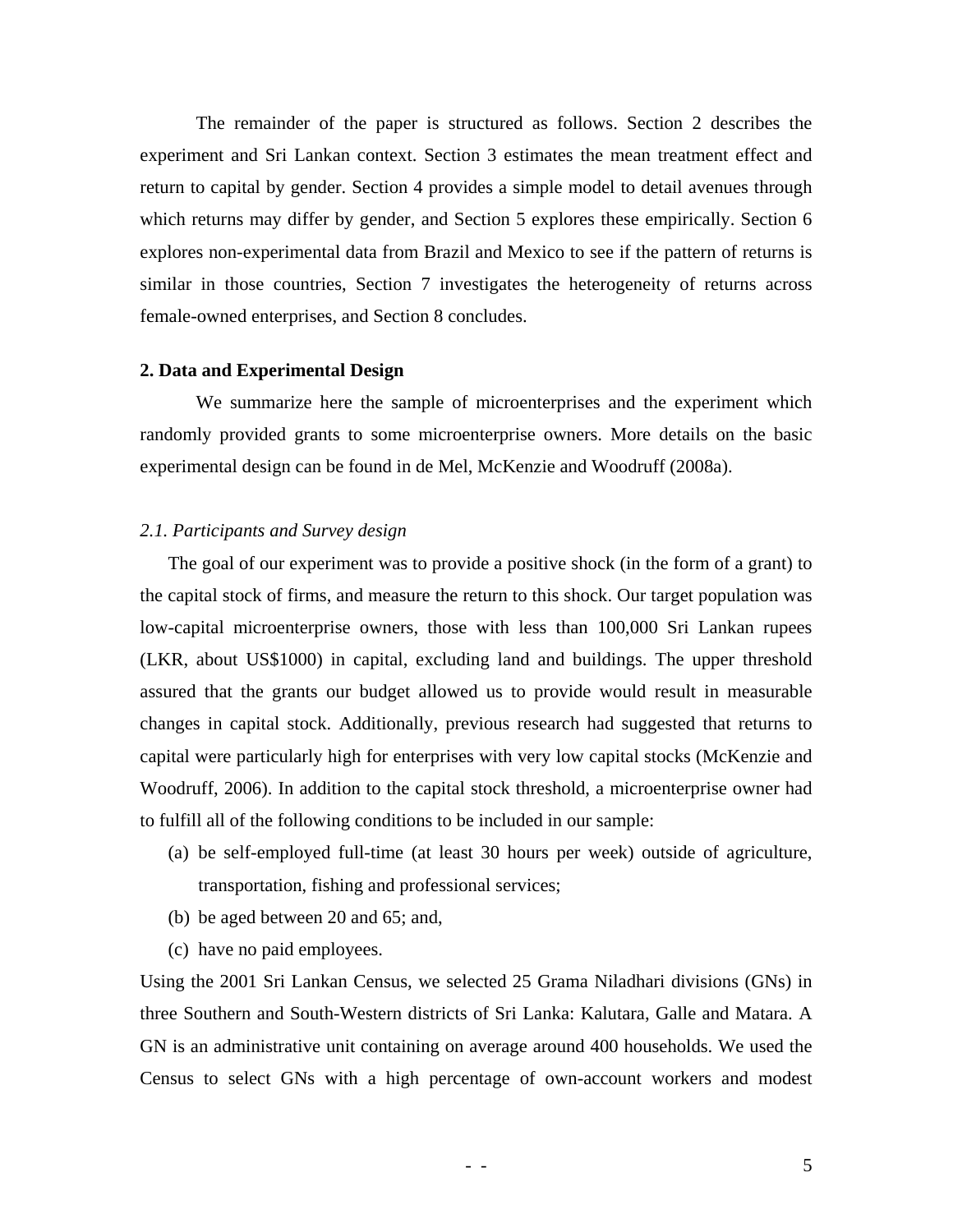education levels, since these were most likely to yield enterprises with invested capital below the threshold we had set. GNs were also stratified according to the degree of exposure of firms to the December 26, 2004 Indian Ocean tsunami. A door-to-door screening survey of 3361 households in these GNs was then conducted to identify firms whose owners satisfied the criteria listed above. In April 2005, the first wave of the Sri Lanka Microenterprise Survey (SLMS) surveyed the 659 firm owners which the screen identified as meeting these criteria. After reviewing the baseline data, 42 firms were dropped because they exceeded the capital stock threshold, or because a follow-up visit could not verify the existence of the enterprise. This gives a baseline sample of 617 microenterprises. The implications of the sample design for the selectivity of the sample of female and male owned enterprises is discussed in more detail in Appendix A.

 In this paper we exclude the firms which suffered damage to business assets as a result of the tsunami, since recovery of assets damaged by the tsunami might affect returns to capital. This leaves 405 firms to be used in this paper, of which 197 are run by males and 190 by females. For the remaining 18 firms both husband and wife claim themselves as owner. Given their small number, we also drop these dual owner firms. The result is a sample of 387 firms almost evenly split by gender and across two broad industry categories: retail sales, and manufacturing/services. Firms in retail trade are typically small grocery stores. The manufacturing/services firms cover a range of common occupations of microenterprises in Sri Lanka, including sewing clothing, making lace products, making bamboo products, repairing bicycles, and making food products such as hoppers and string hoppers.

 The SLMS then re-interviewed the owners of these firms at quarterly intervals for two years, and semi-annually for a third year. We use 11 waves of data, with the eleventh wave gathered in April 2008. In each wave, firm owners were asked about profits, revenues and expenses, changes in physical capital stock, and levels of inventories on hand. Profits were obtained through direct elicitation, which we find to be more reliable than constructing profits from detailed questions on revenue and expenses (de Mel, McKenzie and Woodruff, 2008b). Nominal profits were converted into real profits using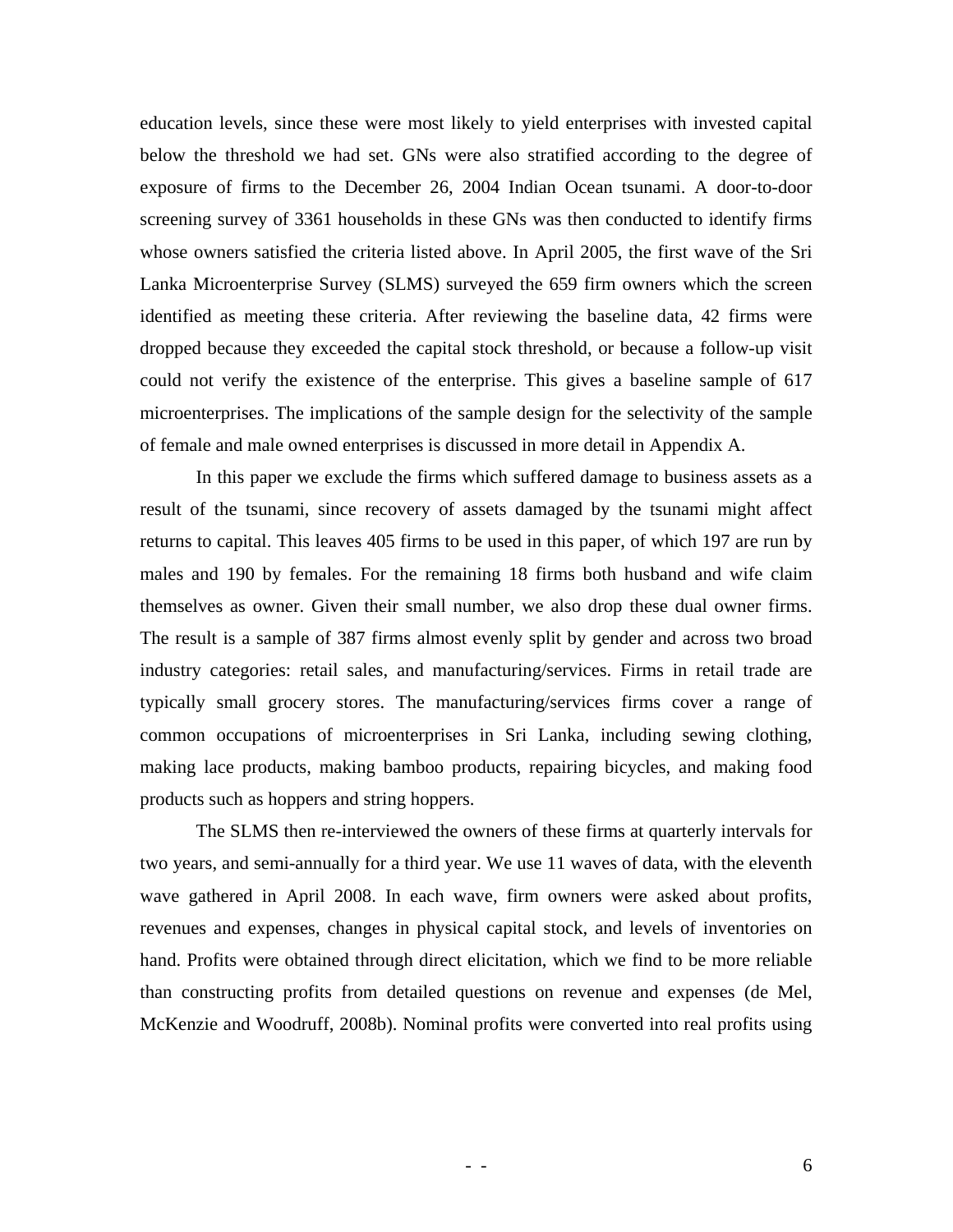the monthly Sri Lanka Consumers' Price Index.<sup>[5](#page-8-0)</sup> Each round also attempted to collect additional information about the firm or owner, in the form of special modules to measure owner ability, risk aversion, labor history, and other characteristics. We will discuss some of these measures in detail later in the paper. In addition, the first, fifth, and ninth and eleventh waves of the panel also included a household survey, measuring household expenditure, school attendance, and work participation of all household members.

 Attrition in the SLMS is quite low. 370 of our 387 firms reported profits in the baseline survey. In the fifth wave (one year later), 348 firms reported profits, an attrition rate of only 5.9 percent. In the eleventh wave (three years after the baseline), we still have 319 firms with reported profits, for cumulative attrition of 13.8 percent. We concentrate our analysis on the unbalanced panel of 365 firms reporting at least three waves of profit data. There is no significant difference in attrition rates by gender: 63.5 percent of males are in all 11 waves, compared to 63.7 percent of females, 93.4 percent of males have at least 3 waves and are included in the sample we used after trimming large changes in profits, compared to 95.8 percent of females (p-value  $= 0.22$ ).

#### *2.2. The Experiment*

Firms were told before the initial survey that as compensation for participating in the survey, we would conduct a random prize drawing, with prizes of cash or inputs/equipment for the business. The prize consisted of one of four grants: 10,000 LKR (~\$100) in materials for their business, 20,000 LKR in materials, 10,000 LKR in cash, or 20,000 LKR in cash. In the case of in-kind grants, the materials were selected by the enterprise owner, and purchased by research assistants working for the project.<sup>[6](#page-8-1)</sup> Cash

<span id="page-8-0"></span> $\frac{1}{5}$  Source: Sri Lanka Department of Census and Statistics, [http://www.statistics.gov.lk/price/slcpi/slcpi\\_monthly.htm](http://www.statistics.gov.lk/price/slcpi/slcpi_monthly.htm) [accessed February 17, 2007]. Inflation was low over the first year of the survey, with a 4.0 percent annual rate. Inflation was higher in the second and third years of the survey, with an annual rates of 18.6 percent between March 2006 and March 2007, and 28.0 between March 2007 and March 2008. The Sri Lankan price indices were revamped in November 2007, and the all island index we use was discontinued. We estimate the March 2008 value of the index by applying the rate of increase in the Colombo area index between March 2007 and March 2008.

<span id="page-8-1"></span><sup>&</sup>lt;sup>6</sup> In order to purchase the goods for these entrepreneurs receiving in kind treatments, research assistants visited several firms in the evening to inform them they had won an in kind prize. The winning entrepreneurs were asked what they wanted to buy with the money, and where they would purchase it. The research assistants then arranged to meet them at the market where the goods were to be purchased at a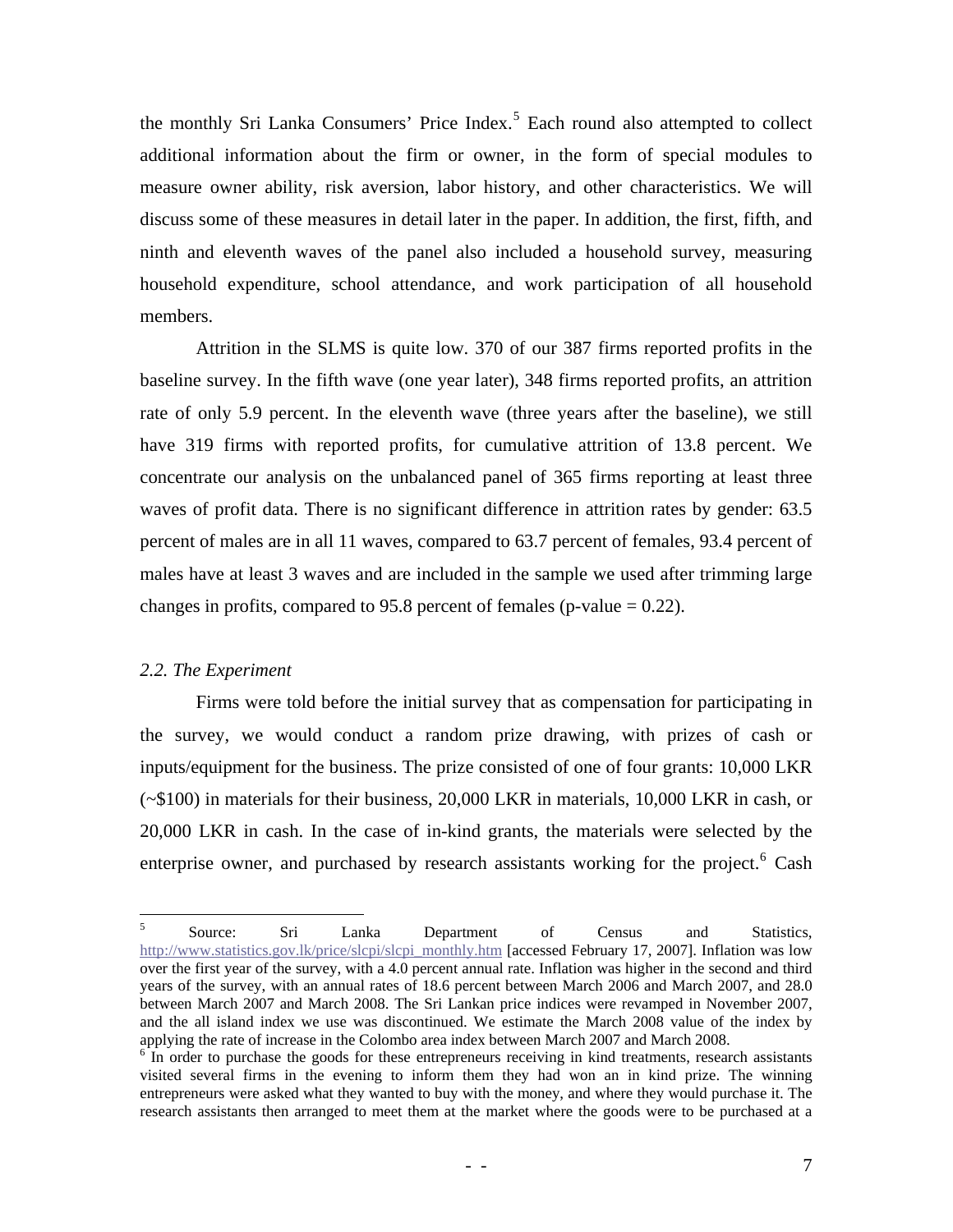treatments were given without restrictions. Those receiving cash were told that they could purchase anything they wanted, whether for their business or for other purposes.

After the first round of the survey, 124 firms were randomly selected to receive a treatment, with 84 receiving a 10,000 LKR treatment and 40 receiving a 20,000 LKR treatment. The randomization was done within district (Kalutara, Galle, and Matara) and zone (unaffected and indirectly affected by the tsunami). A second lottery was held after the third round of the survey, with an additional 104 firms selected at random from among those who didn't receive treatment after the first round: 62 receiving the 10,000 LKR treatment and 42 the 20,000 LKR treatment. In each case half of the firms received the treatment in cash, and the other half in kind. Allocation to treatment was done *ex ante*, and as a result, there were an additional seven firms who were assigned to receive treatment after round 3, but who had attrited from the survey by then. Finally, a token cash payment of 2,500 LKR (~\$25) was made after round 5 to firms which had not already received a treatment. This payment was not discussed in advance with firms, and was presented as a thank-you for their continued participation in the survey.<sup>[7](#page-9-0)</sup>

The median initial level of invested capital, excluding land and buildings, was about 18,000 LKR, implying the small and large treatments correspond to approximately 55 percent and 110 percent of the median initial invested capital. The 10,000 LKR treatment was equivalent to about three months of median profits reported by the firms in the sample, and the larger treatment equivalent to six months of median profits. By either measure, the treatment amounts were large relative to the size of the firms.

 In de Mel, McKenzie and Woodruff (2008a) we show that we can not reject equality of effects of the cash and in kind treatments, nor can we reject linearity of the treatment effect with the 20,000 LKR treatment having double the effect of the 10,000 LKR treatment. For most of the analysis, then, we pool the cash and in-kind treatments, to create a single treatment variable which varies in amount. We will test whether pooling

specified time the next day. Thus, the goods purchased and the place/market where they were purchased were chosen by the entrepreneurs with no input from the research assistants.

<span id="page-9-0"></span><sup>&</sup>lt;sup>7</sup> The initial funding covered five waves of the survey. The 2,500 rupee payment was made to limit attrition after additional funding was obtained to extend the survey for an additional four waves. We count the 2,500 LKR payment as a treatment in the analysis because owners told us they invested a similar amount of each of the three cash amounts in the enterprise, but the results are not affected if this payment is instead ignored.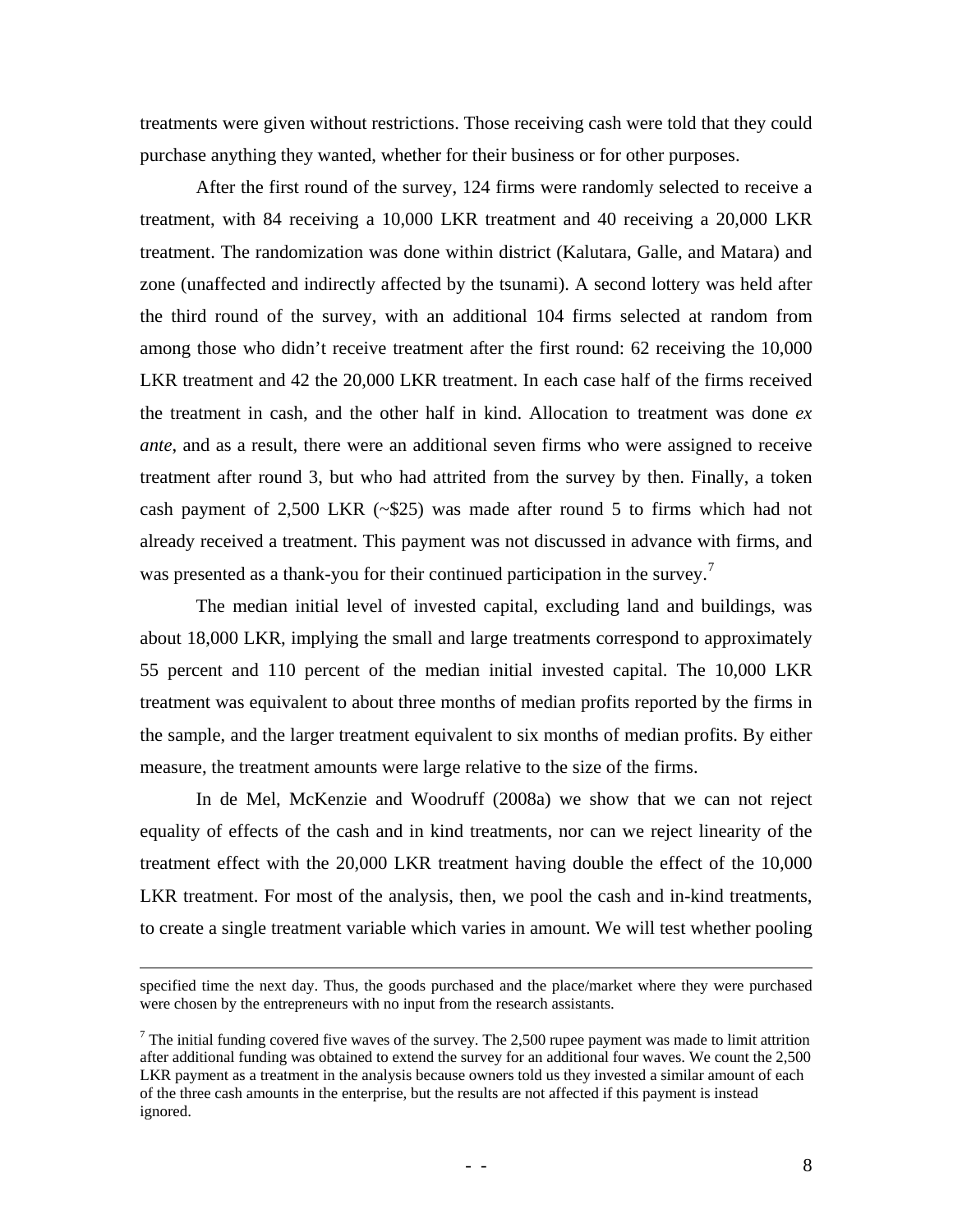the 11 rounds of the data is reasonable, or whether the impact of the treatment changes with the time since treatment.

#### *2.3. Verifying Randomization*

Note that allocation to treatment was not stratified by gender. Nevertheless, provided the sample sizes are large enough, randomization will still lead the treated women to be comparable in terms of pre-treatment characteristics to the untreated women, and similarly for men. We verify this for observable characteristics in Table 1. Randomization does appear to have given comparable treatment and control groups in terms of baseline observable variables. For both men and women we see no significant difference in baseline profits, sales, capital stock, and owner characteristics between firms which are later treated and firms which are in the control group.

#### **3. Mean Treatment Effects and Returns to Capital by Gender**

To test whether the treatment has the same mean impact on business profits for female owners as it does for male owners we estimate for firm *i* in period *t:* 

$$
PROFITS_{i,t} = \alpha + \beta AMOUNT_{i,t} + \gamma AMOUNT_{i,t} * FEMALE_i
$$
  
+ 
$$
\sum_{s=2}^{9} \theta_s \delta_s + \sum_{s=2}^{9} \kappa_s \delta_s * FEMALE_i + \lambda_i + \varepsilon_{i,t}
$$
 (1)

Where  $AMOUNT_{i,t}$  is an indicator of how much treatment firm *i* had received at time *t*, coded in terms of 100 LKR so that the coefficients can be read as monthly percentage returns. *AMOUNT* therefore takes value 100 if by time *t* the firm had received the 10,000 LKR treatment, 200 if the firm received had the 20,000 LKR treatment, 25 if they had received the 2,500 LKR payment after round 5, and 0 if they were untreated as of time *t*. We include individual fixed effects to account for any time-invariant characteristics of owners that also influence profits. Since randomization appears to have held on the subsamples, including these effects is not necessary, but their inclusion can improve efficiency by accounting for more of the variation across owners in profits. The  $\delta_s$  are period effects, which we also interact with the female dummy variable to allow for different time paths of profits for male and female enterprises. The coefficient β gives the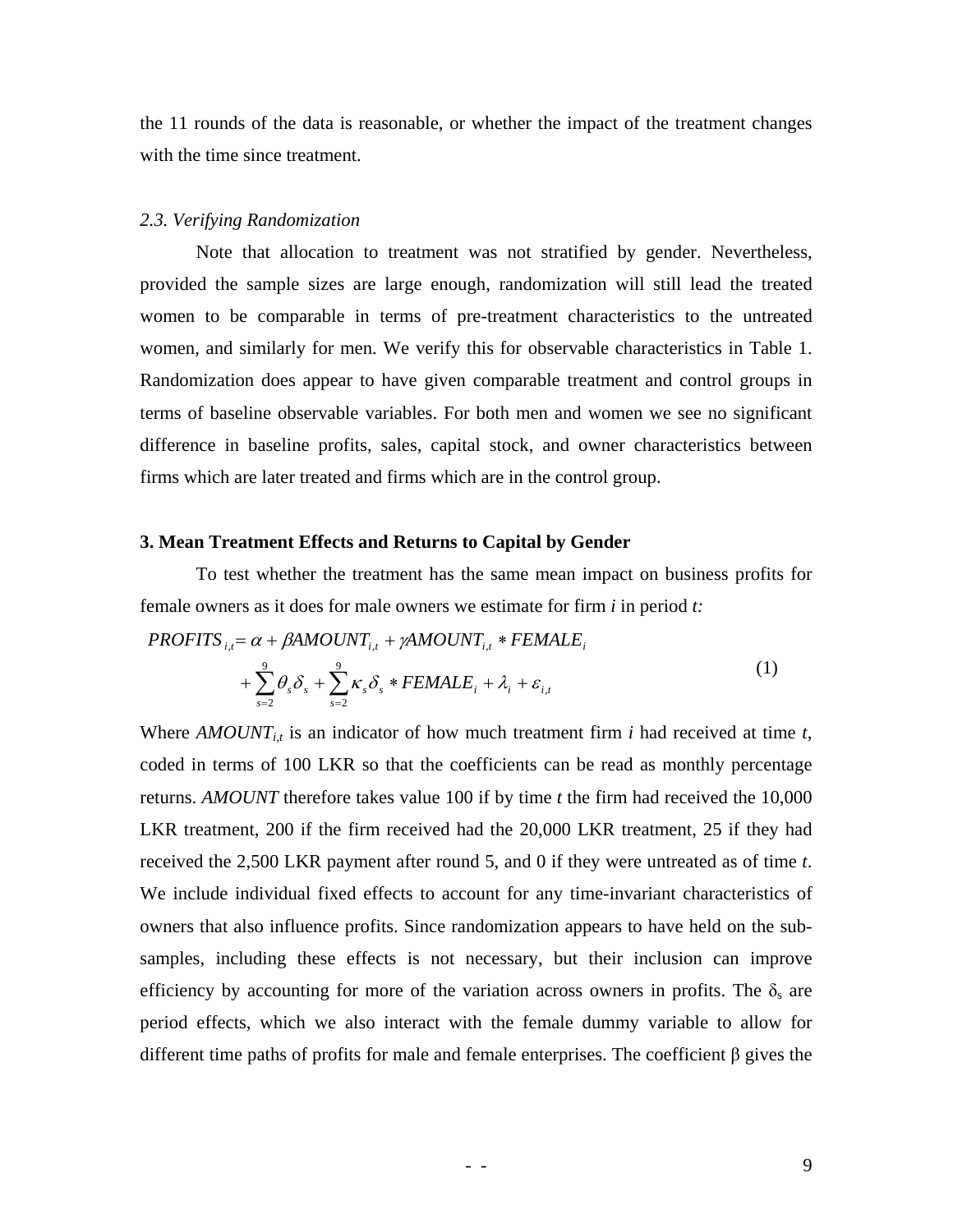mean treatment effect for males, and  $\gamma$  provides the differential treatment effect for females. We test

- i)  $\gamma \neq 0$  (female-owned businesses have a different increase in profits than male owned businesses from the treatment), and
- ii)  $\gamma + \beta = 0$  (there is no effect of the treatment on profits of female-owned businesses).

Equation (1) shows the impact on business profits of giving cash or materials to firm owners. Since some of the grant may not be invested in the business (even the in-kind grant may be partially de-capitalized), this will not give the return to capital. Moreover, if male and female owners invest different amounts of the treatment in their business, we may find different treatment effects despite similar returns to capital. We therefore also estimate the returns to capital directly by using the treatment amount to instrument capital stock  $K_{i,t}$  in the following regression:

$$
PROFITS_{i,t} = \alpha_1 + \beta_1 K_{i,t} + \gamma_1 K_{i,t} * FEMALE_i
$$
  
+ 
$$
\sum_{s=2}^{9} \theta_{1s} \delta_s + \sum_{s=2}^{9} \kappa_{1s} \delta_s * FEMALE_i + \lambda_{1i} + \nu_{i,t}
$$
 (2)

Capital stock is measured as the total value of capital stock and inventories, excluding land and buildings. We can then test whether the returns to capital differ by gender ( $\gamma_1 \neq 0$ ) and whether the returns to capital are zero for female enterprises ( $\gamma_1+\beta_1=0$ ).

#### *3.1. Gender Differences in Treatment Effects and Returns*

We begin by using real profits as the dependent variable. However, since profits include the earnings of the firm owner, any increase in profit from the treatment will be a combination of the return to capital and of the return to the owner of any adjustment in labor hours worked. Recall that since we are including individual fixed effects, the average hours of work are already implicitly adjusted for, and it is only changes in hours that we need worry about. When we estimate equation (1) using own hours worked as the dependent variable, we find the mean treatment effect is an increase of 1.8 hours per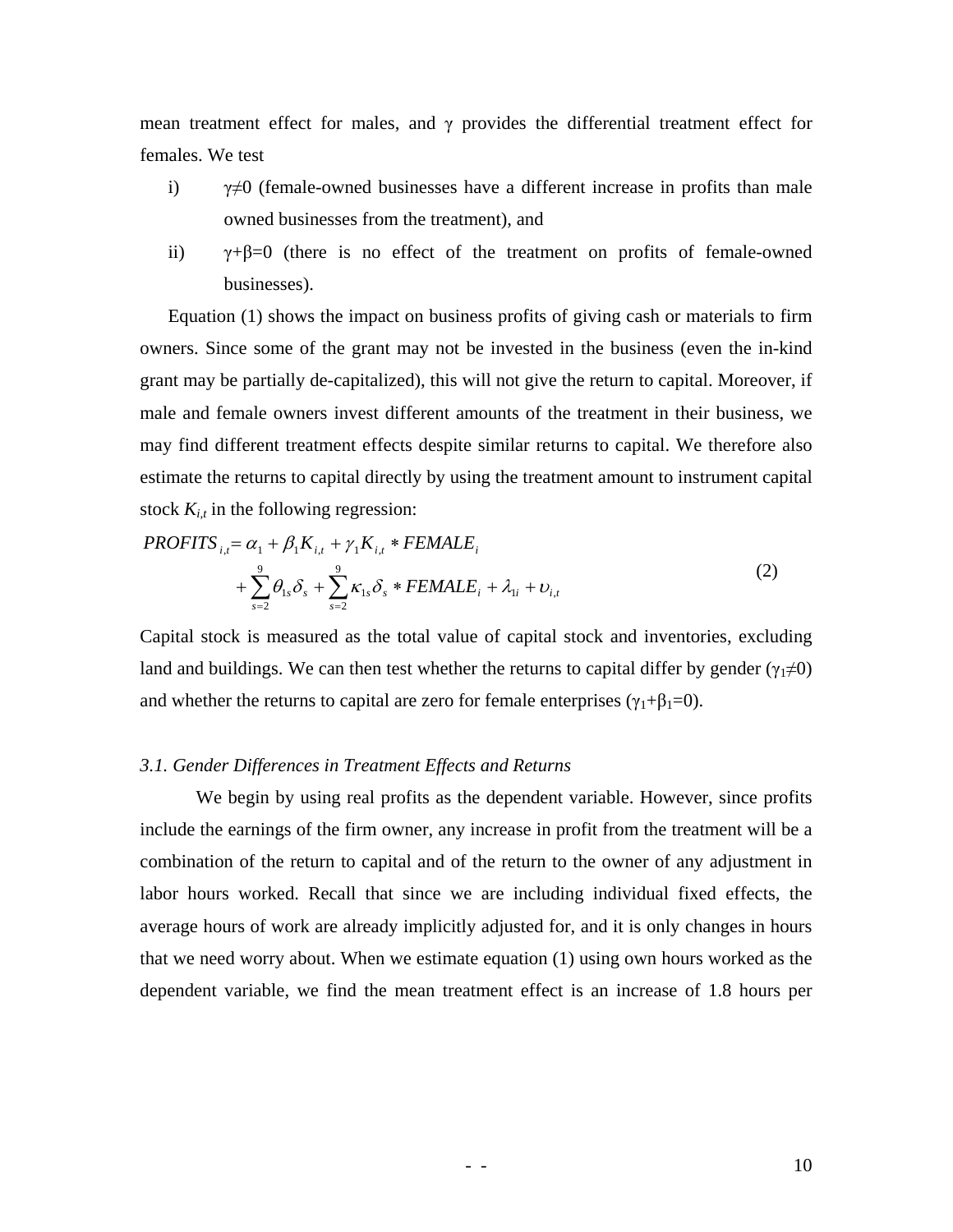week for males, and a 0.3 hours per week for females. We can not reject that the change in hours is the same for males and females, and neither effect is significant.<sup>[8](#page-12-0)</sup>

To isolate the impact of capital, we subtract the implicit wage earned by the firm owner. We estimate the marginal return to own labor using the baseline data to regress profits on capital stock, owner characteristics, and hours of work. We allow the hours effect to vary by three education levels and by gender. The value of an additional hour worked varies from zero to 9.2 rupees per hour.

 Profit data are noisy. Measurement error can cause extreme changes in profits from one period to the next, reducing our power to detect changes in profits resulting from the treatments. We verified with the survey firm all observations with very large changes in either direction from one period to the next. Many of these were keypunch errors, which we corrected. Others may be errors of enumerators made in the field, but we have no way to verify this. For several observations with a large fall in profits, the survey firm told us that the business was closed for a period because of illness of the owner, or because of a lack of demand. Because these occurrences represent real risks of operating a business, we choose to trim only the top 1% of the sample ranked by changes in profits (in both percentages and levels). In practice, this trims observations for which profits increase by more than 608 percent or  $15,000$  LKR from one quarter to the next.<sup>[9](#page-12-1)</sup>

Table 2 reports the results of estimating equations (1) and (2). Columns 1 and 2 show the mean treatment effect for real profits and real profits adjusted for hours worked by the owner. Columns 3 through 4 display the corresponding returns to capital regressions. Column 1 shows that a 10,000 LKR treatment increases real profits for treated males by 804 LKR per month, or 8.0 percent of the treatment amount. However, there is a large negative and significant gender interaction. The overall female effect is the sum of the female interaction and overall effect, and is -20 rupees or negative 0.20 percent per month, which is not statistically significant from zero. That is, we can not

1

<span id="page-12-0"></span><sup>&</sup>lt;sup>8</sup> There is a significant increase in hours worked in the periods immediately following treatment, but this dissipates with time. In the period immediately following treatment, hours worked increases by 4.4 hours per week for males and 4.6 hours per week for females, both significant at the .05 level. In the second or later rounds after treatment, however, the measured effect on male hours returns very close to zero while the effect on female hours worked is always negative but insignificant.

<span id="page-12-1"></span><sup>&</sup>lt;sup>9</sup> Note that if the increase represents a permanent change in the operation of the business, then we will lose only one observation, since in subsequent quarters growth rates will be modest again. The observationspecific trimming thus eliminate coding errors without excluding firms which are growing rapidly.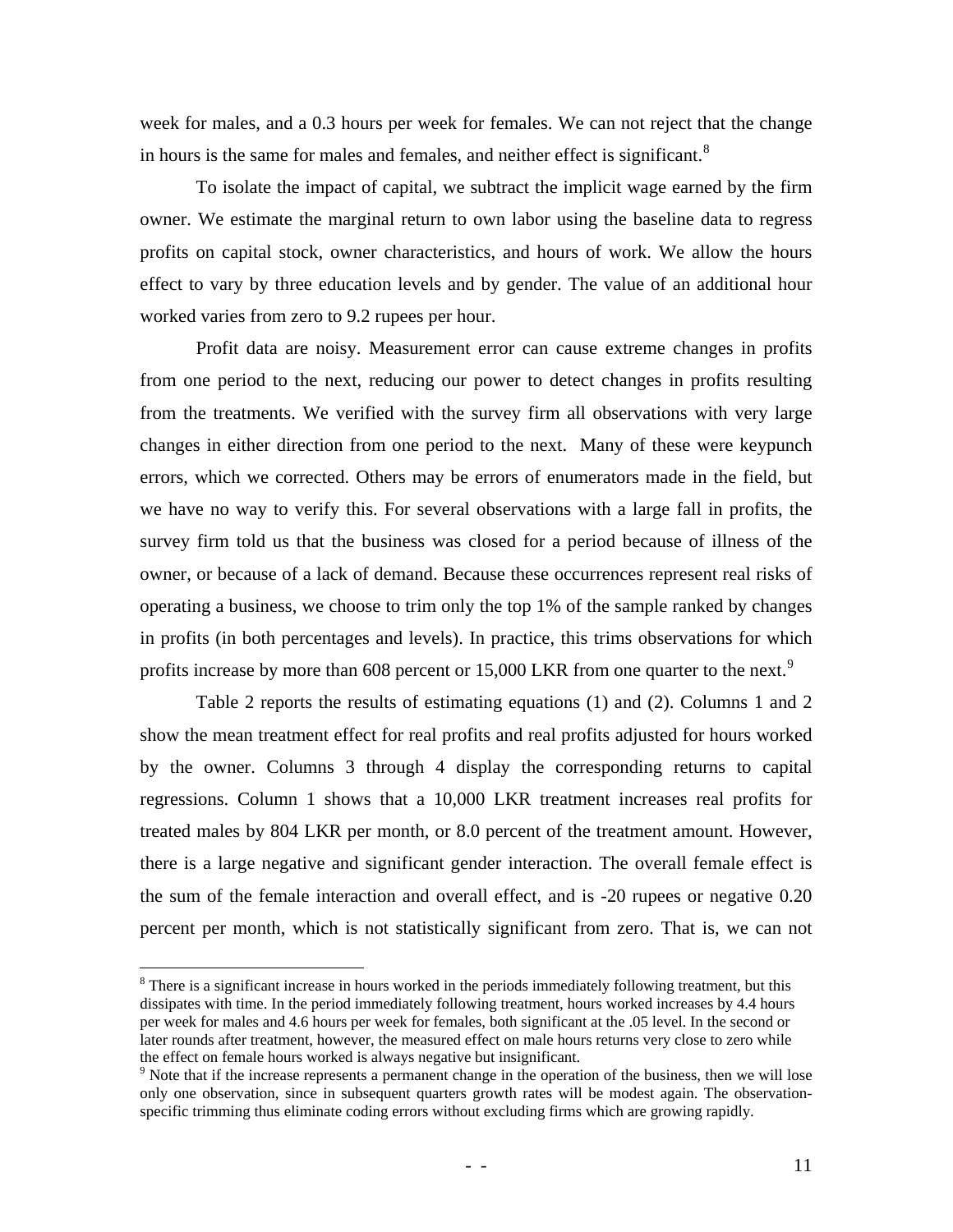reject that the treatment has no effect on mean profits for female-owned enterprises. Column 2 shows that the gender gap is not caused by differential adjustments in labor supply after the treatment. If anything, since men increase hours worked slightly more than women after treatment, controlling for hours worked increases the gender gap (column 2). By either measure, we find large positive and significant treatment effects for males, whereas treatment effects for women are not statistically different from zero, with negative point estimates.

In columns 3 and 4 we examine gender differences in returns to capital. Column 3 uses real profits as the dependent variable, ignoring the effect of the capital injection coming through hours worked, while column 4 adjusts profits for the value of the owner's time. In either case, the mean real returns to capital are estimated to be just over 11 percent per month for males, and slightly negative but not significantly different from zero for females. Note that the first-stage estimating the effect of treatment on capital stock levels shows a coefficient on the treatment amount of 0.73 for males and 0.70 for females, suggesting that on average 73 percent of the treatment given male owners ended up as capital stock for the business, while females invested almost as much. We explore this in more detail below.

The final two columns of Table 2 allow the treatment effect to vary with the number of quarters since the treatment was administered. If the initial shocks generate large profits, we might expect some part of those profits to be reinvested in the enterprise. On the other hand, shocks to household cash needs might lead to some disinvestment of the treatments over time. We find no significant trend for either males (Column 5) or females (Column 6). For both males and females, the standard errors increase with time after treatment, suggesting an increasing dispersion over time. Finding no significant time trend, we pool the data across all 11 rounds of the survey for the remainder of the paper.

#### *3.2. Investment of Treatments*

 The first stage results shown on the bottom panel of Table 2 indicate that females retained an average over the eleven survey rounds of 70 percent of the treatment amount in the enterprise. The comparable percentage for males is slightly higher, 73 percent. We examine the investment decisions more closely in Table 3. Note that once we divide the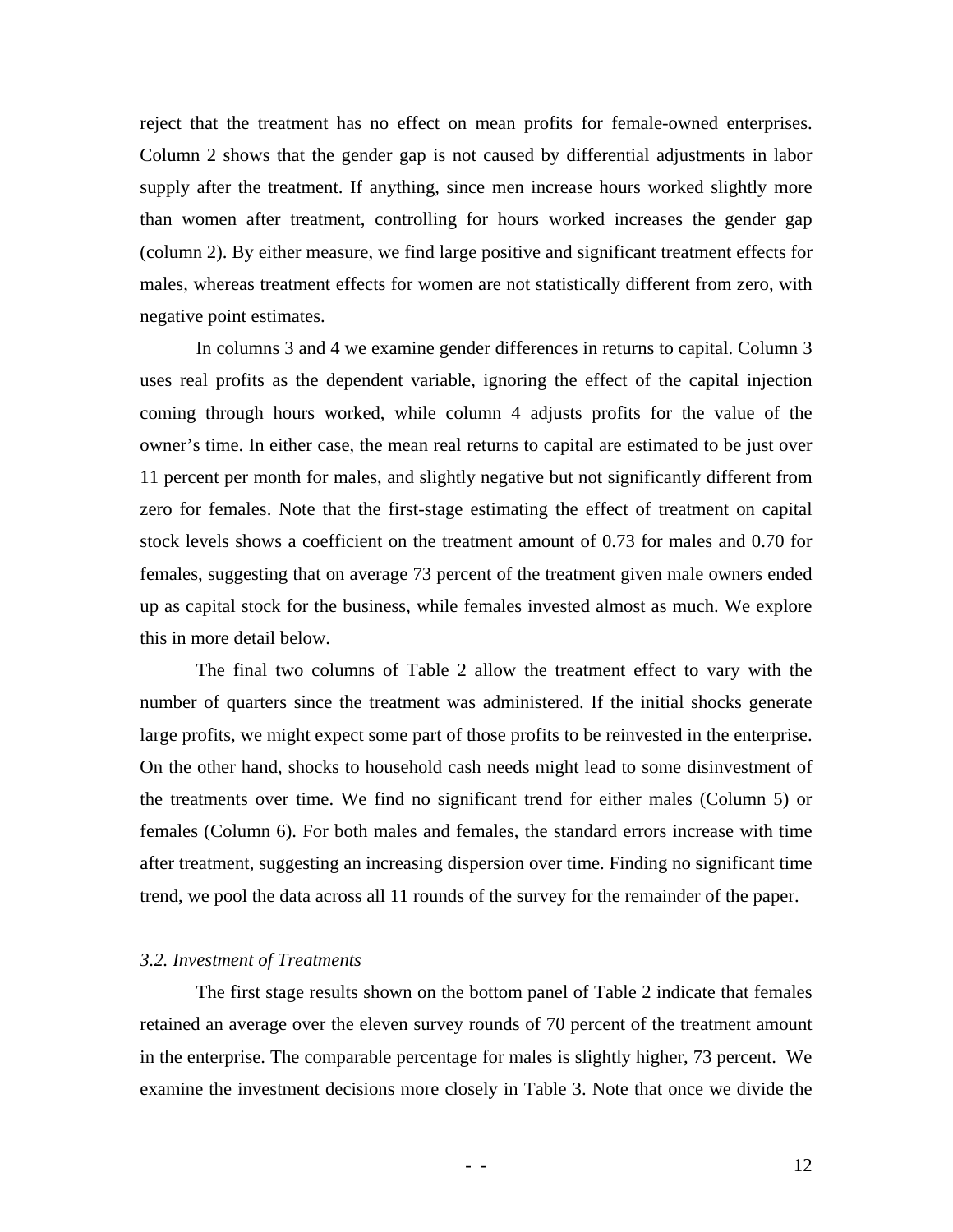sample by gender and treatment level, the sample sizes are modest. These results should therefore be viewed as suggestive rather than definitive. Table 3 shows that the investment behavior differed by treatment level. The right hand side variables are all binary variables indicating the gender and treatment levels. The first row of column 1 indicates that averaged over the eleven survey rounds, males invested 138 percent of the smaller treatment in their enterprises. This suggests the use of complementary resources or the reinvestment of generated profits by male owners. Females, on the other hand, invested none of the 10,000 LKR treatments. The female interaction term is -1.39, meaning that the measured investment level is -0.01 for females. But for the larger treatment amounts, females invested, if anything, more than males. While males invested just over 60 percent of the 20,000 LKR treatment, females invested 85 percent of the larger treatment (1.22 plus 0.48 divided by two to reflect the treatment amount). The second column of Table 3 limits the sample to the single quarter immediately following the treatment, in order to show the immediate investment effects. Females do appear to invest some part of the 10,000 LKR treatment, though only 22 percent of this treatment finds its way into the enterprise in the quarter immediately following the grant. Males had invested just over 60 percent of the smaller treatment within the first three months. $^{10}$  $^{10}$  $^{10}$ 

 Given these differences in the response of investment, column 3 of Table 3 shows a regression which allows the returns to the treatment to vary by treatment level and gender. The pattern of returns generally reflects the pattern of investment. Males receiving the 10,000 LKR treatment have profit increases which are greater than those of males who received the larger treatment. This is consistent with the fact that males invested on average 138 percent of the smaller treatment and only 63 percent of the larger treatment. We do not find any increase in profits for females following the smaller treatment, consistent with the fact that no part of that treatment found its way into the enterprise. However, even females receiving the larger treatment did not obtain higher profits, in spite of the fact that they invested 85 percent of the treatment amount.

<u>.</u>

<span id="page-14-0"></span><sup>&</sup>lt;sup>10</sup> Owners receiving cash grants were asked in the survey following the treatment how they had spent the cash grant. Among those receiving the 10,000 LKR grants, females report spending significantly less on the business (4,900 vs. 7,700, p<.01) and more on household durable or nondurable consumption (2,700 vs., 1,600, p=.09).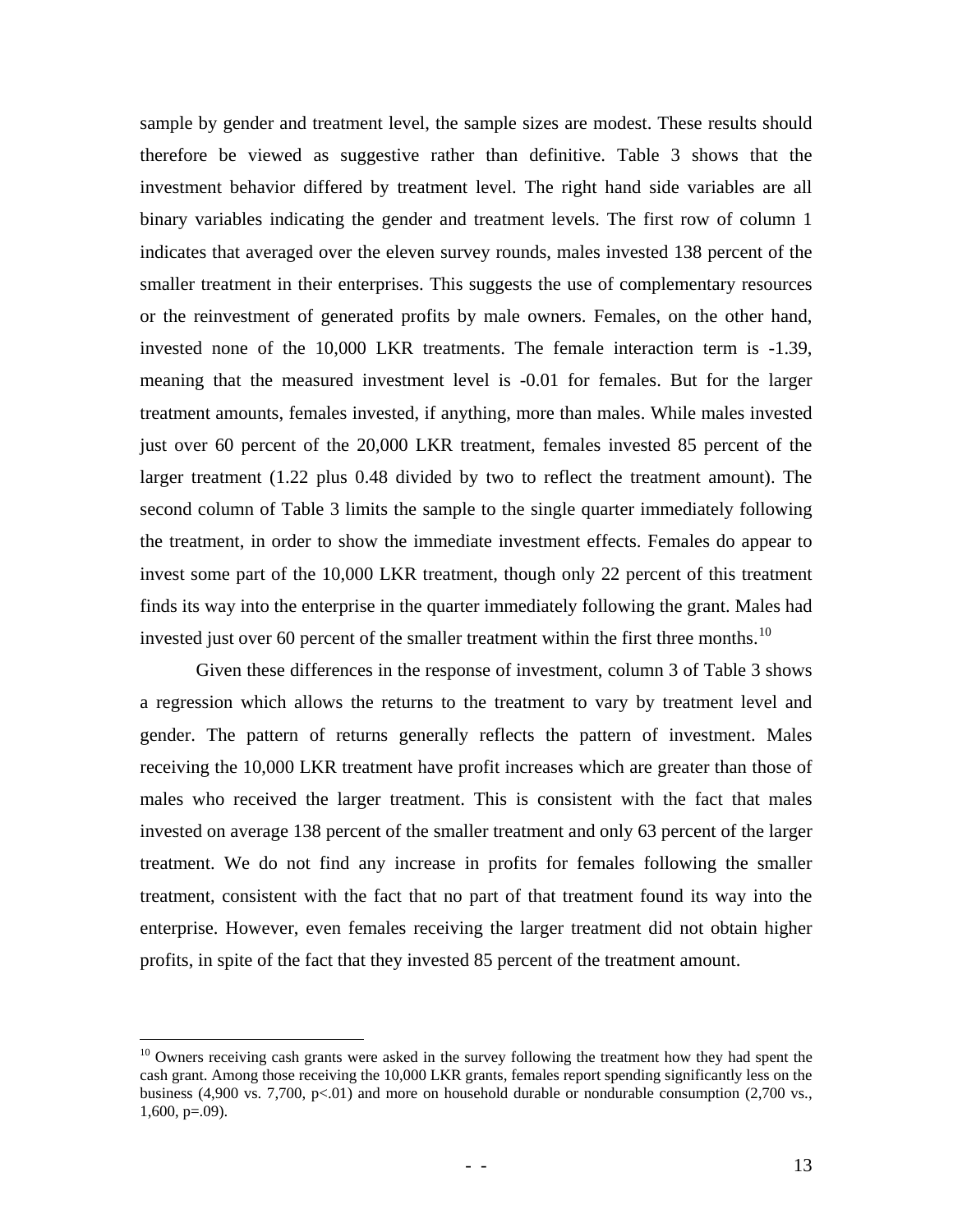In addition to investing different percentages of the grants, did males and females invest in different types of assets? For the half of the treatments given in kind, we have very detailed information on the purchases. For the half given as cash, we know from follow-up surveys whether the initial investments were made in inputs or equipment. Males invested a larger share of their grants in inventories and working capital (58 percent vs. 45 percent for female,  $p=.03$ ). Among the equipment purchases, women appear to have spent more on items which have uses both in the business and in the home—sewing machines, ovens, cookers, furniture, and the like. This largely reflects the fact that they are more likely to work in food processing and garments. But our profit data will not reflect the consumption value to the household of the purchases. For both males and females, we find weak evidence that the return to investments in equipment is lower than the return to investments in working capital, with the gap slightly larger for females. Columns 4 and 5 of Table 3 show the increase in profits as a function of the amount spent on working capital and the amount spend on capital equipment. For males, working capital investments have returns of 8.5 percent per month, while equipment investments return 5.3 percent per month. For females, the comparable estimates are 1.4 percent for working capital and -5.8 percent for equipment. The somewhat larger gap for females may reflect the greater value in home consumption of the equipment purchased by females.

 In sum, we find that females invest little of the smaller treatment amount, but more of the larger treatment amount than do males. Females who do invest the grants in the enterprise show no increase in profits as a result. We next develop a simple framework for thinking about investment decisions in household enterprises.

#### **4. A Simple Model to Explain Why Returns May Vary by Gender**

With perfect markets and diminishing returns to capital, we would predict that in steady state all firms will chose their capital stock such that the marginal return to capital equals the market interest rate. In practice, however, both credit and insurance markets are imperfect, which can lead marginal returns to vary across firms and owners. A simple model can be used to identify the main potential sources of heterogeneity in returns, which can then be used to investigate gender differences in returns.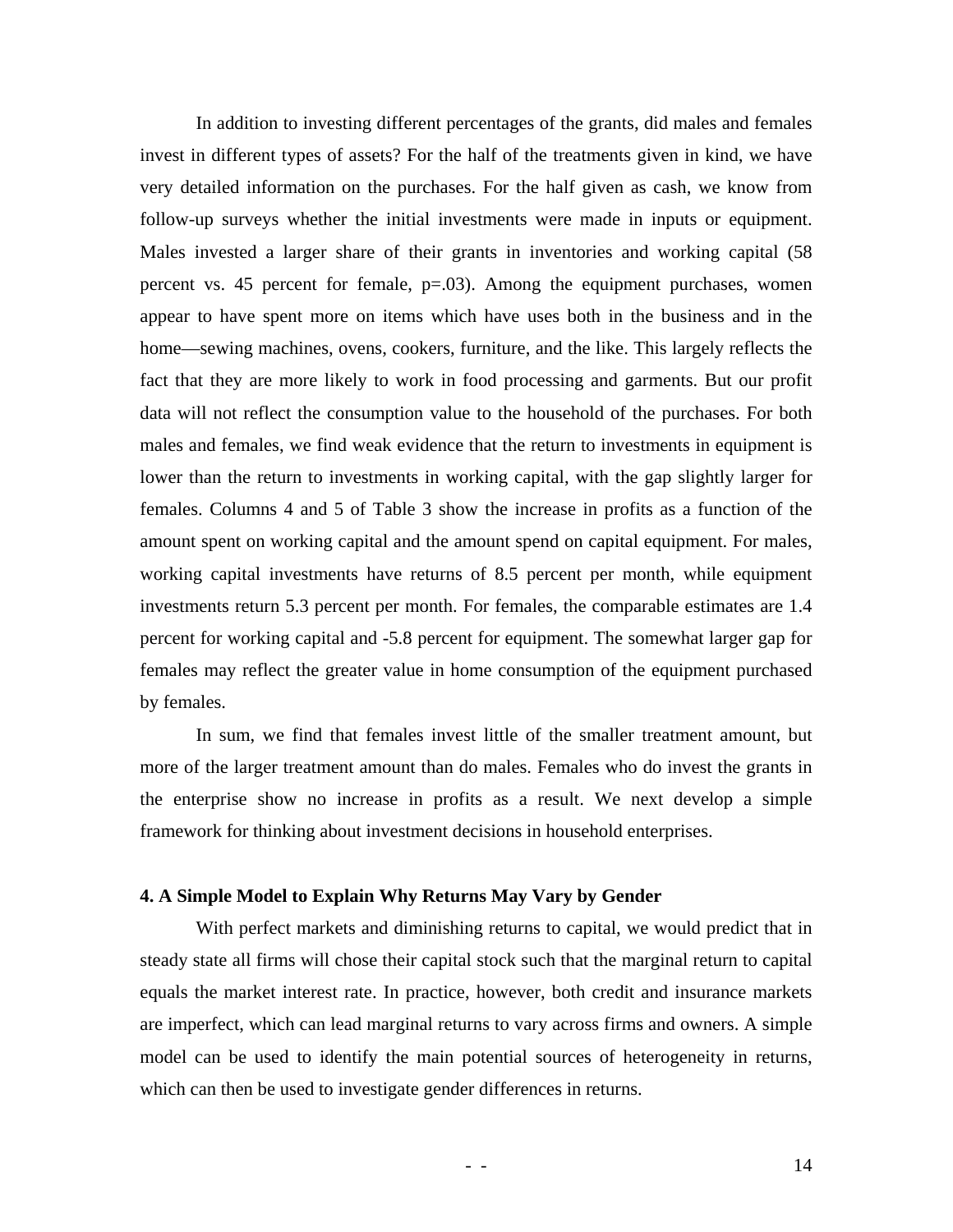We modify the model in de Mel, McKenzie and Woodruff (2008a) to allow for differences in the production function by industry. Consider a simple one-period model in which an enterprise owner supplies labor inelastically to the business. The enterprise owner is endowed with entrepreneurial ability θ and has chosen to work in sector *s*. Males and females of the same entrepreneurial ability may have chosen different sectors to work in due to differences in preferences, or to societal norms. The owner can finance capital stock *K* through the formal credit market by borrowing (*B*), or through its internal household capital market, by allocating  $A_K$  of its endowment of household assets (*A*) or  $I_K$ of wage income *nw* earned by the *n* other working age adults.

The microenterprise owner's problem is then to choose the amount of capital stock, *K*, to invest in the business, subject to its budget and borrowing constraints:

| Max                        | EU(c)                                                               |       |
|----------------------------|---------------------------------------------------------------------|-------|
| ${K, B, A_k, I_k}$         |                                                                     |       |
| Subject to:                |                                                                     |       |
|                            | $c = \varepsilon f_r(K, \theta) - rK + r(A - A_{K}) + (nw - I_{K})$ | (3)   |
| $K \leq A_{K} + I_{K} + B$ |                                                                     | (4)   |
| $B \leq B$                 |                                                                     | (5)   |
| $A_{\kappa} \leq A$        |                                                                     | (6)   |
| $I_K \leq n w$             |                                                                     | ( / ) |

Where ε is a random variable with positive support and mean one, reflecting the fact that production is risky, and *r* is the market interest rate. The production function of the firm,  $f_s(K,\theta)$  depends on the sector s, level of capital stock, and on  $\theta$ , the ability of the entrepreneur.

With incomplete markets, the solution to the owner's first-order condition for *K* is:

$$
f_s'(K,\theta) = \frac{1}{1 + \frac{Cov(U'(c), \varepsilon)}{EU'(c)}} \left[ r + \frac{\lambda}{EU'(c)} \right]
$$
(8)

where  $\lambda$  is the lagrange-multiplier on condition (4), and is a measure of how tightly overall credit constraints bind. This in turn will depend on both the supply of capital available from both the external and internal sources, and on the demand for credit, which in turn depends on the production function and own ability.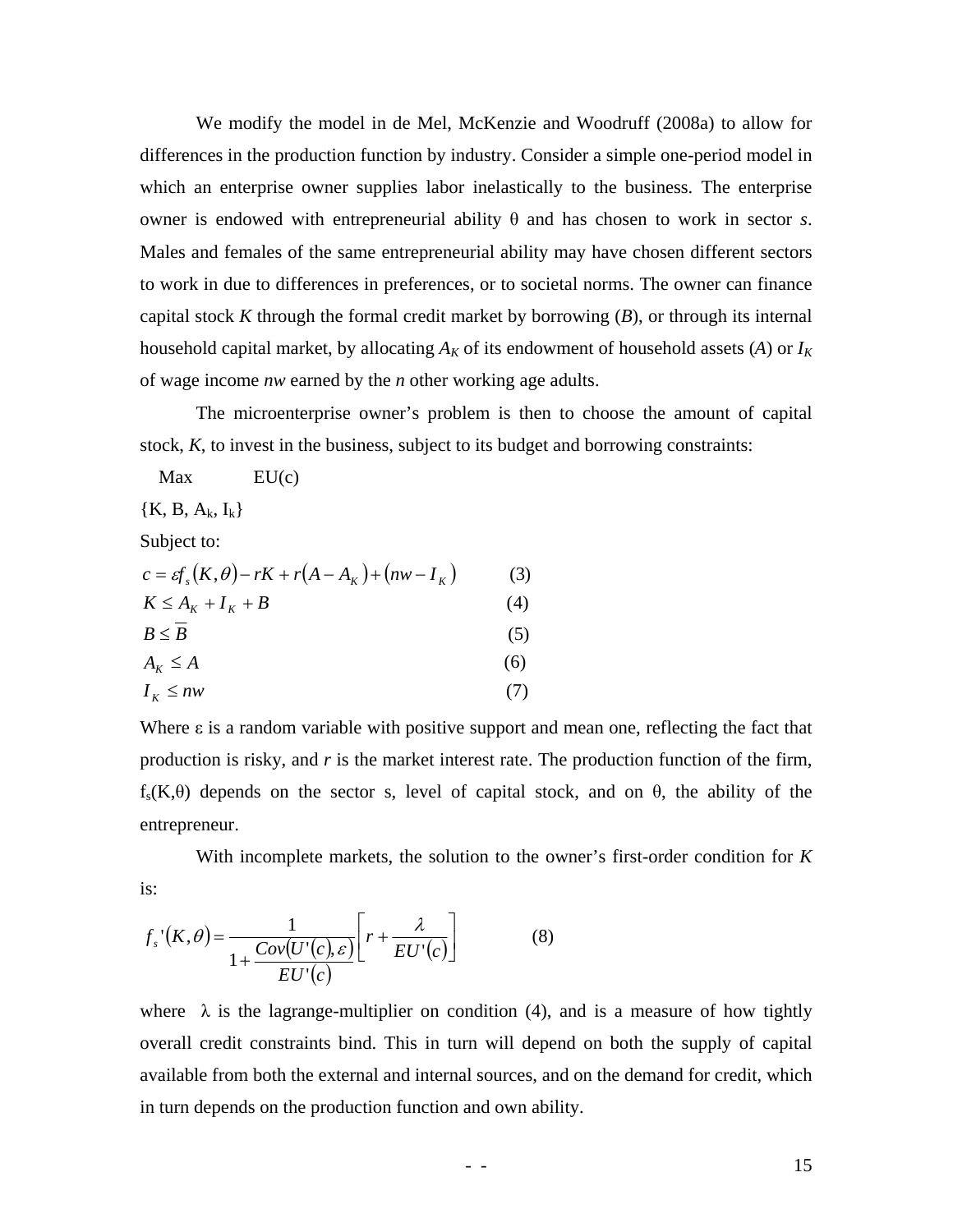Equation (8) therefore suggests that gender differences in returns to capital may arise from the following factors, which we will next investigate empirically:

- (a) *Differences in access to capital from the external market:* Ceteris paribus, returns should be higher for owners with less access to external credit. One reason given for focusing microfinance on women is that they typically have more difficulty accessing financial services. $11$  If so, then women should have higher returns.
- (b) *Differences in the shadow cost of capital within the household:* Ceteris paribus, returns should be higher for owners from poorer households, who are less able to finance business investments from own savings. Advocates of focusing microfinance on women also claim that women are more likely to be poor<sup>[12](#page-17-1)</sup>, in which case they should have higher returns. However, another reason for microfinance's focus on women is the belief that women are more likely than men to spend the proceeds on improving family welfare, and investing in children's health and education.<sup>[13](#page-17-2)</sup> This may also lead to a high shadow cost of capital within the household, causing women to devote less of the treatment to their business. This could potentially explain why there is less of a mean treatment effect for women than men. Nevertheless, the higher shadow cost of capital for women should also mean higher returns on the capital that is invested.
- (c) *Differences in entrepreneurial ability*: If ability and capital stock are complements in production, then, conditional on a given set of internal and external resources, individuals with higher entrepreneurial ability will be more constrained and thus have higher returns. If women entrepreneurs have less business ability, this could potentially explain the lower returns.
- (d) *Differences in the sector of production*: An individual will be more constrained, and thus have higher returns, if their industry has a greater efficient scale. If women select into industries with less scope for growth, then even with the same access to credit and entrepreneurial ability as men, they will have lower returns.

1

<span id="page-17-1"></span><span id="page-17-0"></span><sup>&</sup>lt;sup>11</sup> See e.g. Niethammer et al. (2007); SEAGA (2002)<br><sup>12</sup> See e.g. Niethammer et al. (2007); Burjorjee et al. (2002); FINCA (2007).<br><sup>13</sup> See e.g. Yunus (2004), Burjorjee et al. (2002).

<span id="page-17-2"></span>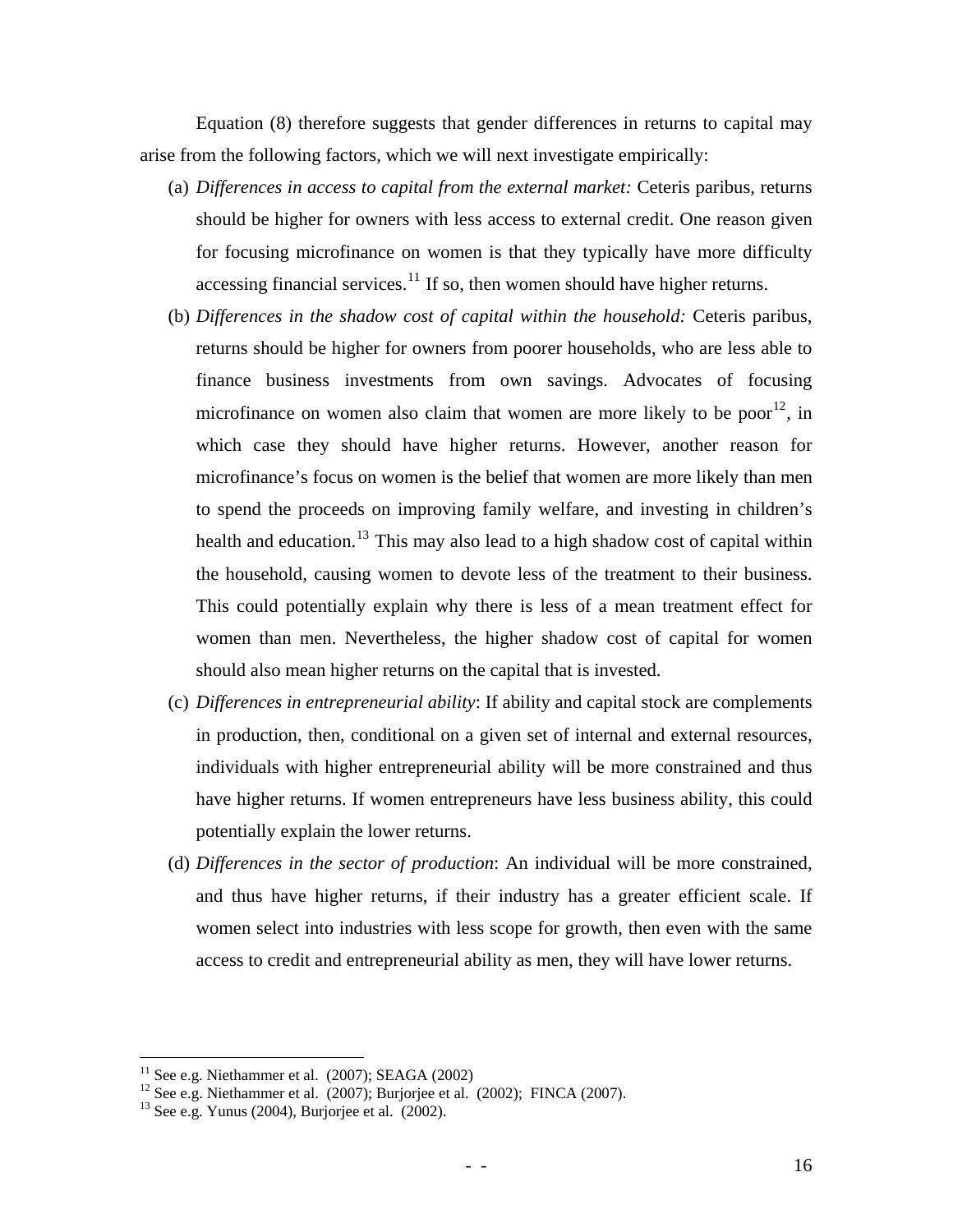(e) *Differences in risk*: Finally, if insurance markets are missing, risk-averse individuals will underinvest, and hence have higher returns. Differences in risk aversion by gender could thus lead to differences in returns.

#### **5. Empirically Investigating Why Returns Are So Low for Women**

The model in the last section suggests several possible explanations for the gender differences we observe in returns. We test each of these in turn.

#### *5.1. Do Women Invest More of the Treatment on Children?*

A high shadow cost of capital within the household, whether driven by a desire to spend money on children's education and health, or due to husbands capturing the treatments made to females could lead to less of the treatments staying in female-owned businesses. We showed in Table 3 that females appear to have invested less of the smaller treatment amount, but no less of the larger. In Table 4, we use the survey data to test whether the treatment has a greater effect on schooling, expenditures and household asset accumulation in households of female microenterprise owners than in households of male microenterprise owners. Columns 1 to 3 of Table 4 use the household surveys taken to estimate the impact of the treatment on school attendance of 5 to 12 year olds, 12 to 15 year olds, and 17 to 18 year olds respectively. School attendance information was gathered only in the April waves of the survey and the sample for these regressions is limited to those households with children of the specified age. We find that the treatment has no effect on school attendance regardless of the gender of the owner.

 We find similarly insignificant differences on expenditures for groceries, health and education between households of female owners and households of male owners. (See columns 4 through 6 of Table 4). We do find significant differences in the rate at which household durable goods ownership increases, and in financial assets. Column 7 of Table 4 takes as the dependent variable the first principal component of a vector of 17 household assets, including landline and cellular telephones, television, autos, bicycles and gold jewelry. The weights in the index are derived from baseline data. Asset ownership increases generally in the sample, but the regression results reported in column 7 shows that the increase is significantly larger in households of male enterprise owners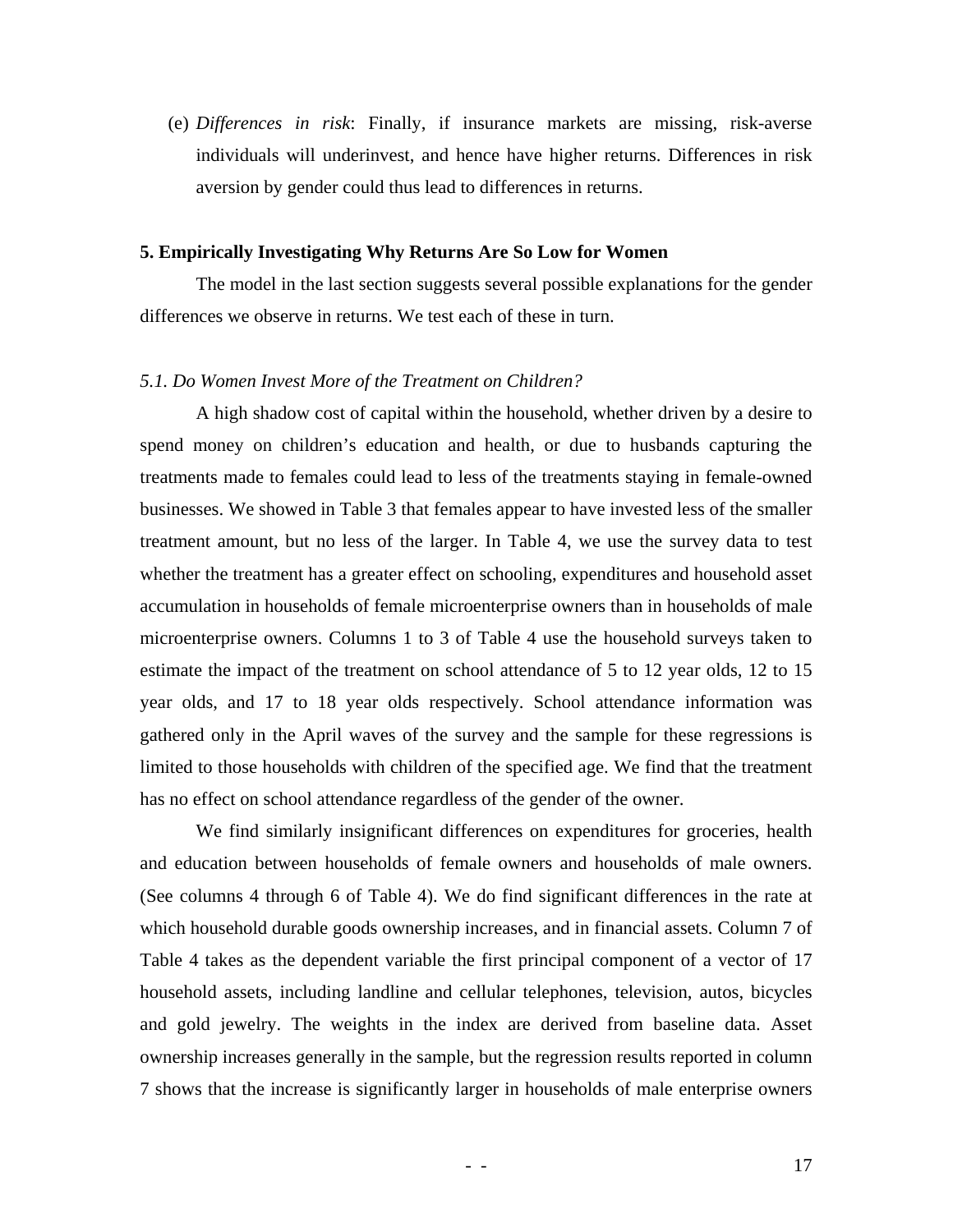who received who received the grants. As with enterprise profits, asset ownership in households of female entrepreneurs was unaffected by the treatments.

 The April 2007 and April 2008 household modules contain questions about financial assets. Over the two rounds, more females say they have a current account, a fixed deposit account or a savings account with a bank or other financial institution (43 percent vs. 36 percent of males, p=0.04). Households of enterprise owners receiving treatments are slightly more likely to have at least one such account (42 percent vs. 36 percent, p=0.12). However, the treatment effect is again limited to households of male owners: 43 percent of both treated and untreated female enterprise owners report having an account, while 41 percent of treated males and only 29 percent of untreated males say they have an account. $^{14}$  $^{14}$  $^{14}$ 

 The schooling and current expenditure data reveal no significant treatment effects for either males or females. The lack of any impact of the treatment on health and education expenditures may be due to the fact that Sri Lanka has a good, inexpensive, state system of schooling and health care. Schooling is compulsive up to age 14, and over 91 percent of children in our sample of this age are actually attending school. In countries where education and health expenses are larger burdens on households, we might find more of the treatment being spent on these categories. But males show a large gain in both household durable and financial assets following treatment, while females show no gain in assets following treatment.

## *5.2. The Power to Allocate Resources*

1

 The ability of the owner to invest the grants in profitable activities may be affected by her/his power in household decision making. (See Ashraf, 2008 and Duflo, 2005 for a discussion of the effect of empowerment on household expenditures.) We test whether decision making power affects the returns using responses to questions about who makes decisions regarding household expenditures and business investments. We find no significant effects of decision making for either female or male owners. Column 1 of Table 5 reports the effect of including a control for the number of 4 household

<span id="page-19-0"></span><sup>&</sup>lt;sup>14</sup> Owners were also asked for the balances in the accounts. The reported balances are highly skewed, but show a similar patter. Treated households have higher balances, but only among household with male owners.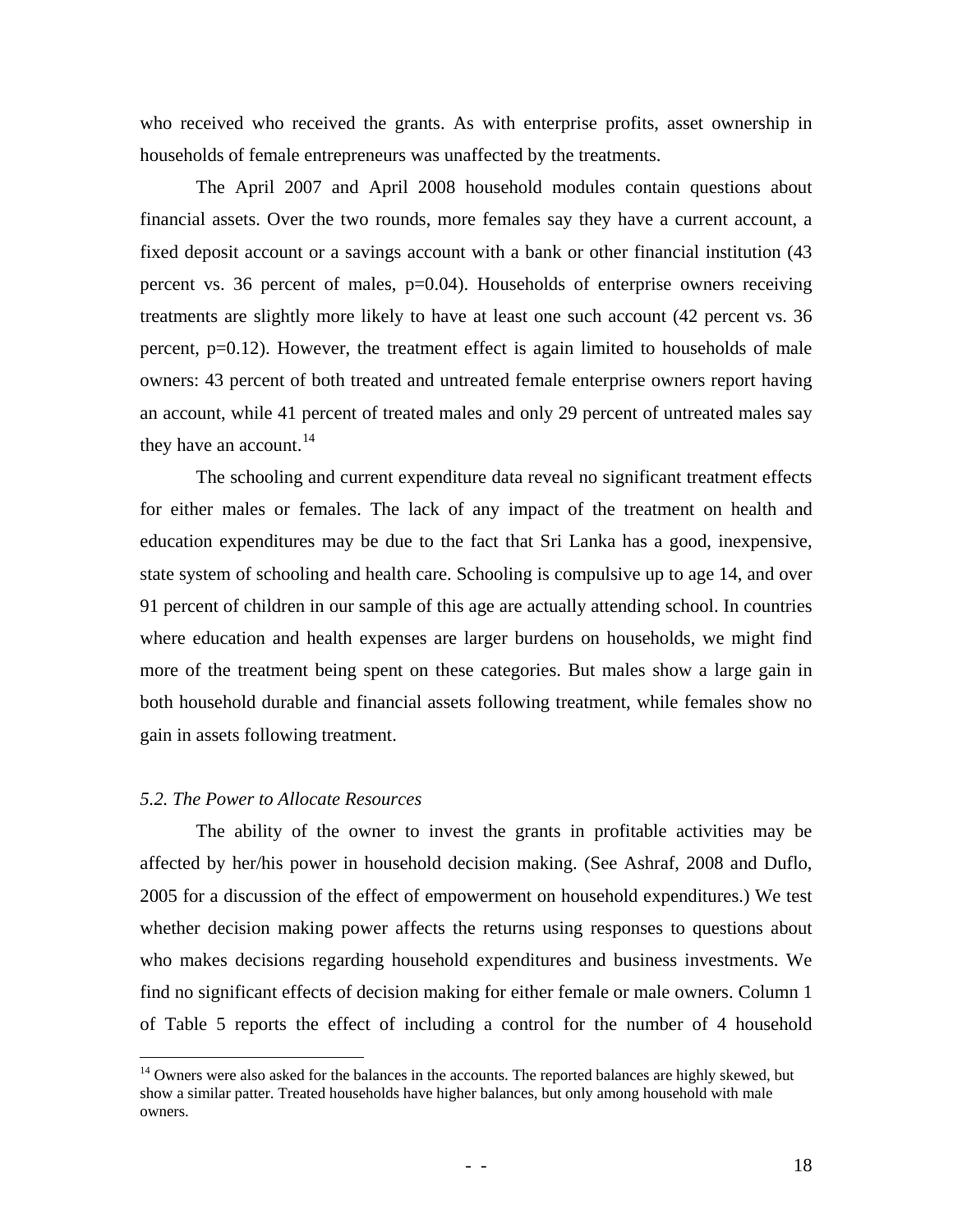purchasing decisions—purchases of food, clothing, durable goods, and other routine household expenditures—the business owner has a say in. Column 2 indicates whether the spouse of the owner has a say in business decisions related to reinvestment of profits and purchase of equipment. Neither variable is significantly related to the size of the treatment effect, and their inclusion has almost no effect on the magnitude of the return to treatment for either females or males.<sup>[15](#page-20-0)</sup>

 Women may also be unable to realize potential profits from capital investments because they are not able to increase the labor input in the enterprise. They may have a harder time expanding their own labor hours because of household responsibilities related to the care of children or elderly parents. Men may also have first claim on available household labor supplied by children (Ypeij 2000). We explore both of these possibilities, and find no support for either. As we noted above, the hours worked by male owners does increase slightly more following treatment than the hours worked by female owners, but the difference is far from significant. Column 3 of Table 5 shows that the number of hours worked in the enterprise by family members other than the owner is not affect by the treatment for either males or females. There is a modest negative coefficient on the female interaction term, but the effect is not significant either statistically or economically. In the  $4<sup>th</sup>$  column, we exclude from the sample all households with children under age 12 at the time of the baseline survey, or with adults over the age of 65. The measured effect of the treatment is still large and positive for males and close to zero for females after imposing this restriction, although the smaller sample size results in larger standard errors and statistical insignificance. Thus, we find no evidence that differences in household decision making explain the lower returns earned by females.

Another way in which household bargaining power may manifest itself is through the gap between actual and reported outcomes. Are female microenterprise owners more likely than men to under report business income? One indication of this comes from questions we asked about why and how much "firms like yours" over- or under-report

 $\overline{a}$ 

<span id="page-20-0"></span><sup>&</sup>lt;sup>15</sup> These questions were asked in the November 2007 round of the survey, well after the treatments were given. However, we find no effect of the treatment on any of the decision making measures. This may be the result of the fact that all of the female owners were already working and earning income before the baseline survey.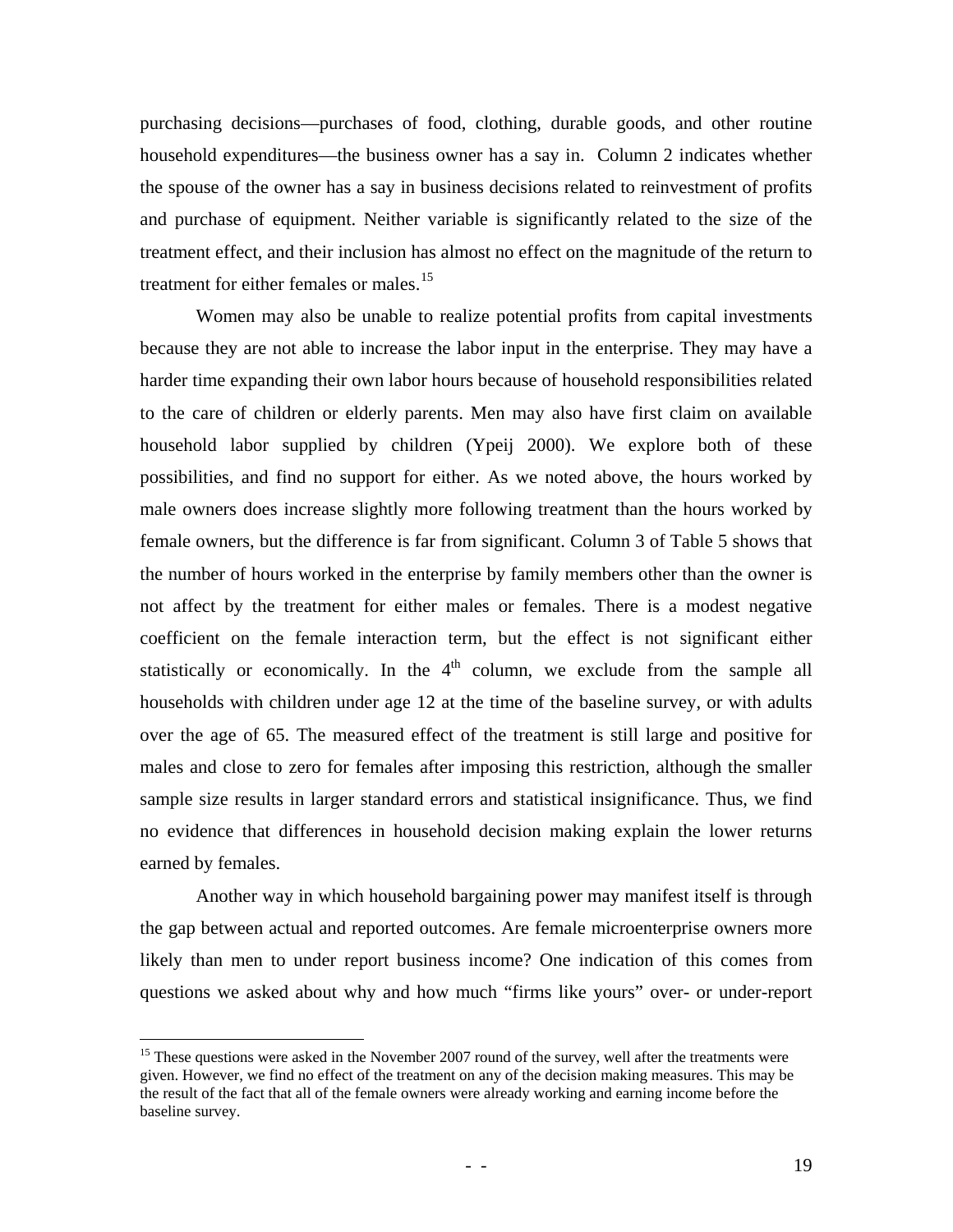profits. Women and men say that "firms like theirs" under report profits by very nearly the same amount (7850 from females vs. 8067 for males,  $p=0.55$ ). We also have data on who was present at the interview for each round after the baseline survey. If unempowered women are deliberately under reporting gains following treatment, we should expect to find lower reported profits when the spouse is present at the time the interview is conducted. The last column of Table 5 does show some evidence that the presence of the spouse matters for the general level of reporting profits – males underreport profits by 433 rupees and females by 216 rupees when their spouse is present. As a percentage of average profits, this is approximately the same for both groups. More importantly, however, the effect is the same in treated and untreated households. When we interact the presence of the spouse with treatment, the interaction term is small and statistically insignificant.

#### *5.3. Differences in Access to Capital*

One of the main reasons for the traditional emphasis of microfinance on women is a belief that women have less access to formal finance than men. In the baseline survey, firms were asked whether they had ever had a loan from banks, the government, microfinance, and different government programs. Only 1.8 percent have had a loan from a private bank, and 2.1 percent from a microfinance organization. 9.4 percent have had a loan from the government, 4.2 percent from the Sanasa Development Bank (an umbrella organization of small credit unions), 6.5 percent from the government's Samurdhi program, and 0.5 percent from other government programs such as IDRP and REAP. Combined across all of these sources, we find no significant gender difference: 23.4 percent of females and 23.5 percent of males have ever had a loan from one of these formal sources (Table 6).

The characteristics of females who had ever received formal credit are similar in many respects to those of female microenterprise owners who had never received formal credit. In particular, they do not significantly differ in age, education, digit-span recall, household asset ownership, household size, or the number of wage workers in the household. It is thus not the case that credit is more likely to go to firm owners with characteristics that our model suggests would be associated with the highest returns.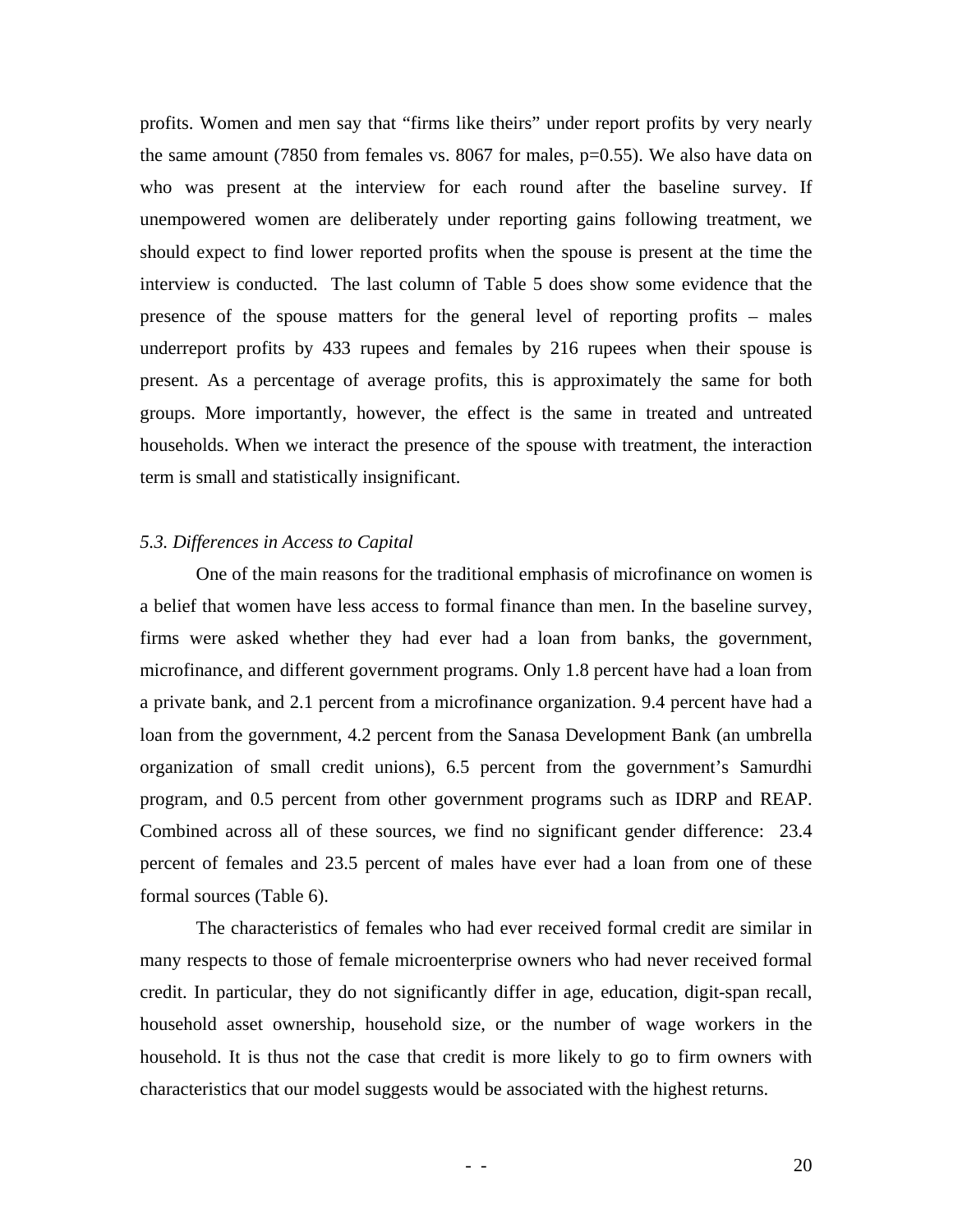Most firm owners in our sample financed the start-up and ongoing capital investments through own savings and loans from family. Our survey contains two measures of the household internal capital market: the number of paid wage workers in the household, and an index of household durable assets constructed as the first principal component of baseline indicators of ownership of durable assets such as fans, radios, cameras, televisions and motorcycles. Table 6 shows that on average female owners have more wage workers and higher household assets to draw upon, measured in the baseline survey. As a result, we would expect females to be less constrained, and hence earn lower returns.

 To investigate whether differences in access to capital can explain the gender difference in treatment effects, we examine the gender interaction term after controlling for interactions between measures of access to credit and the treatment amount. That is, we estimate the following equation, for a given set of  $H$  potential explanators  $X_s$ <sup>\*</sup>

$$
PROFITS_{i,t} = \alpha + \beta AMOUNT_{i,t} + \gamma AMOUNT_{i,t} * FEMALE_i + \sum_{h=1}^{H} \pi_h AMOUNT_{i,t} * X_{h,i}
$$
  
+ 
$$
\sum_{s=2}^{9} \theta_s \delta_s + \sum_{s=2}^{9} \kappa_s \delta_s * FEMALE_i + \sum_{h=1}^{H} \left( \sum_{s=2}^{9} \varphi_{h,s} \delta_s * X_{h,i} \right) + \lambda_i + \varepsilon_{i,t}
$$
 (9)

We demean all the X's, so that  $\beta$  will give the mean treatment effect for males, and  $\gamma$  the differential effect for females, evaluated at the mean of the other potential explanatory variables. We then examine how sensitive  $\gamma$  is to the inclusion of these other variables, to determine whether the gender interaction is really reflecting gender differences in access to capital. We use profits adjusted for the value of the owner's labor input, as described above.

Table 7 shows the results. The first column repeats the basic result from Table 2. Columns 2 through 4 then show the impact of controlling for treatment interactions with access to bank loans, the number of wage workers, and household assets. Each of these controls shows a negative interaction effect, consistent with less constrained owners earning lower returns. However, controlling for these interactions does not lead to a significant change in the size of the negative female interaction term. We still find high returns for males, and can not reject the return being zero for females after these controls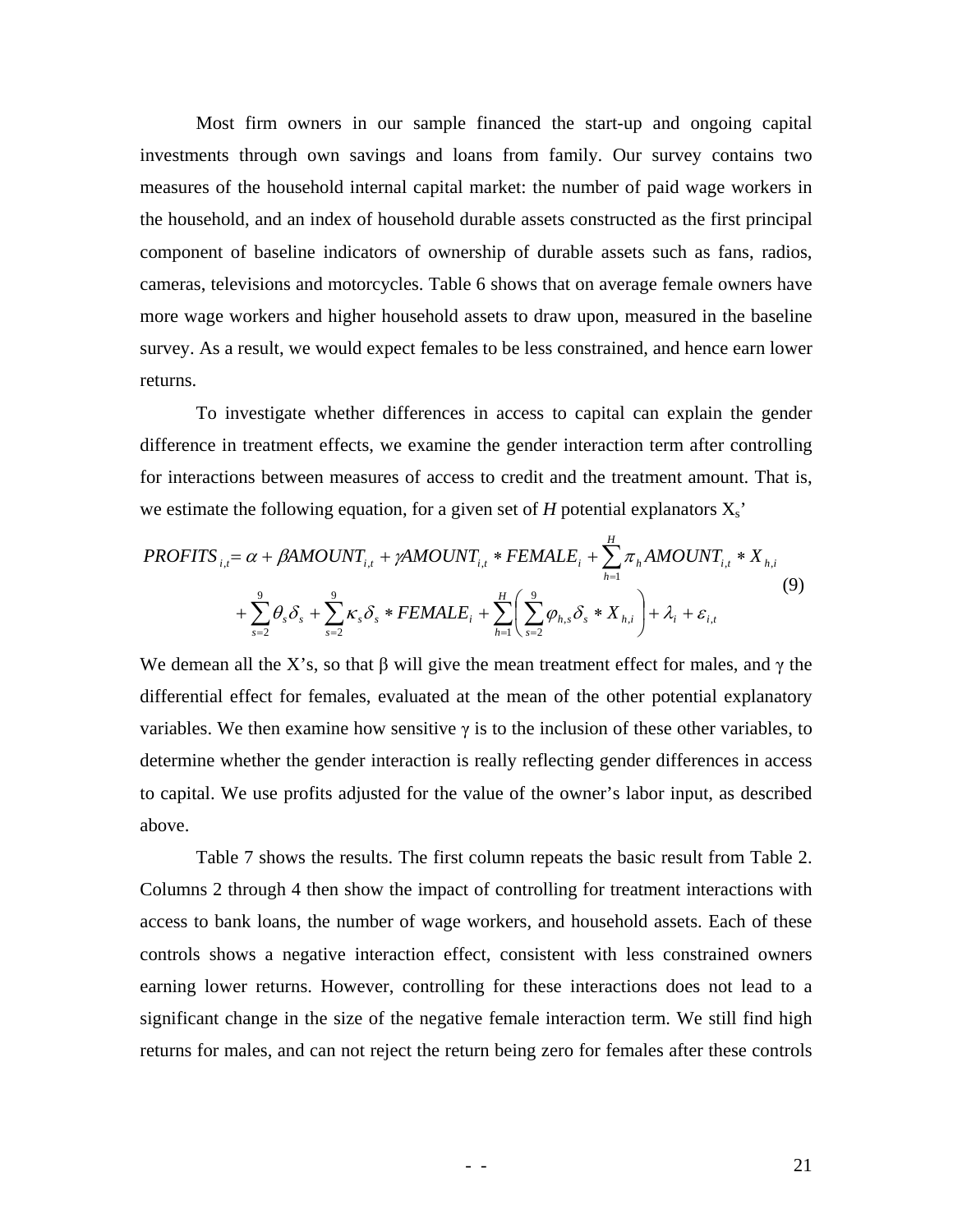for differences in access to credit. Therefore it seems the supply side of the external and internal credit markets can not explain the difference in returns.

#### *5.4 Differences in Entrepreneurial Ability and Reasons for Going into Business*

 The demand for credit will depend on the optimal size of the enterprise. If capital and ability are complements in production, more able owners will have higher optimal sizes. Hence, for a given supply of credit, more able owners will be further away from their optimal size and have higher marginal returns to capital.

Entrepreneurial ability is a multifaceted and nebulous concept, which is unlikely to be captured fully by general measures of ability such as years of education. The SLMS has an extremely rich set of measures of ability, allowing us to consider an array of possible measures for entrepreneurial ability. In Table 7 we show three such measures. Column 5 shows the standard measure, years of education. Column 6 shows Digit-span recall, a measure of short-term processing power, used in Djankov et al. (2005). Table 6 shows that females have significantly more education than males, but significantly less Digit-span recall. Table 7 finds that both these measures are significant in their interactions with the treatment amount, showing larger treatment effects to more able individuals. But again, the basic pattern of returns is unchanged by the inclusion of the ability measures. Males continue to show, on average, high returns and females near zero returns to the treatment.

Our survey also contains many measures developed by industrial psychologists to measure different facets of the entrepreneurial personality. Table 8 examines the robustness of the female interaction term to 19 alternative measures of owner ability and motivation. These include measures commonly found in economic studies, such as mother's and father's previous business experience; the time taken for individuals to solve a maze (median time was 53 seconds); entrepreneurial traits such as passion for work, tenacity (both from Baum and Locke, 2004); entrepreneurial self-efficacy; trust (taken from the General Social Survey); the achievement and power motivations of McClelland (1985); Work centrality (Mishra et al, 1990); Impulsiveness, from three questions on the Barratt Impulsiveness Scale; Financial Literacy (from Lusardi and Mitchell, 2006); internal locus of control (Rotter, 1966) and our own questions on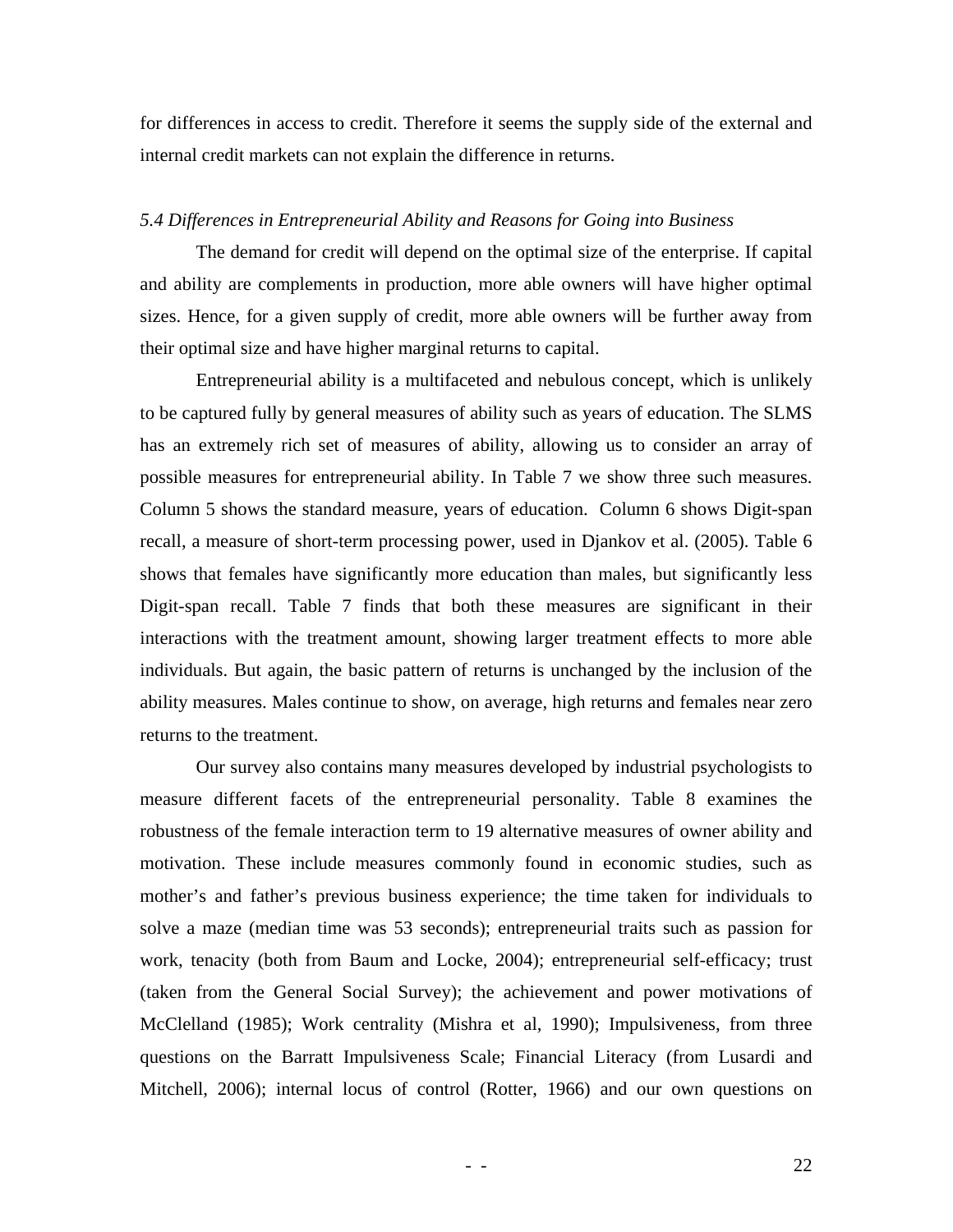reasons for going into business, on whether or not the business operates out of the home, and on whether or not their friends and family consider the owner an organized person. None of these characteristics are significant when interacted with the treatment effect, and the female interaction stays large, negative, and significant. We thus conclude that differences in entrepreneurial ability, however measured, do not explain the low returns to females.

#### *5.5. Differences in Risk Aversion*

We measure risk aversion as the implied coefficient of relative risk aversion obtained by playing lottery games for real money with the firm owners (see de Mel, McKenzie, and Woodruff 2008a for details). Although there is a common presumption that women are more risk averse than men in many countries, we find that Sri Lankan female microenterprise owners are more likely to take risky gambles in these lottery games than male owners (Table 6). Since theory would predict that returns are higher for more risk averse individuals if missing insurance markets cause them to underinvest, the results of these lottery games suggest that differences in risk aversion will not explain the low returns for females. Indeed, we see this in column 8 of Table 7, where controlling for the interaction with risk aversion does not change the female interaction. This result is also robust to an alternative measure of risk aversion. We also followed the German Socioeconomic Panel in asking firm owners about the overall willingness to take risks in life, on a 10 point scale. This variable has a coefficient of -0.28 (s.e. 0.88) when interacted with the treatment amount, and the female interaction with treatment amount is -8.84 (s.e. 4.26), which is not significantly different from the baseline model. Thus differences in risk aversion do not explain the low returns to females.

#### *5.6. Differences in Industry and Ability to Expand the Business*

The large differences in treatment effects by gender do not appear to be explained by differences in access to capital, differences in ability, differences in risk aversion or differences in other entrepreneurial attitudes. The remaining potential reason for differences in returns according to our theoretical model is that there are differences in production technologies across gender.

 $-$  - 23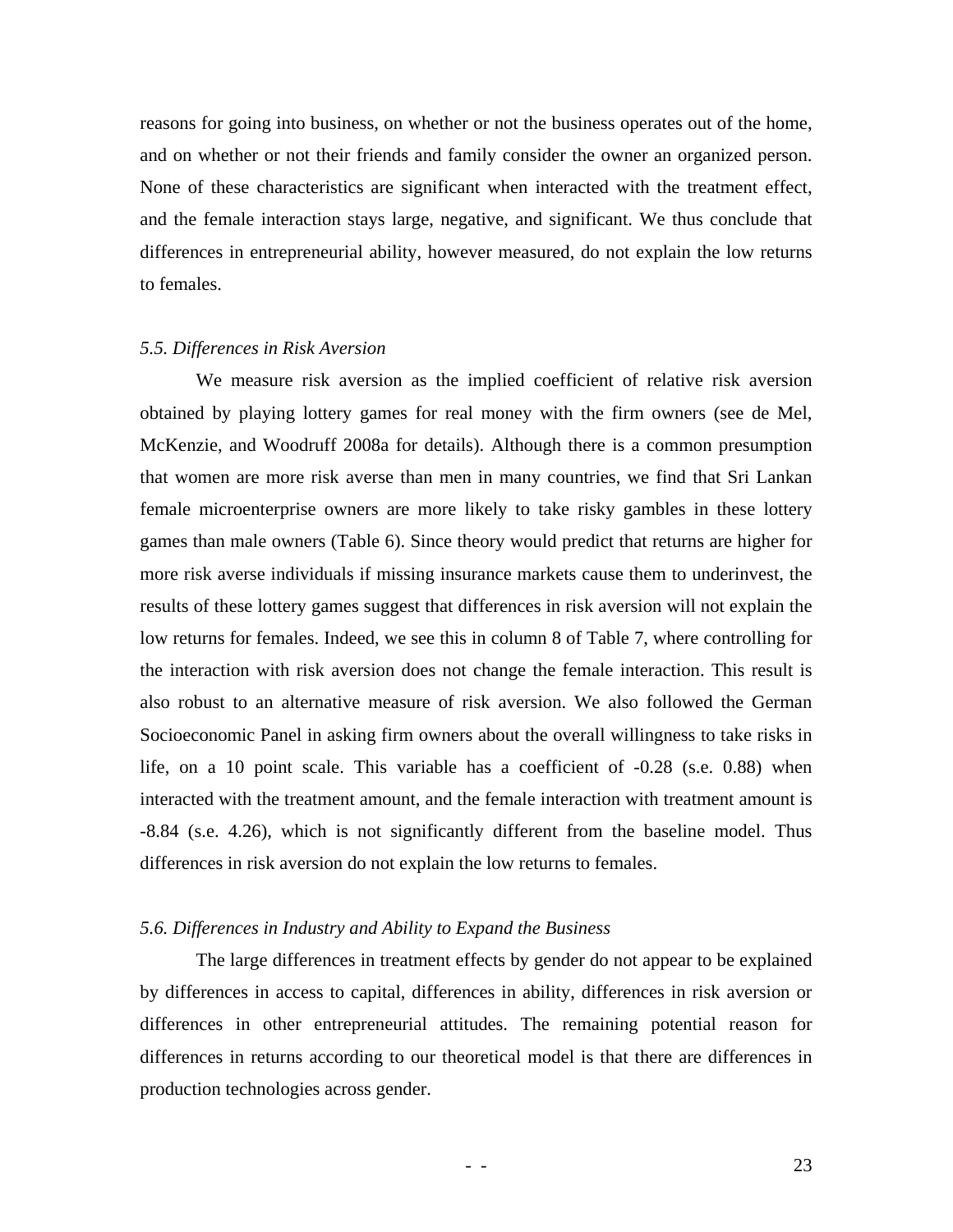We investigate whether differences in sector of work help account for gender differences in returns in Table 9. The first column repeats the treatment effect and return to capital regressions found in Table 2. The next column then estimates a version of equation (9), which interacts the treatment amount with eight different industry dummy variables (to cover nine industries: retail sales, food sales, clothing, sales of non-food, lace, repair services, manufacturing, personal services and other services). The regression also allows the wave effects to vary with industry. This therefore involves adding eight interactions with amount and 80 additional wave effects. The results then show whether, within industry, females on average have different effects of the treatment than males. We find that the results are robust to controlling for differences across industry, with the female interaction becoming slightly more negative, and remaining significant. The returns for males fall slightly in magnitude to 5.91 percent, but remain significance at the 0.10 level.

 We take a different approach in the last two columns of Table 9, considering more detailed industry coding. We classify firms into 73 industry classifications. For example, the broader industry of food sales gets divided into finer classifications such as fish sales, cashew nut sales, and fruit sales. In column 3 of Table 9 we then re-estimate the treatment effects restricting analysis to the narrow industries that both male and female owners constitute at least 25 percent of the firm owners in our sample. We limit the sample to detailed industries in which there are at least four enterprises. In this reduced sample the gender interaction is insignificant but of nearly the same magnitude as in the full sample. The point estimates suggest that for this sub-sample, women have average returns of 0.9 percent, compared to 13.7 percent for men. Finally, in the last column of Table 9 we consider narrow industries in which only men or only women operate in our sample. The gender difference is much larger in this subgroup – while male owners in industries without females have returns to capital of 9.5 percent, female owners in industries without males have returns to capital of *negative* 8.5 percent. Femaledominated occupations therefore appear to have particularly poor returns to capital.

 One plausible explanation for the difference in returns across sectors relates to the potential for expanding the customer base after investing additional capital. On average female owners report that 68 percent of their customers are within 1 km of their business,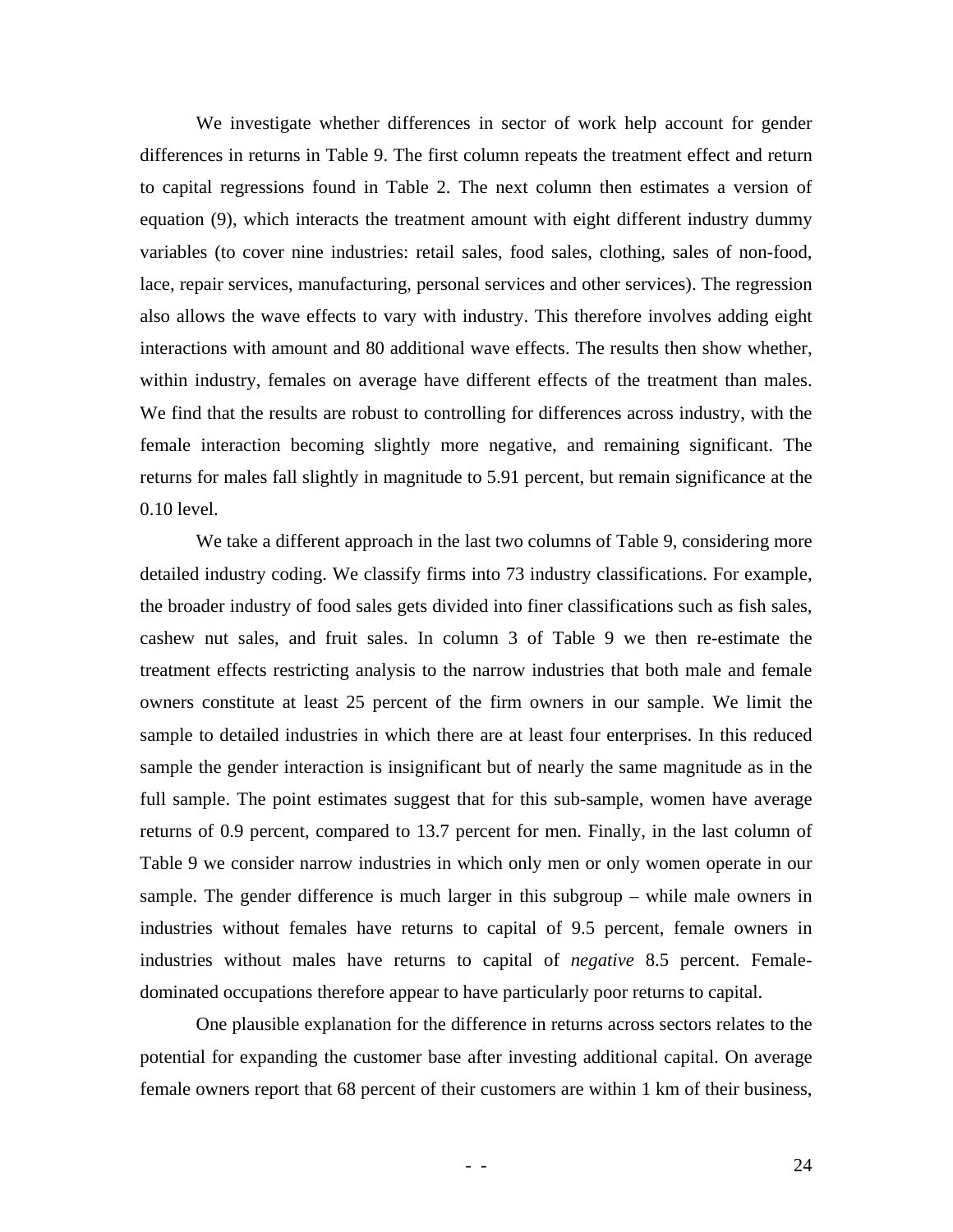compared to 60 percent for male owners (p-value of 0.027 for testing equality). Moreover, 48 percent of female firms have *all* their customers within 1km, compared to only 30 percent of men (the difference is significant with  $p<0.001$ ). However, the propensity to sell locally, measured at the time of the baseline survey, is not significantly associated with returns to the treatments for either males or females. Thus it appears unlikely that the main explanation for the gender difference in returns across sectors is due to the geographic limitation of the market.

 A second potential sector-related explanation is that female-owned businesses are more likely to be operated out of the home, where owners may be carrying out other tasks such as caring for family members or doing housework at the same time as operating their business. 74 percent of female-owned businesses in our sample operate out of the home, compared to 52 percent of male-owned businesses. However, Table 8 shows no significant interaction between treatment amount and dummy variables for operating a business out of the home, or for going into business to care for family members. The female-interaction coefficient does not significantly change when we control for either explanation. Thus industry differences also appear unlikely to be due to some firms being operated out of the home.

#### **6. External Validity**

The experimental results in this paper clearly demonstrate a lower return to capital in female-owned enterprises in Sri Lanka than in male-owned enterprises, with the sector of work appearing to explain some of this gender difference. As with any empirical result based on data from a single country, a question which then arises is whether the results of the experiment apply to other settings. In this section we provide suggestive (nonexperimental) evidence that the pattern of returns by gender is not limited to Sri Lanka.

 We use microenterprise data from detailed microenterprise surveys in Brazil and Mexico. The Brazilian data come from the Economia Informal Urbano survey of 2003 (see Fajnzylber et al. 2006) and Mexican data from pooling the 1992, 1994, 1996 and 1998 National Survey of Microenterprises (ENAMIN) surveys (see McKenzie and Woodruff, 2006). For each survey we restrict our analysis to firm owners aged 18 to 65, working more than 30 hours per week, with less than \$US500 of capital stock, exclusive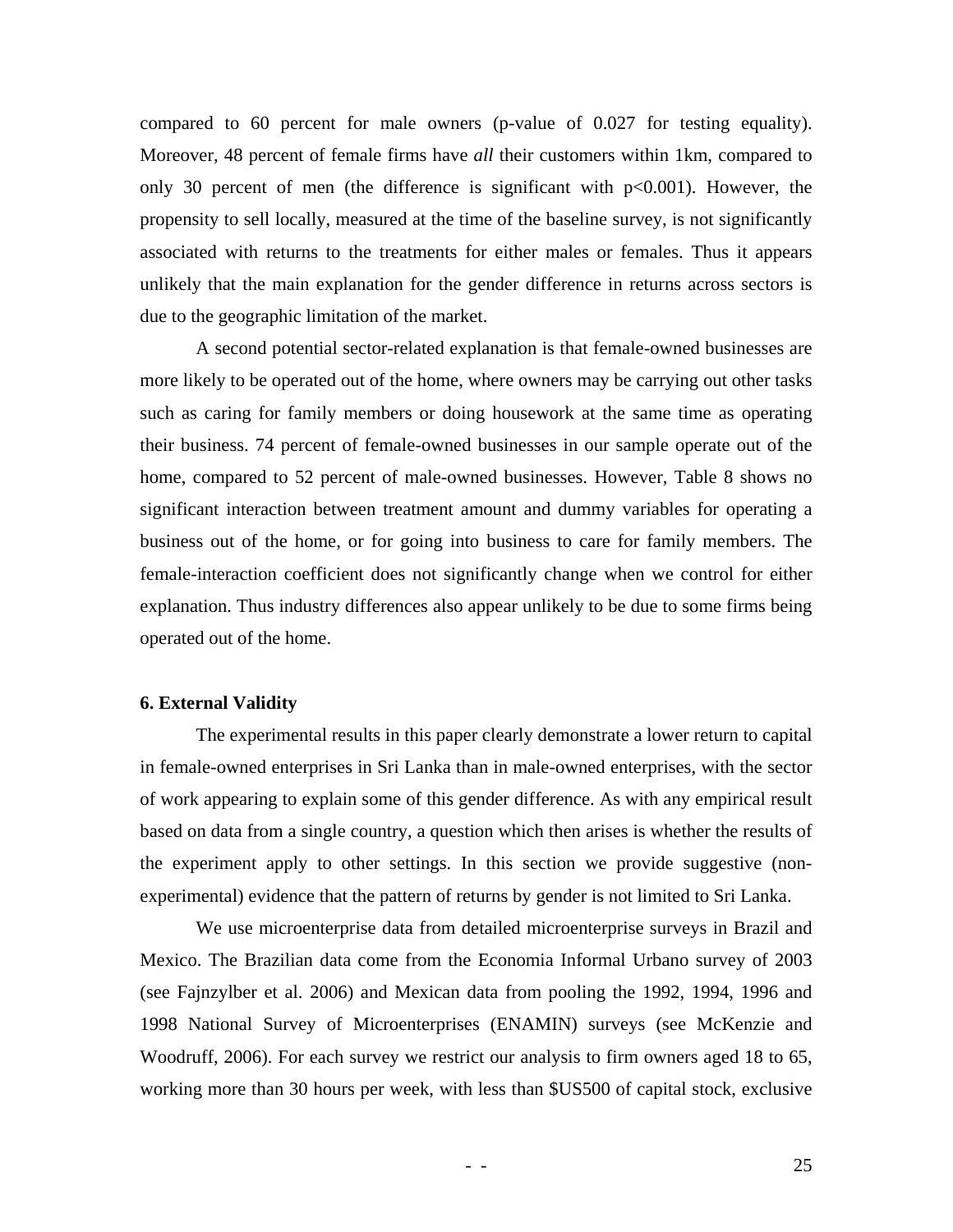of land and buildings.<sup>[16](#page-27-0)</sup> We convert profits and capital stock into U.S. dollars, and run the following cross-sectional regression:

#### $PROFITS = \alpha + \beta FEMALE + \gamma CAPITAL + \delta CAPITAL * FEMALE + \pi' X + \varepsilon$  (10)

Where FEMALE is a dummy variable for females, CAPITAL is capital stock exclusive of land and buildings, and *X* is a set of controls for education, age, and own hours worked. The parameter  $\gamma$  provides an estimate of the marginal return to capital for male enterprises, and  $\gamma + \delta$  the marginal return for female owned enterprises. We are most interested in the sign and relative magnitude of  $\delta$ , the interaction between capital stock and the female dummy variable. Of course one is concerned that capital stock may not be exogenous in this regression, and may be correlated with unobserved characteristics of the owner or firm which also increase profits - a reason for carrying out a randomized experiment in the first place. Nevertheless, our previous experience (de Mel et al. 2008, McKenzie and Woodruff 2006, 2008) suggests that these non-experimental regressions are informative about the high returns to capital in microenterprises, and at present, they offer the only source of information for seeing whether there is any evidence that the results of our experiment apply in other countries.

 Table 10 reports the results of this regression. We begin by pooling together all industries. Column 1 shows a return to capital of 16.6 percent in Mexico for males. Returns for females are 7.6 percent lower than those for males, a difference significant at the .01 level. Column 4 shows a higher return of 40 percent for males in Brazil, with female returns significantly lower by 13.2 percent. Thus in both countries there is evidence that the return to capital is substantially lower in female-owned microenterprises than in male-owned microenterprises.

Next we examine whether the return varies with the gender mix of the industries being considered in Mexico and Brazil. In Columns 2 and 5 we consider industries which are dominated by one gender, measured by having over 75 percent of the firms in the sample in this industry being of the same gender. Columns 3 and 6 consider gender-

 $\overline{a}$ 

<span id="page-27-0"></span><sup>&</sup>lt;sup>16</sup> This upper limit on capital stock restricts the capital stock to the range over which most firms in our Sri Lanka experiment operate.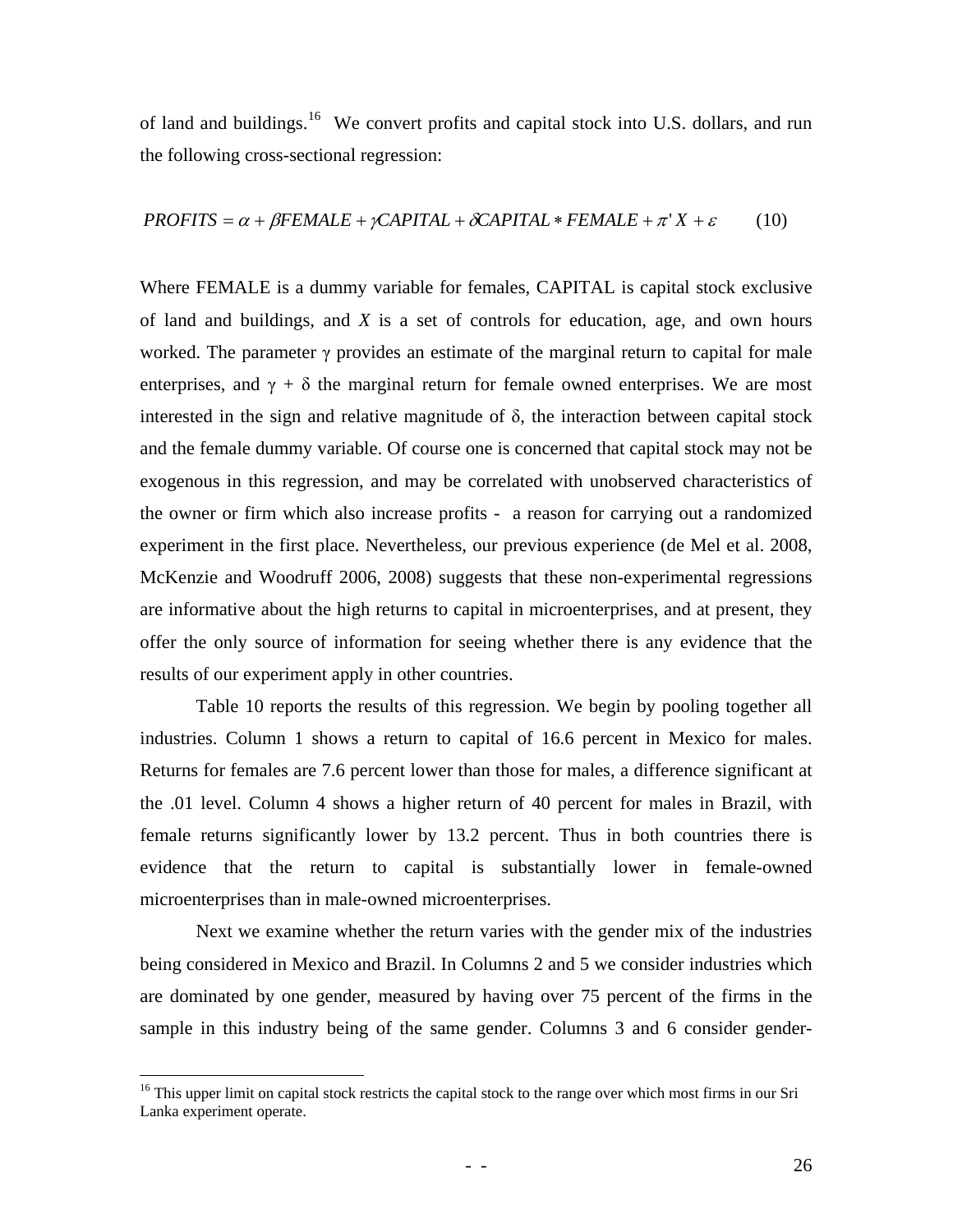mixed industries, in which both the male and the female share of firms in the industry in the sample exceed 25 percent. Similar to our experimental results, we see much bigger gender differences in returns in industries which are predominately the domain of one gender than in the gender mixed industries. This is particularly the case in Brazil, where the gender interaction is -19 percent in the industries where either males or females predominate, and an insignificant and positive 1.7 percent in the mixed-gender industries. In Mexico the differences are not as stark, but the gender interaction is 12.3 percent when restricted to industries where one gender dominates, compared to 8.1 percent in the mixed gender industries. Thus these results suggest that the experimental differences in returns according to the gender mix of the industry are also likely to generalize to other settings.

#### **7. Which Women Benefit from the Treatment?**

The above results show that the mean treatment effect is zero for female-owned businesses. However, Table 7 also showed that the treatment effect does significantly vary with ability. We therefore explore the heterogeneity of treatment effects within the sub-sample of female-owned businesses. Table 11 re-estimates the specifications in Table 7 on the female-owned sub-sample. Column 1 of Table 11 shows the negative and insignificant mean treatment effect for females. Columns 2 and 3 show evidence of higher returns to higher ability owners. Once we include all the controls in column 4, we see that digit-span recall and household assets are associated with higher returns.

 We use these specifications to estimate the mean treatment effect by observed characteristics. The bottom of Table 11 reports the percentage of female-owned businesses with mean returns lying in different ranges. For example, column 3 shows a large positive and significant coefficient for digitspan recall. The standardized digitspan recall has mean zero and ranges from -2.67 to 5.32. 48 percent of female-owners have low enough digitspan recall that their mean treatment effect is estimated to lie below zero. In contrast, 10 percent have an estimated mean treatment effect between 0 and 200 rupees, 20 percent an estimated mean treatment effect between 200 and 500 rupees, and 22 percent an estimated mean treatment effect of 501 rupees or more. When we include multiple interactions in column 4, we find 59 percent of firms have mean treatment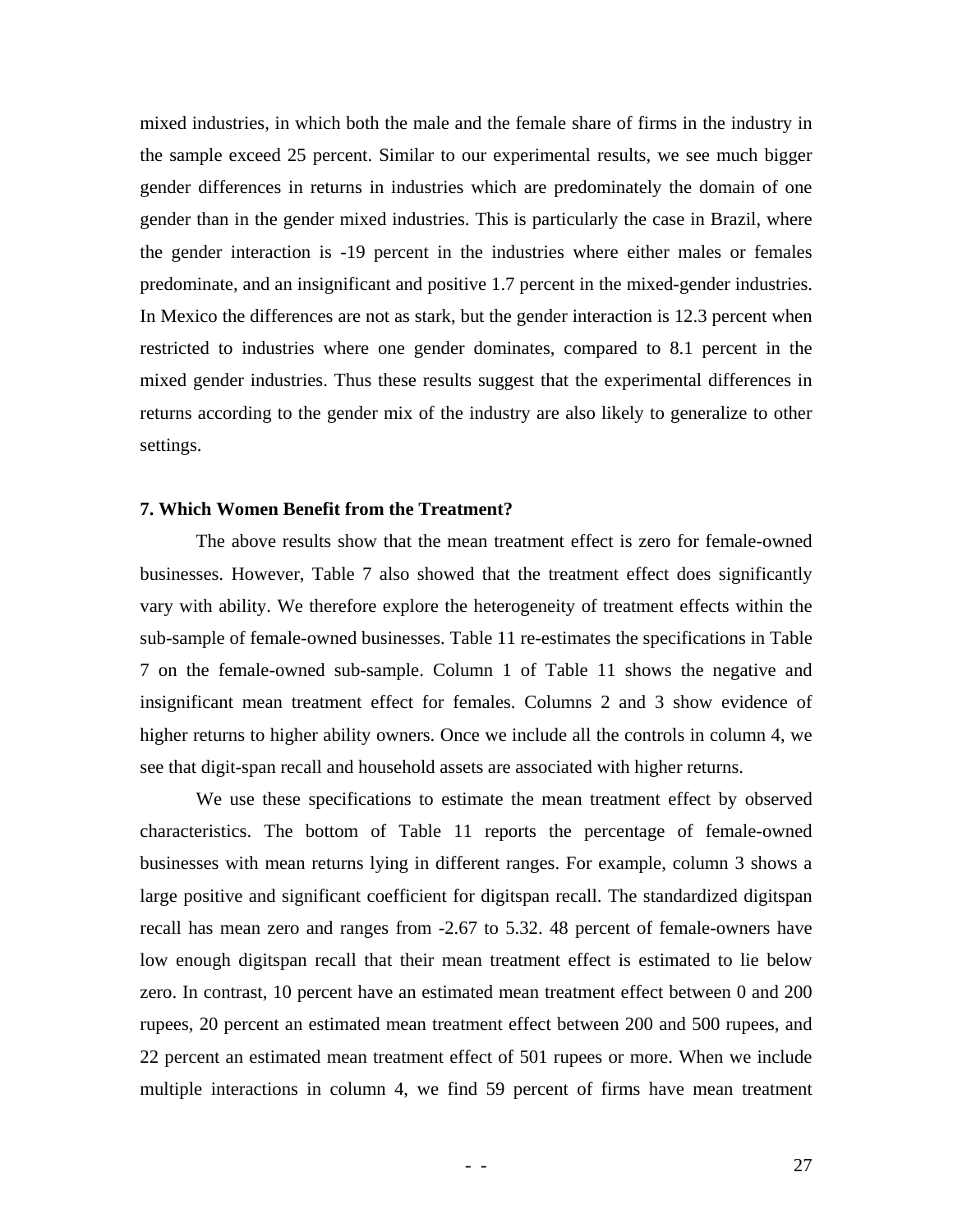effects less than zero, 14 percent have them in the 0 to 500 rupee range, and 27 percent have mean treatment effects in excess of 500. Thus there is a sizeable share of female firms with high mean treatment effects, even though the mean treatment effect for females as a whole is negative.

#### **8. Discussion and Conclusions**

The economic argument for microfinance's focus on female-owned businesses is that female owners are likely to be poorer and more credit constrained, and to use resources more efficiently. If this is the case, we would expect returns to capital to be higher in female-owned firms. This paper provides evidence against this view, finding mean returns to capital to be zero among female-owned micro-enterprises in Sri Lanka. In contrast, returns to capital for male-owned enterprises are in excess of 11 percent per month. These large returns show that, on average, male-owned enterprises are more likely to generate the return on investment necessary to repay micro-loans.

Since the experiment gave grants, rather than loans, we are unable to provide evidence on another of microfinance's claims - that women are more likely to repay (in part because they are less mobile and have less alternative options for financing).<sup>[17](#page-29-0)</sup> Our results do show that there is a subset of women who have high enough returns to cover the costs of loans, namely poor, high ability women. However, although microfinance penetration in Sri Lanka is among the highest in the World, in our sample it is not the case that it has succeeded in targeting these high-return women, let alone the much greater number of men who have high returns to capital.

There is by now quite a lot of evidence that intra household consumption is affected by which household member generates income. For example, Duflo and Udry (2004) use rainfall patterns and the fact that men and women in rural Cote D'Ivoire produce different crops to show that income generation by females has implications for household expenditure patterns, even when total household income remains the same. Our experiment gave equal amounts of cash or in-kind grants to male and female microenterprise owners. We find very clear evidence that males turned the grants into a sustained source of income by making profitable investments in their enterprises. During

 $\overline{a}$ 

<span id="page-29-0"></span> $17$  See Morduch (1999).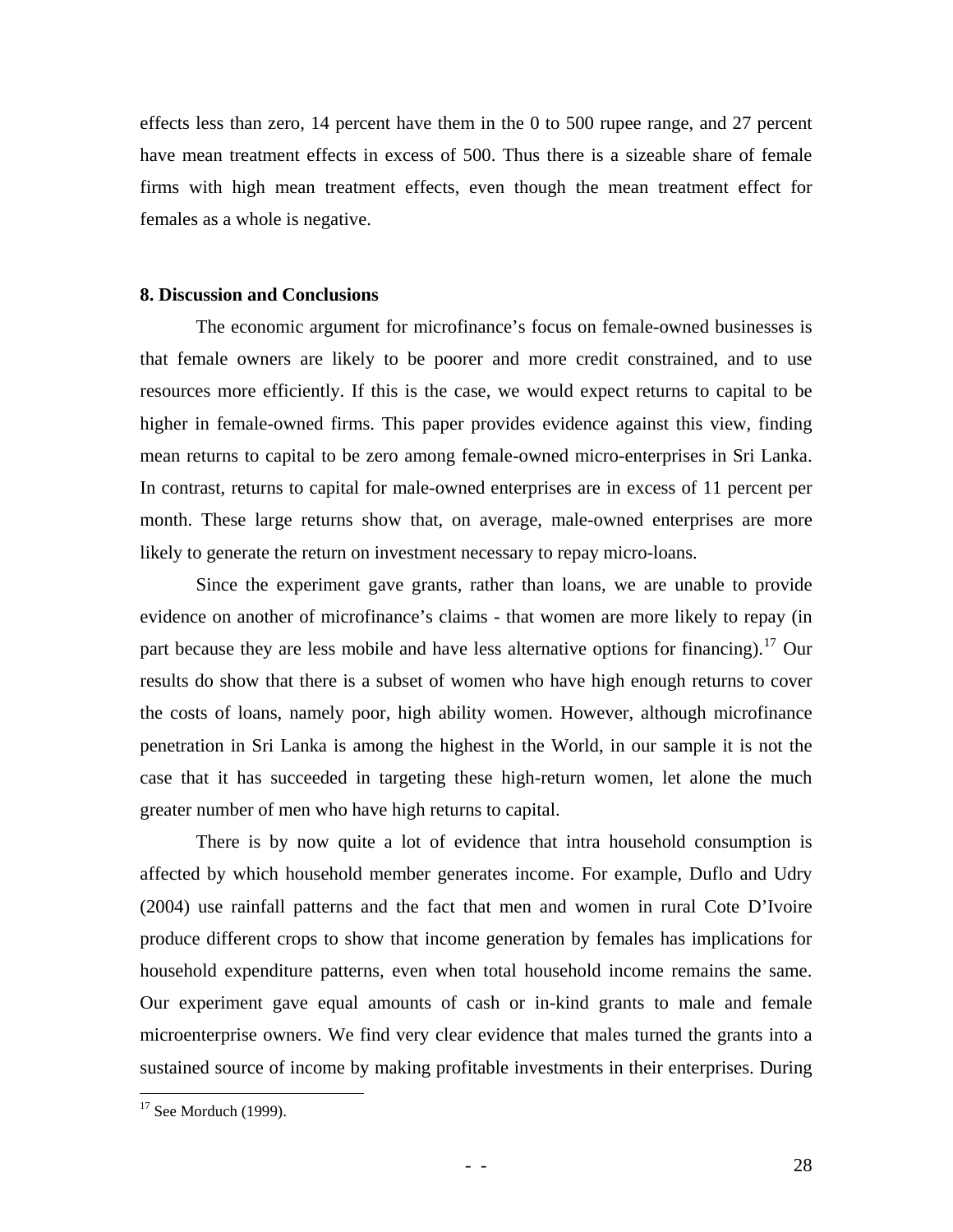the three years following the grants, these gains resulted in accumulation of household durable goods and financial assets in the households of the male grant recipients. In contrast, females, on average, did not generate a sustained source of income from the grant. They did not do so either because they did not invest the grant in their enterprise, or because they did not earn additional profits when the grant was invested. Why women lack profitable investment opportunities, and why they are more likely to enter sectors with lower returns are questions which we see as first order for future research.

#### **References**

Ashraf, Nava (2008), "Spousal Control and Intra-Household Decision Making: An Experimental Study in the Philippines," *American Economic Review*, *forthcoming.*

Baum, J. Robert and Edwin A. Locke (2004) "The Relationship of Entrepreneurial Traits, Skill, and Motivation to Subsequent Venture Growth", *Journal of Applied Psychology*  89(4): 587-98.

Bluedorn, Allen C., Thomas J. Kalliath, Michael J. Strube, and Gregg D. Martin (1999) "Polychronicity and the Inventory of Polychronic Values (IPV)", *Journal of Management Psychology* 14(3/4): 205-231.

Burjorjee, Deena M., Deshpande, Rani, and Weidemann, C. Jean (2002), "Supporting Women's Livelihoods Microfinance that Works for the Majority. A Guide to Best Practices", United Nations Capital Development Fund, Special Unit for Microfinance. [http://www.uncdf.org/english/microfinance/pubs/thematic\\_papers/gender/supporting/part](http://www.uncdf.org/english/microfinance/pubs/thematic_papers/gender/supporting/part_1.php)  $1.$ php

de Mel, Suresh, David McKenzie and Christopher Woodruff (2008a) "Returns to Capital in Microenterprises: Evidence from a Field Experiment", *Quarterly Journal of Economics, forthcoming*.

de Mel, Suresh, David McKenzie and Christopher Woodruff (2008b) "Measuring Microenterprise Profits: Don't ask how the sausage is made", *Journal of Development Economics, forthcoming.* 

Department of Census and Statistics (DCS) (2007) *Sri Lanka Labor Force Survey: Final Report- 2006.* Department of Census and Statistics, Colombo, Sri Lanka.

Djankov, Simeon, Edward Miguel, Yingyi Qian, Gerard Roland and Ekaterina Zhuravskaya, 2005, "Who are Russia's Entrepreneurs?," *Journal of the European Economic Association* 3(2-3): 587-97.

Duflo, Esther (2005) "Gender Equality in Development," working paper,. MIT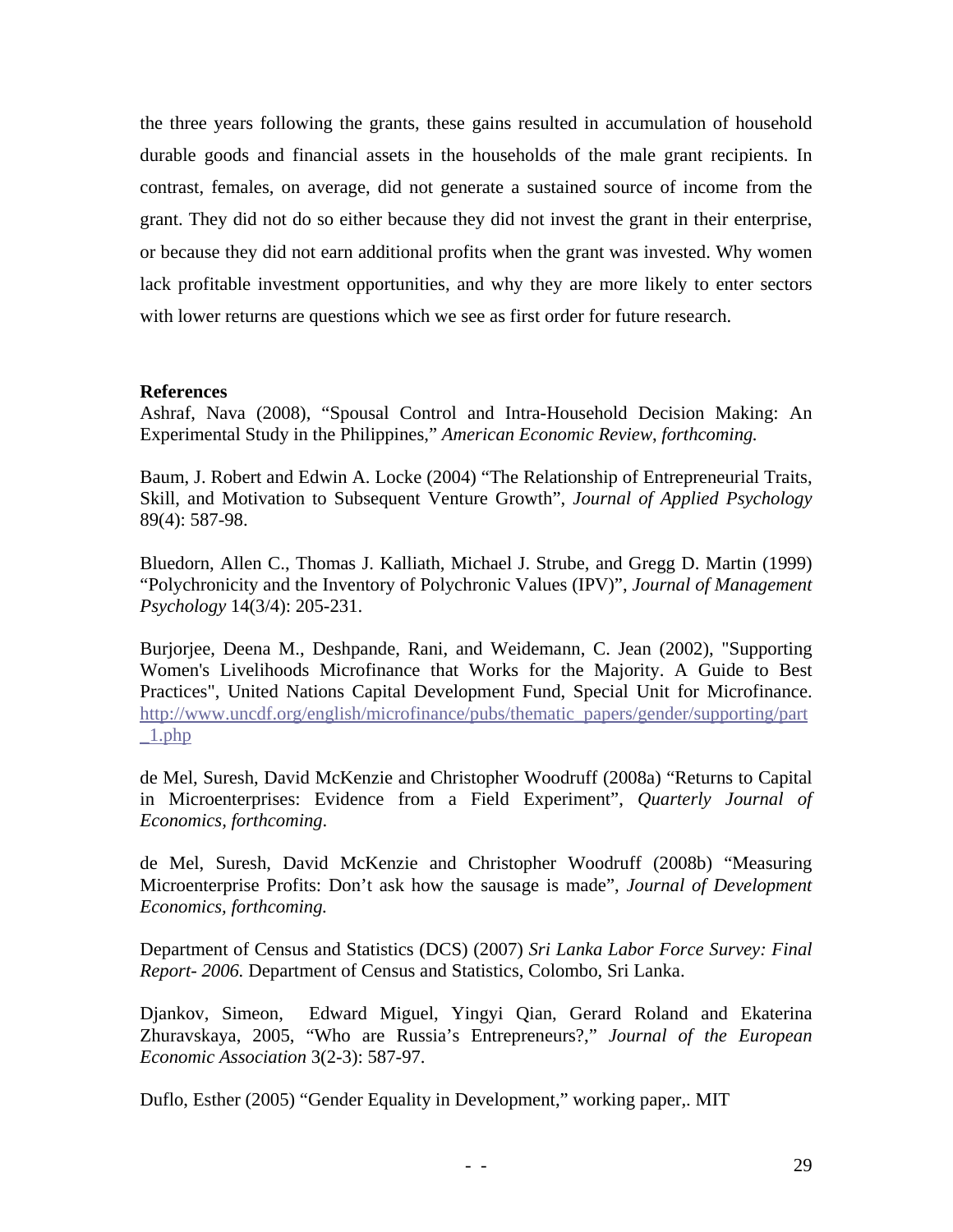Duflo, Esther and Christopher Udry (2004). "IntraHousehold Resource Allocation in Cote d'Ivoire: Social Norms, Separate Accounts and Consumption Choices," NBER Working Paper No. 10498

Fajnzylber, Pablo, William Maloney, and Gabriel Montes Rojas. 2006. "Does Formality Improve Micro-Firm Performance? Quasi-Experimental Evidence from the Brazilian SIMPLES program." Mimeo. World Bank.

FINCA (2007), "Frequently Asked Questions", [http://www.villagebanking.org/site/c.erKPI2PCIoE/b.2394157/k.8161/Frequently\\_Asked](http://www.villagebanking.org/site/c.erKPI2PCIoE/b.2394157/k.8161/Frequently_Asked_Questions.htm) [\\_Questions.htm](http://www.villagebanking.org/site/c.erKPI2PCIoE/b.2394157/k.8161/Frequently_Asked_Questions.htm) [accessed August 15, 2007].

Grasmuck, Sherri and Rosario Espinal (2000) "Market Success or Female Autonomy? Income, Ideology, and Empowerment among Microentrepreneurs in the Dominican Republic," *Gender and Society* 12(2): 231-55.

Kevane, Michael and Wydick, Bruce (2001), "Microenterprise Lending to Female Entrepreneurs: Sacrificing Economic growth for Poverty Alleviation?", *World Development*, Volume 29, Issue 7, July, p. 1225-1236.

Khandker, Shahidur R. (1998), "Using microcredit to advance women", World Bank Premnote (November) No8. <http://www1.worldbank.org/prem/PREMNotes/premnote8.pdf>[accessed August 15, 2007].

Lusardi, Anna-Maria and Olivia Mitchell (2006) "Financial Literacy and Planning: Implications for Retirement", *PRC Working Paper Series No. 2006-1* 

McClelland, D.C. (1985) *Human Motivation*. Glenview, IL: Scott, Foreman.

McKenzie, David and Christopher Woodruff (2006) "Do entry costs provide an empirical basis for poverty traps? Evidence from Mexican microenterprises", *Economic Development and Cultural Change* 55(1): 3-42.

McKenzie, David and Christopher Woodruff (2008) "Experimental Evidence on Returns to Capital and Access to Finance in Mexico", *World Bank Economic Review*, forthcoming.

McPherson, Michael A. (1996) "Growth of Micro and Small Enterprises in Southern Africa," *Journal of Development Economics*, 48: 253-77

Mead, Donald C. and Carl Liedhom (1998) "The Dynamics of Micro and Small Enterprises in Developing Countries," *World Development* 26(1): 61-74.

Morduch, Jonathan (1999), "The Microfinance Promise", *Journal of Economic Literature*, 37(4): 1569-1614.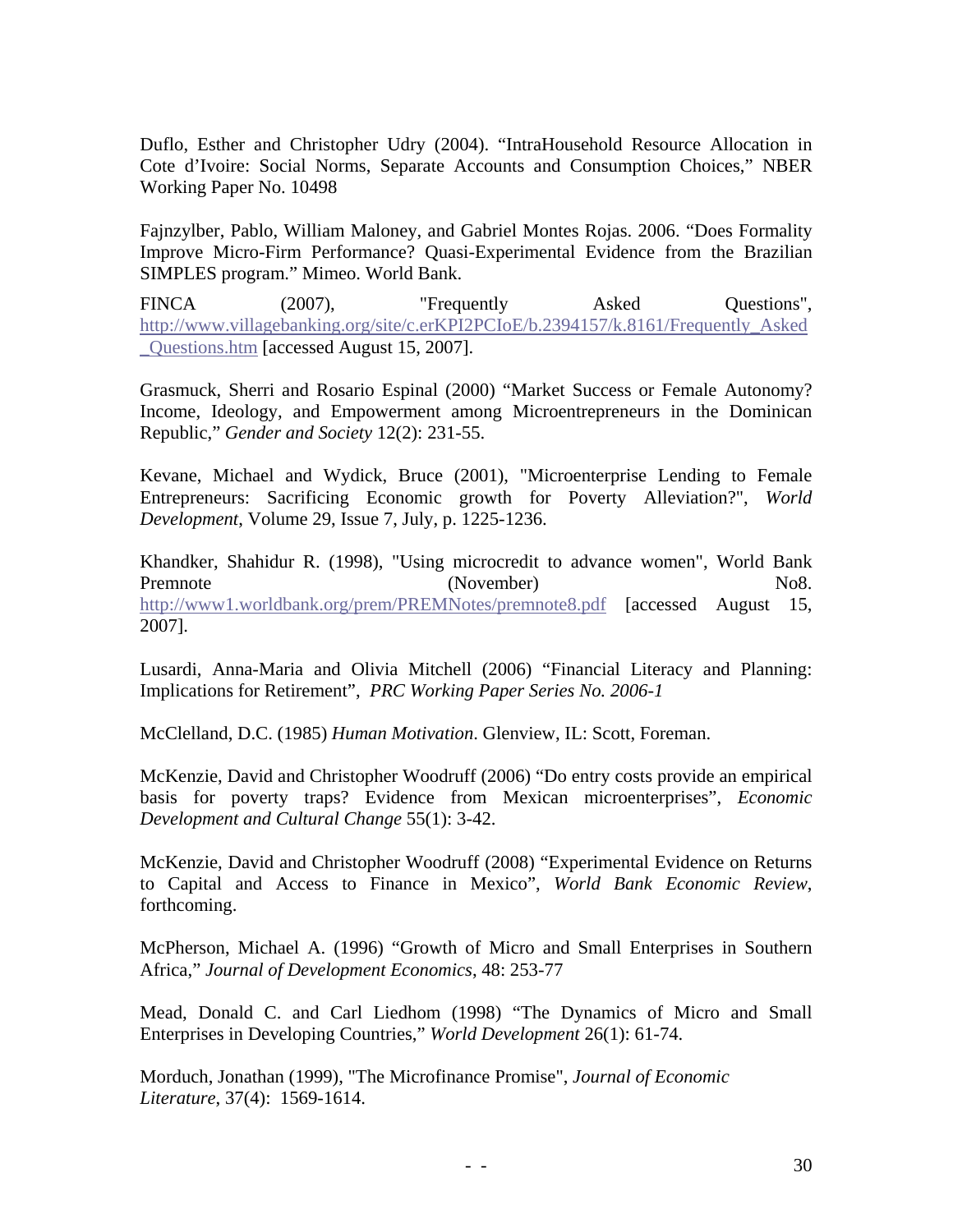Mishra, S., R. Ghosh, and R. Kanungo (1990) "Measurement of Family Involvement: A cross-national study of managers", *Journal of Cross-cultural Psychology* 21(2): 232-48.

Niethammer, Carmen, Tania Saeed, Shaheen Mohamed, and Yasser Charafi (2007), "Women Entrepreneurs and Access to Finance in Pakistan", World Bank.

Rotter, J.B. (1966). "Generalized expectancies of internal versus external control of reinforcements". Psychological monographs.

SEAGA, Socio-economic and Gender Analysis Programme (2002), "A guide to Gender sensitive microfinance", FAO. <http://www.fao.org/sd/seaga/downloads/En/Microfinanceen.pdf> [accessed August 15, 2007].

Udry, Christopher (1996). "Gender, Agricultural Productio0n, and the Theory of the Household," *Journal of Political Economy*, Vol 104(5), pp. 1010-1046.

Ypeij, Annelou (2000) *Producing Against Poverty: Female and Male Microentrepreneurs in Lima, Peru*, Amsterdam University Press.

Yunus, Muhammad (2004), "Grameen Bank, Microcredit and Millennium Development Goals", *Economic and Political Weekly*, Vol. 39, No. 36, p.4077-4080.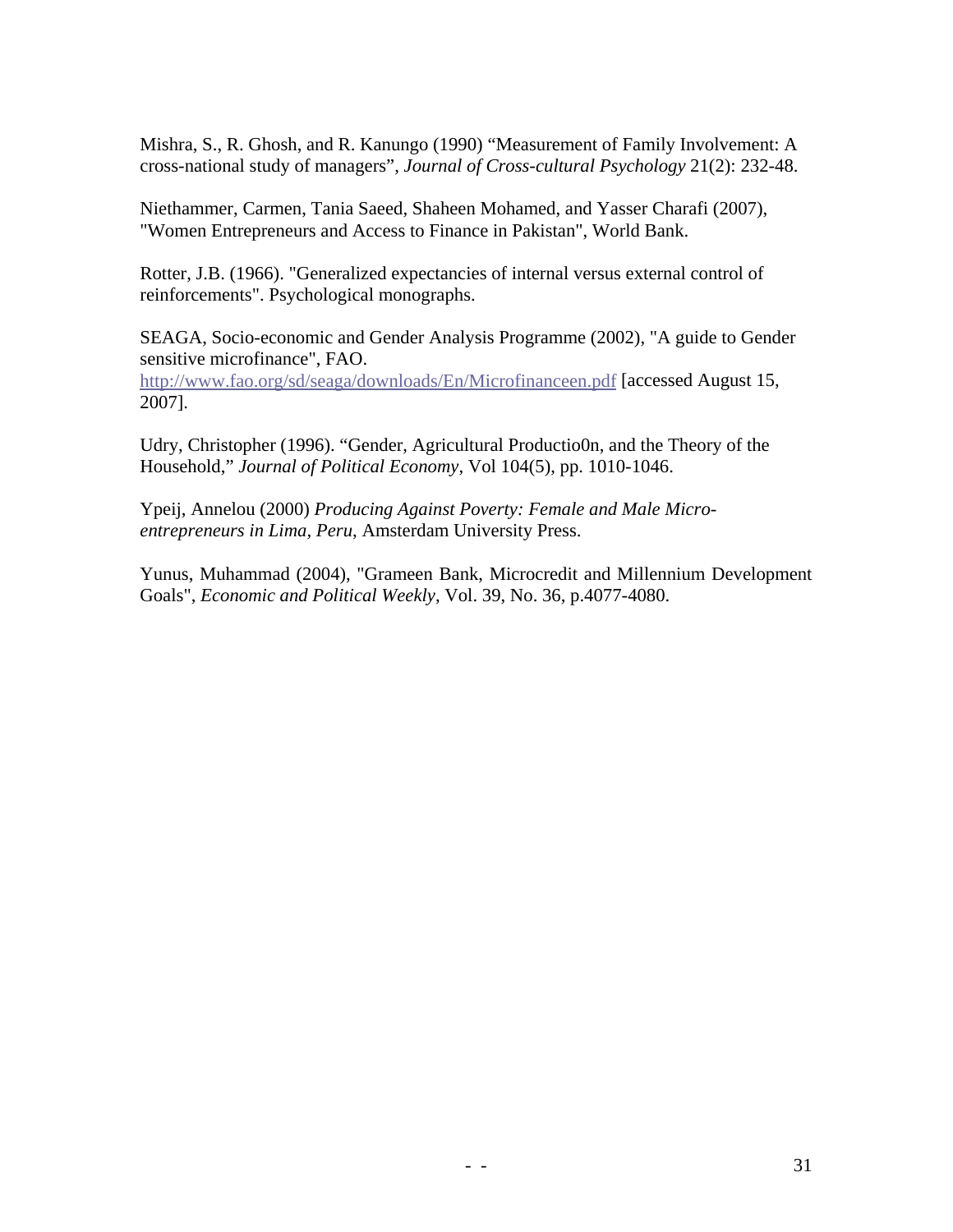#### **Appendix A:** *Sample selection issues*

We set out to obtain a sample of enterprises with less than 100,000 LKR in capital stock, excluding capital invested in land and buildings. The initial sample for the experiment was from a random selection of households in 25 Grama Niladharis in the Sri Lankan districts of Kalutara, Galle and Matara. Grama Niladharis, or GNs, are administrative units with an average of about 400 households. The 25 GNs selected had high rates of self employment and moderate or low levels of education. A screening survey was used to select households into the final sample. The screen asked whether there was anyone in the household between the ages of 22 and 65 who was self employed. Those working in professional services, fishing, transportation and agriculture were eliminated. Those owning a motorized vehicle or hiring paid employees were also eliminated. These restrictions were made because enterprises in these industries, or those with employees or motor vehicles, are likely to have more than 100,000 LKR in capital. Finally, near the beginning of the survey given to enterprise owners meeting these criteria, we ask the owner whether the market value of invested capital excluding land and buildings was less than 5,000 LKR, between 5,000 and 50,000 LKR, between 50,000 and 100,000 LKR, or greater than 100,000 LKR. Those reporting capital stocks in excess of 100,000 LKR were not interviewed.

Because returns to capital are expected to be correlated with entrepreneurial ability, we are particularly interested in whether and how the sample's selection on ability differs between females and males. This will be affected first by decisions to participate in the labor force. Not surprisingly, men are much more likely to be active in the labor market than women. According to the 2006 Sri Lankan labor force survey, the labor force participation rate of 30-39 year old urban males is 96.4 percent, compared to only 34.4 percent for the same age urban females (DCS, 2007). Furthermore, only 22.7 percent of female workers are self-employed, compared to 30.8 percent of male workers. Thus selfemployed individuals are only 7.8 percent of prime age females, compared to 29.7 percent of prime age males. While we expect that selection of females into the labor market is determined at least in part by ability, attitudes toward risk, and related factors. But if capital flows mainly to those with entrepreneurial experience, then those active in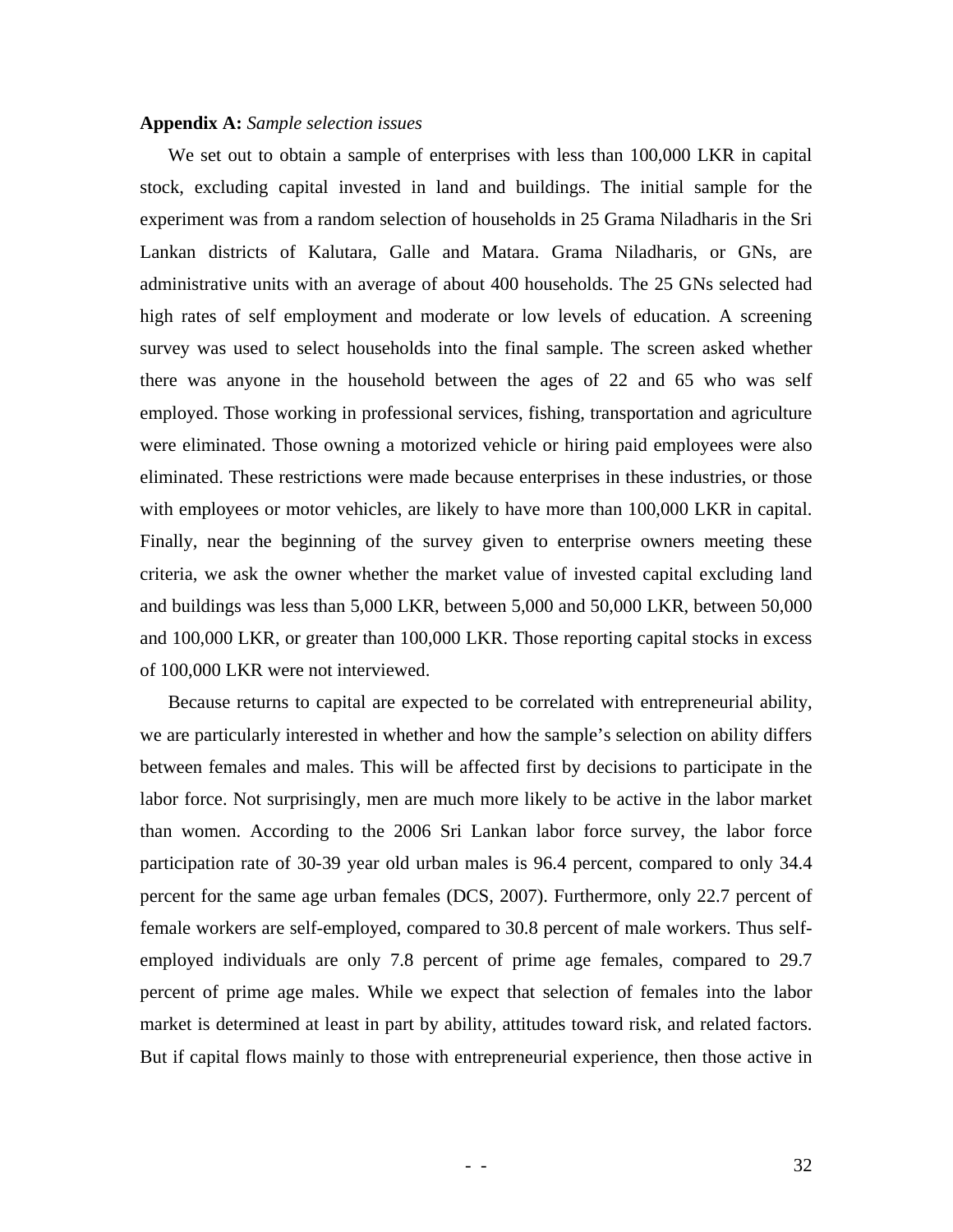the labor market are arguably the relevant sample for analysis, so selection at this level is of less concern.

Conditioning on self employment, the sampling criteria may still result in different selectivity of females and samples. The resulting sample clearly does not reflect the entire population of self employed in Sri Lanka. But it does reflect the population of self employed with less than 100,000 LKR of capital stock. With regard to the analysis in this paper, our main concern is whether the truncation on capital stock results in different selectivity in the female and male sample. Indeed, the data suggest that the sampling criteria eliminated more male then female enterprise owners. This reflects both the fact that males are more likely than females to be self employed in fishing and transportation, and partly this reflects the fact that males have higher levels of invested capital generally. The initial screens eliminated about 42 percent of the male self employed and 20 percent of the female self employed in eligible industries. A further 20 males and 3 females were eliminated when they reported capital stocks in excess of 100,000 LKR at the beginning of the baseline enterprise survey. If ability and capital stock are complements, then the sample will exclude the most able entrepreneurs for both males and females. The more severe truncation for males will result in a more selected sample of males with respect to ability. In particular, if males and females have identical ability distributions in the population of self employed, males in our sample will have lower ability on average than females in our sample. This together with the robustness of the results to inclusion of controls for ability leads us to believe that the empirical patterns discussed in the paper do not result from differential selectivity.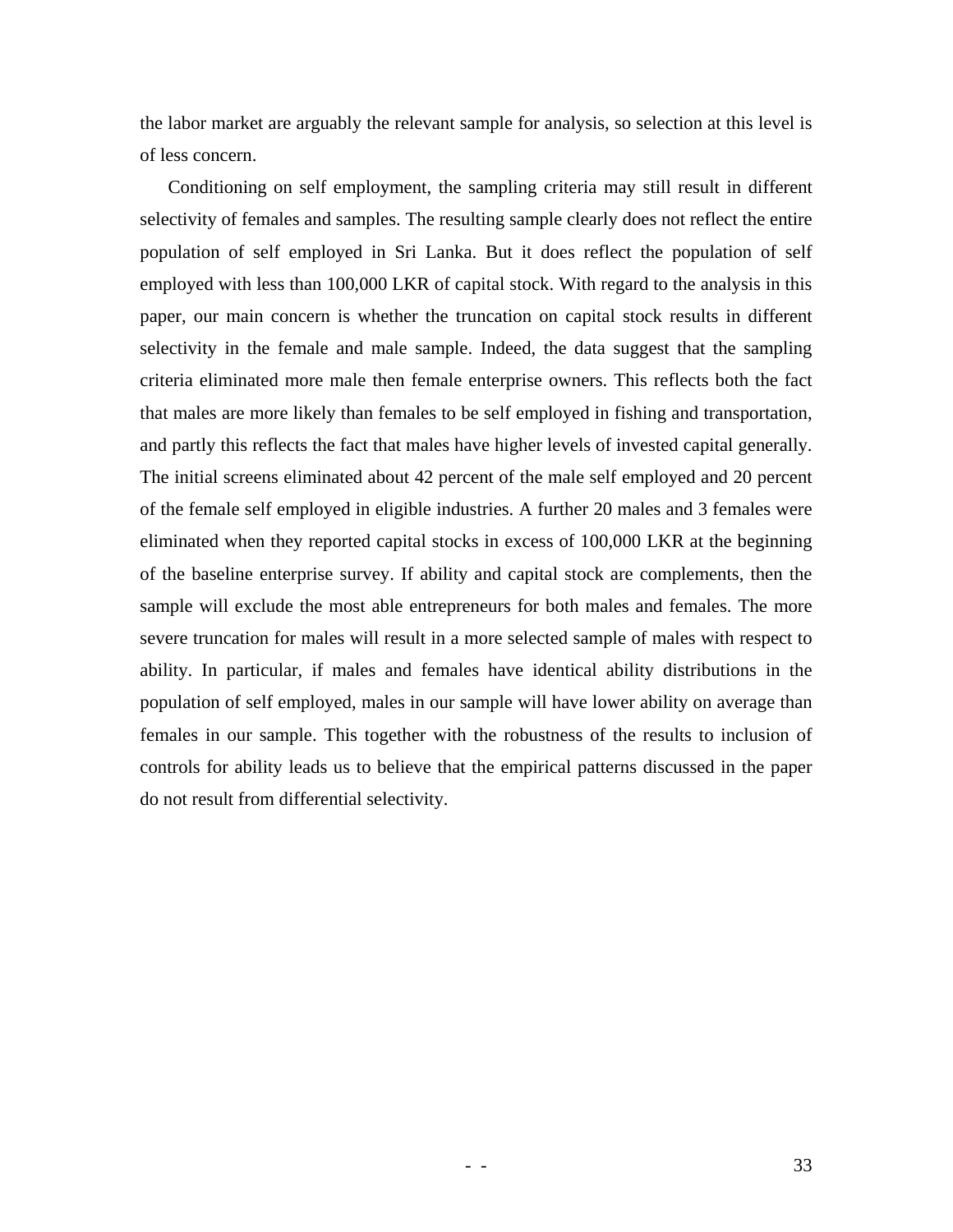#### **Table 1: Verification of Randomization by Gender**

|                                                           |      | Total number of<br>observations | <b>Means by treatment: Males</b> |                  |                   | <b>Means by treatment: Females</b> |                  |                          |
|-----------------------------------------------------------|------|---------------------------------|----------------------------------|------------------|-------------------|------------------------------------|------------------|--------------------------|
|                                                           | Male | Female                          | Control                          | <b>Treatment</b> | T-test<br>p-value | Control                            | <b>Treatment</b> | <b>T-test</b><br>p-value |
| Profits March 2005                                        | 188  | 182                             | 4,735                            | 4.763            | 0.958             | 2.819                              | 2,866            | 0.908                    |
| Revenues March 2005                                       | 197  | 190                             | 16,429                           | 14,357           | 0.397             | 8,828                              | 8,678            | 0.933                    |
| Total invested capital March 2005                         | 197  | 190                             | 153,020                          | 176,984          | 0.547             | 112,952                            | 143,889          | 0.214                    |
| Total invested capital excluding land                     |      |                                 |                                  |                  |                   |                                    |                  |                          |
| and buildings March 2005                                  | 197  | 190                             | 33,665                           | 29,719           | 0.292             | 20,638                             | 20,734           | 0.978                    |
| Own hours worked March 2005                               | 197  | 190                             | 58.37                            | 56.83            | 0.613             | 50.28                              | 45.75            | 0.168                    |
| Family hours worked March 2005                            | 197  | 190                             | 12.61                            | 13.93            | 0.719             | 27.78                              | 42.24            | 0.541                    |
| Age of entrepreneur                                       | 197  | 190                             | 43.52                            | 42.17            | 0.427             | 40.26                              | 41.78            | 0.340                    |
| Age of firm in years                                      | 197  | 188                             | 8.99                             | 11.15            | 0.172             | 8.08                               | 8.79             | 0.631                    |
| Years of schooling of entrepreneur                        | 197  | 190                             | 8.20                             | 8.65             | 0.308             | 9.79                               | 9.19             | 0.182                    |
| Proportion whose father was an                            |      |                                 |                                  |                  |                   |                                    |                  |                          |
| entrepreneur                                              | 197  | 190                             | 0.44                             | 0.42             | 0.764             | 0.37                               | 0.32             | 0.501                    |
| Number of household members                               |      |                                 |                                  |                  |                   |                                    |                  |                          |
| working in wage jobs                                      | 197  | 190                             | 0.54                             | 0.57             | 0.817             | 0.87                               | 0.89             | 0.840                    |
| Household asset index                                     | 197  | 190                             | 0.25                             | 0.03             | 0.347             | 0.60                               | 0.28             | 0.169                    |
| Number of Digits recalled in Digit                        |      |                                 |                                  |                  |                   |                                    |                  |                          |
| Span Recall test                                          | 179  | 178                             | 5.86                             | 5.90             | 0.833             | 5.61                               | 5.74             | 0.512                    |
| Implied coefficient of relative risk                      |      |                                 |                                  |                  |                   |                                    |                  |                          |
| aversion from lottery game                                | 197  | 189                             | 0.28                             | 0.44             | 0.517             | $-0.17$                            | $-0.07$          | 0.615                    |
| P-value from Chi-squared (16) test of joint significance: |      |                                 |                                  |                  | 0.652             |                                    |                  | 0.781                    |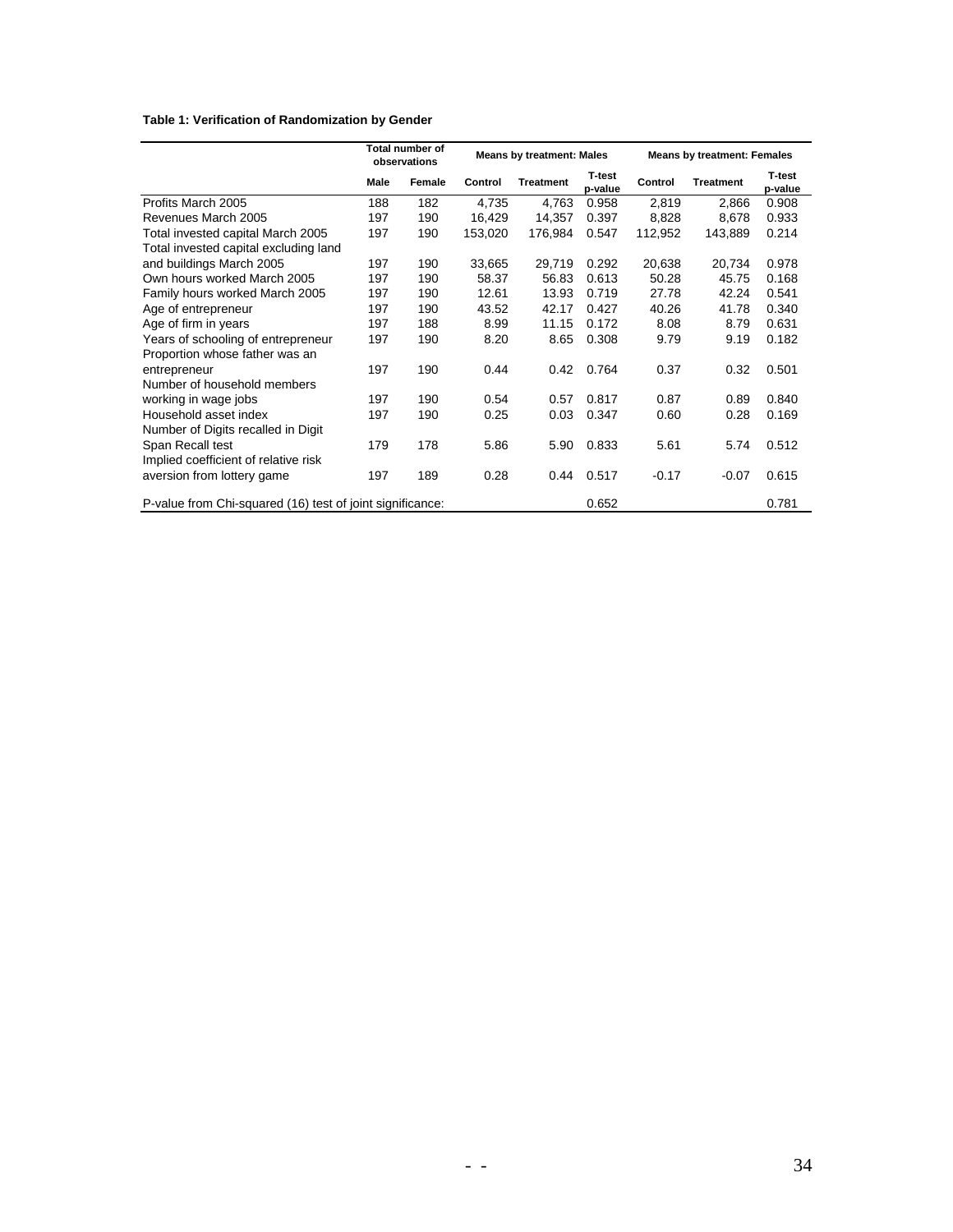#### **Table 2: Treatment Effect and Returns to Capital with Gender Interactions**

|                                                      | Real<br>Profits<br><b>FE</b><br>(1) | Adjusted<br><b>Real Profits</b><br><b>FE</b><br>(2) | Real<br>Profits<br>IV-FE<br>(3) | Adjusted<br><b>Real Profits</b><br>IV-FE<br>(4) | Adjusted<br><b>Real Profits</b><br><b>FE</b><br><b>MALES</b><br>(5) | Adjusted<br><b>Real Profits</b><br><b>FE</b><br><b>FEMALES</b><br>(6) |
|------------------------------------------------------|-------------------------------------|-----------------------------------------------------|---------------------------------|-------------------------------------------------|---------------------------------------------------------------------|-----------------------------------------------------------------------|
| <b>Treatment Amount</b>                              | $8.04***$                           | $7.78***$                                           |                                 |                                                 |                                                                     |                                                                       |
| <b>Treatment Amount*Female</b>                       | (2.90)<br>$-8.24**$<br>(4.06)       | (2.81)<br>$-8.60**$<br>(3.97)                       |                                 |                                                 |                                                                     |                                                                       |
| <b>Capital Stock</b>                                 |                                     |                                                     | $11.29**$<br>(4.67)             | $11.07**$<br>(4.53)                             |                                                                     |                                                                       |
| Capital Stock *Female                                |                                     |                                                     | $-11.39*$<br>(6.17)             | $-12.05**$<br>(6.03)                            |                                                                     |                                                                       |
| Treatment* 1-4 quarters post treatment               |                                     |                                                     |                                 |                                                 | $7.75***$<br>(2.79)                                                 | $-0.91$<br>(2.74)                                                     |
| Treatment* 5-8 quarters post treatment               |                                     |                                                     |                                 |                                                 | $7.84**$<br>(3.78)                                                  | $-0.84$<br>(3.91)                                                     |
| Treatment* 9+ quarters post treatment                |                                     |                                                     |                                 |                                                 | $7.64*$<br>(4.57)                                                   | $-3.24$<br>(4.51)                                                     |
| Observations                                         | 3697                                | 3697                                                | 3518                            | 3518                                            | 1870                                                                | 1827                                                                  |
| Number of firms                                      | 365                                 | 365                                                 | 364                             | 364                                             | 183                                                                 | 182                                                                   |
| Testing the overall female effect is zero (p-values) |                                     |                                                     |                                 |                                                 |                                                                     |                                                                       |
| Amount+Amount*Female=0                               | 0.945                               | 0.769                                               |                                 |                                                 |                                                                     |                                                                       |
| Capital + Capital*Female=0                           |                                     |                                                     | 0.981                           | 0.805                                           |                                                                     |                                                                       |
| <b>First-stage Coefficients:</b>                     |                                     |                                                     |                                 |                                                 |                                                                     |                                                                       |
| First-stage for Capital                              |                                     |                                                     |                                 |                                                 |                                                                     |                                                                       |
| Amount                                               |                                     |                                                     | 0.733                           | 0.733                                           |                                                                     |                                                                       |
| (p value)                                            |                                     |                                                     | 0.00                            | 0.00                                            |                                                                     |                                                                       |
| First-stage for Capital*Female<br>Amount*Female      |                                     |                                                     |                                 |                                                 |                                                                     |                                                                       |
|                                                      |                                     |                                                     | 0.697<br>0.00                   | 0.697<br>0.00                                   |                                                                     |                                                                       |
| (p value)                                            |                                     |                                                     |                                 |                                                 |                                                                     |                                                                       |

Notes:

Robust Standard errors in parentheses, clustered by enterprise

\*, \*\* and \*\*\* indicate significance at the 10%, 5% and 1% levels respectively.

Results shown trim firms with extreme increases in profits (top 1% in percentage and absolute changes) Adjusted profits are real profits less the value of the owner's time, estimated in six education / gender

cells using a simple production function run on the baseline data.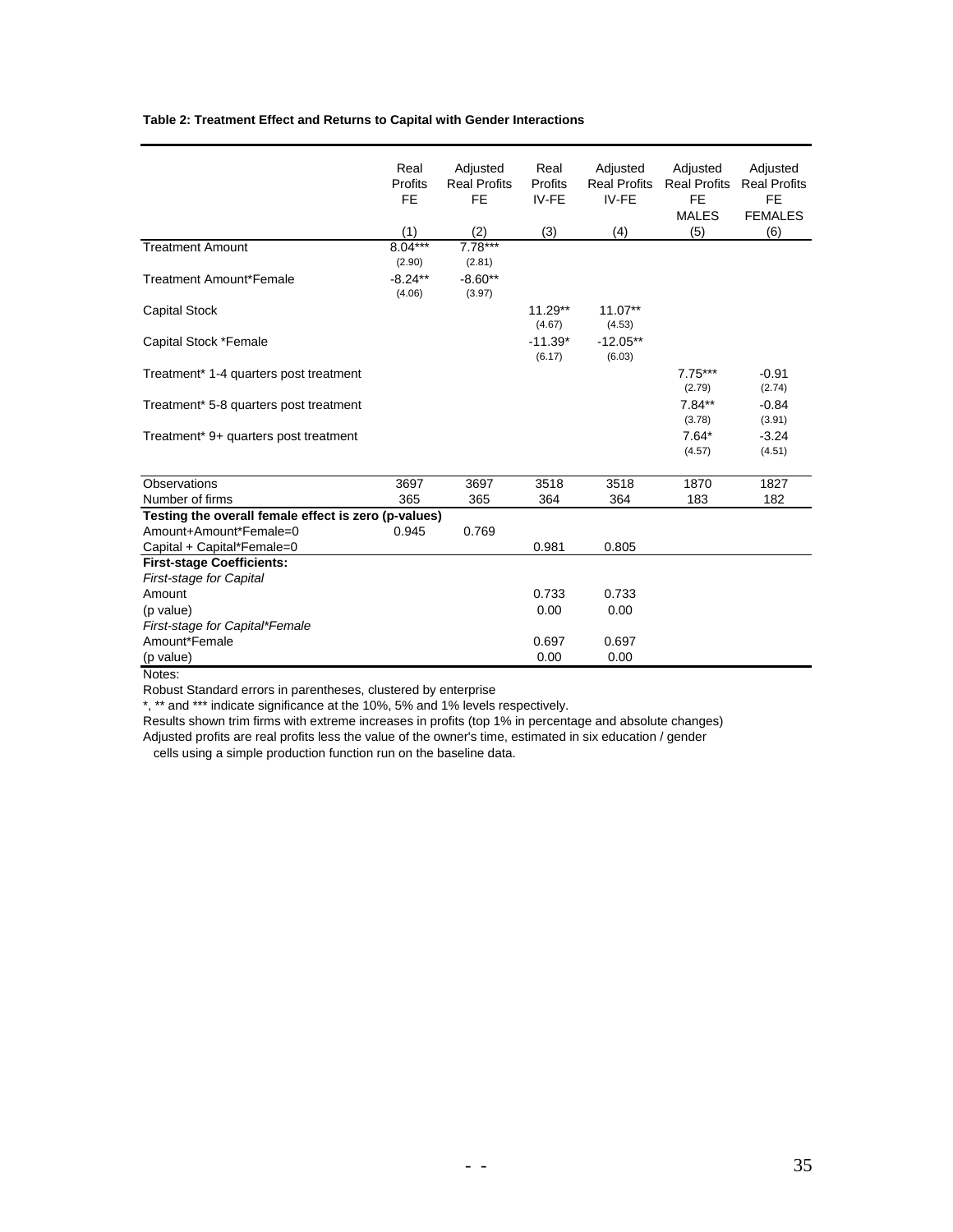#### **Table 3: Do Women invest differently?**

|                                 | Capital<br><b>Stock</b> | Capital<br><b>Stock</b> | Adjusted<br>profits   | Adjusted<br>profits<br>Males | Adjusted<br>profits<br>Females |
|---------------------------------|-------------------------|-------------------------|-----------------------|------------------------------|--------------------------------|
|                                 | FE                      | FE                      | FE                    | FE                           | FE                             |
|                                 | (1)                     | (2)                     | (3)                   | (4)                          | (5)                            |
| <b>Treatment Amount 100</b>     | $1.38**$<br>(0.649)     | $0.63*$<br>(0.317)      | 13.58***<br>(3.70)    |                              |                                |
| Amount 100 * Female             | $-1.39**$<br>(0.708)    | $-0.41$<br>(0.402)      | $-14.15***$<br>(5.25) |                              |                                |
| Treatment Amount 200            | $1.22***$<br>(0.430)    | $1.43***$<br>(0.386)    | 12.95***<br>(4.06)    |                              |                                |
| Amount 200 * Female             | 0.475<br>(0.777)        | $-0.46$<br>(0.758)      | $-14.83**$<br>(6.46)  |                              |                                |
| Amount * % inventories          |                         |                         |                       | $8.53**$<br>(3.35)           | 1.39<br>(4.39)                 |
| Amount* % equipment             |                         |                         |                       | 5.3<br>(6.53)                | $-5.8$<br>(5.88)               |
| Observations<br>Number of Firms | 3519<br>365             | 1135<br>365             | 3697<br>365           | 1772<br>173                  | 1775<br>176                    |

Notes:

Robust Standard errors in parentheses, clustered by enterprise

\*, \*\* and \*\*\* indicate significance at the 10%, 5% and 1% levels respectively.

The sample in Column 2 is limited to controls and the first wave after treatment

Adjusted profits are real profits less the value of the owner's time, estimated in six education / gender cells using a simple production function run on the baseline data.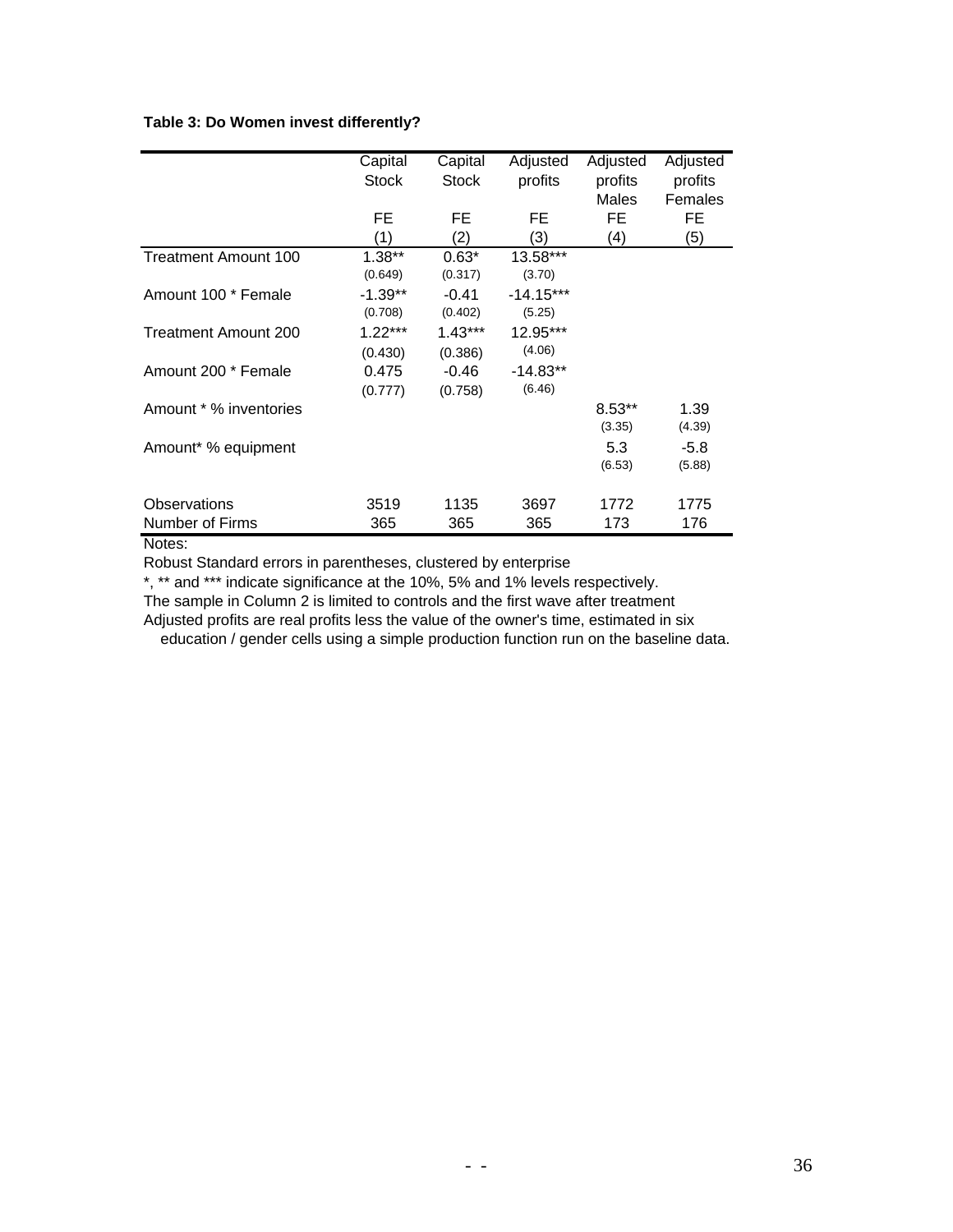#### **Table 4: Do Women invest less in the business and more on children?**

|                                        |                         | School Attendance    |                      |                   |                   | Monthly Household Expenditure | Index                   |
|----------------------------------------|-------------------------|----------------------|----------------------|-------------------|-------------------|-------------------------------|-------------------------|
|                                        | 5 to 12                 | 12 to 15             | 17 to 18             | Groceries         | Health            |                               | Education Household     |
|                                        |                         |                      |                      |                   |                   |                               | assets                  |
|                                        | FE.                     | FE.                  | FE.                  | FE                | FE                | FE                            | FE.                     |
|                                        | (1)                     | (2)                  | (3)                  | (4)               | (5)               | (6)                           | (7)                     |
| <b>Treatment Amount</b>                | $-0.0310$<br>$-(0.060)$ | $-0.0110$<br>(0.062) | $-0.0050$<br>(0.113) | $-5.00$<br>(5.63) | $-0.56$<br>(1.40) | $-0.11$<br>(0.75)             | $0.282**$<br>$-(0.110)$ |
| Amount*Female                          | $-0.0120$<br>(0.081)    | 0.0218<br>(0.081)    | 0.1230<br>(0.148)    | 10.50<br>(8.64)   | 0.40<br>(1.83)    | $-0.27$<br>(0.98)             | $-0.259*$<br>$-(0.148)$ |
| Baseline mean of dependent<br>variable | 0.923                   | 0.915                | 0.533                | 6810              | 678               | 474                           | 0                       |
| Observations<br>Number of Firms        | 605<br>210              | 433<br>158           | 272<br>135           | 1328<br>361       | 1328<br>361       | 1328<br>361                   | 1393<br>365             |

Notes:

Robust Standard errors in parentheses, clustered by enterprise

\*, \*\* and \*\*\* indicate significance at the 10%, 5% and 1% levels respectively.

Data from household module conducted each April from 2005 through 2008.

Household asset index is the first principal component of 19 household 17 household assets.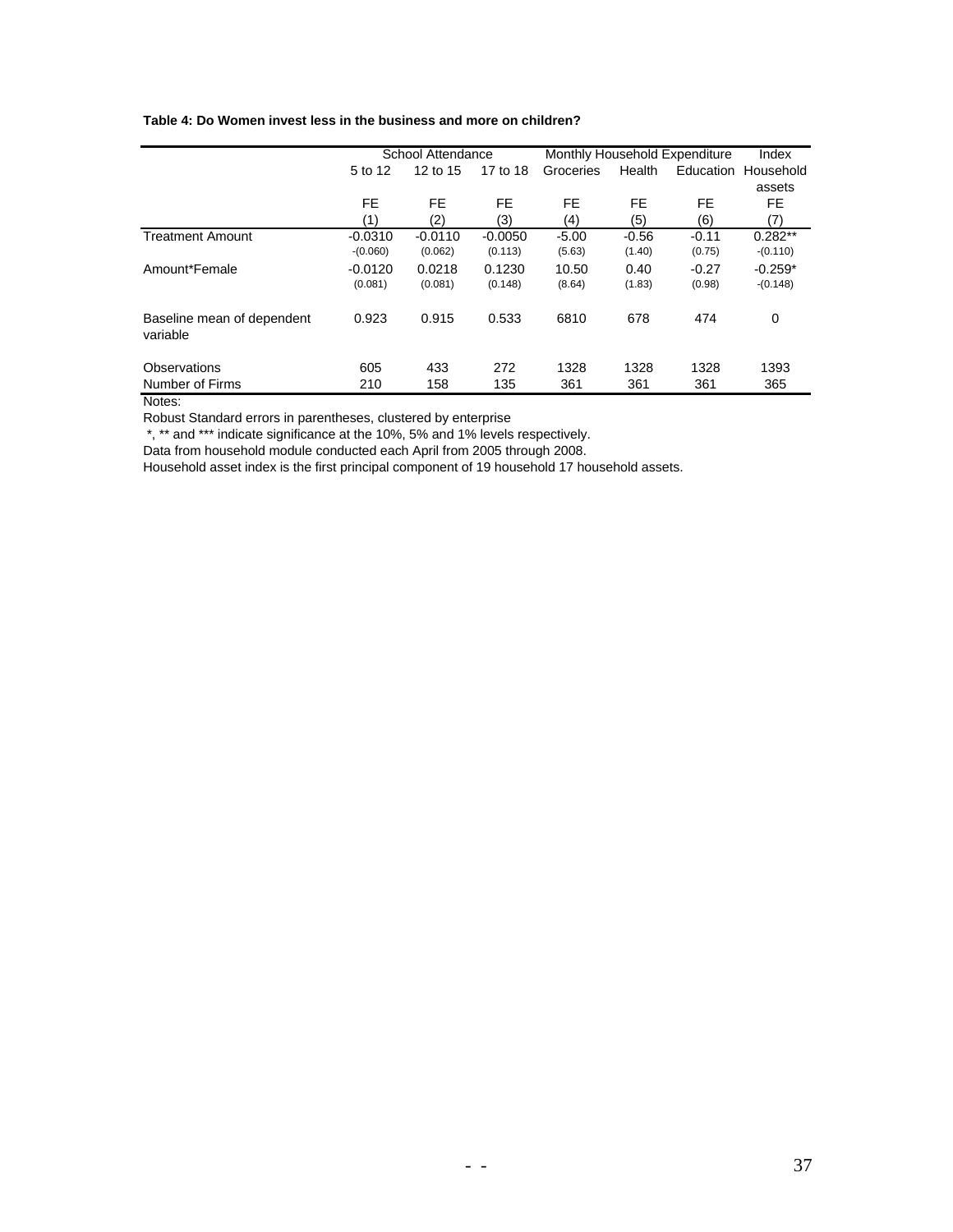#### **Table 5: Household bargaining**

|                                    | Household               | <b>Business</b> | Hours worked |                         | Spouse     |
|------------------------------------|-------------------------|-----------------|--------------|-------------------------|------------|
|                                    | decision                | decision        | by other     | No children,            | Present at |
|                                    | making                  | making          | family       | no elderly              | Interview  |
|                                    | <b>Adjusted Profits</b> |                 |              | <b>Adjusted Profits</b> |            |
|                                    | FE                      | FE              | FE           | FE.                     | FE         |
|                                    | (2)                     | (3)             | (4)          | (5)                     | (1)        |
| <b>Treatment Amount</b>            | $8.01***$               | $8.41***$       | 0.44         | 7.60                    | $7.77***$  |
|                                    | (3.11)                  | (2.99)          | (1.26)       | (4.50)                  | (2.83)     |
| Amount*Female                      | $-8.14$                 | $-8.62**$       | $-2.09$      | $-8.93$                 | $-8.53**$  |
|                                    | (4.47)                  | (4.24)          | (4.96)       | (5.93)                  | (3.97)     |
| Spouse present at interview        |                         |                 |              |                         | $-4.33*$   |
|                                    |                         |                 |              |                         | (2.33)     |
| Spouse present* female             |                         |                 |              |                         | 2.17       |
|                                    |                         |                 |              |                         | (2.75)     |
| Decision making power in household | $-0.85$                 | $-1.40$         |              |                         |            |
| / business                         | (1.76)                  | (1.48)          |              |                         |            |
| Observations                       | 3486                    | 3486            | 3799         | 1534                    | 3697       |
| Number of Firms                    | 332                     | 332             | 365          | 152                     | 365        |

Notes:

Robust Standard errors in parentheses, clustered by enterprise

\*, \*\* and \*\*\* indicate significance at the 10%, 5% and 1% levels respectively.

Decision making power in the household is measured as the sum of 4 purchase decisions in which the owner is involved. Decision making power in the business indicates the owner makes input and equipment purchase decisions without input from his/her spouse.

#### **Table 6: How do the characteristics of male and female owners differ?**

|                                         | Mean value |         | <b>T-test</b> |
|-----------------------------------------|------------|---------|---------------|
|                                         | Males      | Females | p value       |
| Ever had a formal loan                  | 0.23       | 0.23    | 0.99          |
| Number of Wage Workers                  | 0.55       | 0.87    | 0.00          |
| Asset Index                             | $-0.20$    | 0.20    | 0.04          |
| <b>Years of Education</b>               | 8.57       | 9.41    | 0.01          |
| Digitspan Recall                        | 5.88       | 5.61    | 0.06          |
| <b>Entrepreneurial Self-efficacy</b>    | 31.51      | 30.79   | 0.22          |
| Polychronicity                          | 7.76       | 7.32    | 0.06          |
| In Self-employment to care for children | 0.40       | 0.49    | 0.09          |
| In Self-employment for business growth  | 0.31       | 0.35    | 0.55          |
| <b>Risk Aversion</b>                    | 0.37       | $-0.07$ | 0.01          |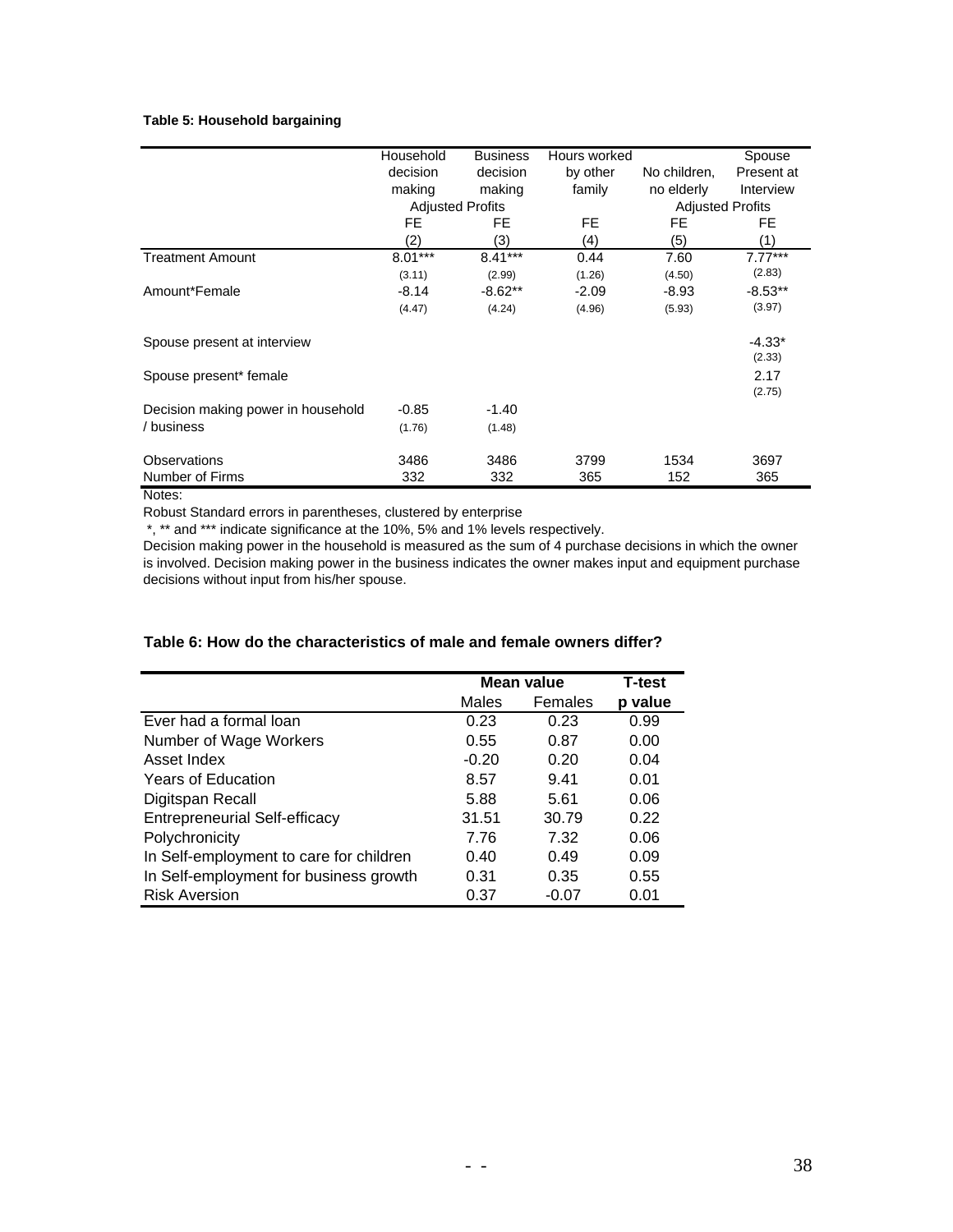#### **Table 7: Does treatment heterogeneity explain gender differences?**

Dependent Variable: Real profits adjusted for own hours

|                               | FE        | FE        | FE       | FE        | FE        | FE       | FE        | FE        |
|-------------------------------|-----------|-----------|----------|-----------|-----------|----------|-----------|-----------|
|                               | (1)       | (2)       | (3)      | (4)       | (5)       | (6)      | (7)       | (8)       |
| Amount                        | $7.78***$ | $7.86***$ | $7.07**$ | $7.38***$ | $7.88***$ | $7.41**$ | $7.90***$ | $6.77**$  |
|                               | (2.81)    | (2.87)    | (2.82)   | (2.83)    | (2.77)    | (2.89)   | (2.90)    | (2.95)    |
| Amount*Female                 | $-8.60**$ | $-8.54**$ | $-7.40*$ | $-7.75**$ | $-8.35**$ | $-7.62*$ | $-8.92**$ | $-6.09$   |
|                               | (3.97)    | (4.00)    | (4.17)   | (3.86)    | (3.95)    | (4.04)   | (3.99)    | (4.24)    |
| Amount*Ever had a formal loan |           | $-7.85$   |          |           |           |          |           | $-8.82$   |
|                               |           | (5.76)    |          |           |           |          |           | (5.66)    |
| Amount*Number of Wage Workers |           |           | $-3.16$  |           |           |          |           | $-1.86$   |
|                               |           |           | (2.46)   |           |           |          |           | (2.48)    |
| Amount*Household Asset Index  |           |           |          | $-1.81$   |           |          |           | $-2.82**$ |
|                               |           |           |          | (1.16)    |           |          |           | (1.17)    |
| Amount*Years of Education     |           |           |          |           | $1.18***$ |          |           | $1.61***$ |
|                               |           |           |          |           | (0.49)    |          |           | (0.56)    |
| Amount*Digitspan recall       |           |           |          |           |           | 2.62     |           | 1.42      |
|                               |           |           |          |           |           | (1.66)   |           | (1.56)    |
| Amount*Risk aversion          |           |           |          |           |           |          | $-0.61$   | $-0.13$   |
|                               |           |           |          |           |           |          | (1.14)    | (114.00)  |
| Observations                  | 3697      | 3697      | 3697     | 3697      | 3697      | 3655     | 3697      | 3655      |
| Number of enterprises         | 365       | 365       | 365      | 365       | 365       | 356      | 365       | 356       |

Robust Standard errors in parentheses, \*, \*\* and \*\*\* indicate significance at the 10%, 5% and 1% levels respectively.

All variables used in the interaction apart from gender are standardized to have mean zero by subtracting off their mean.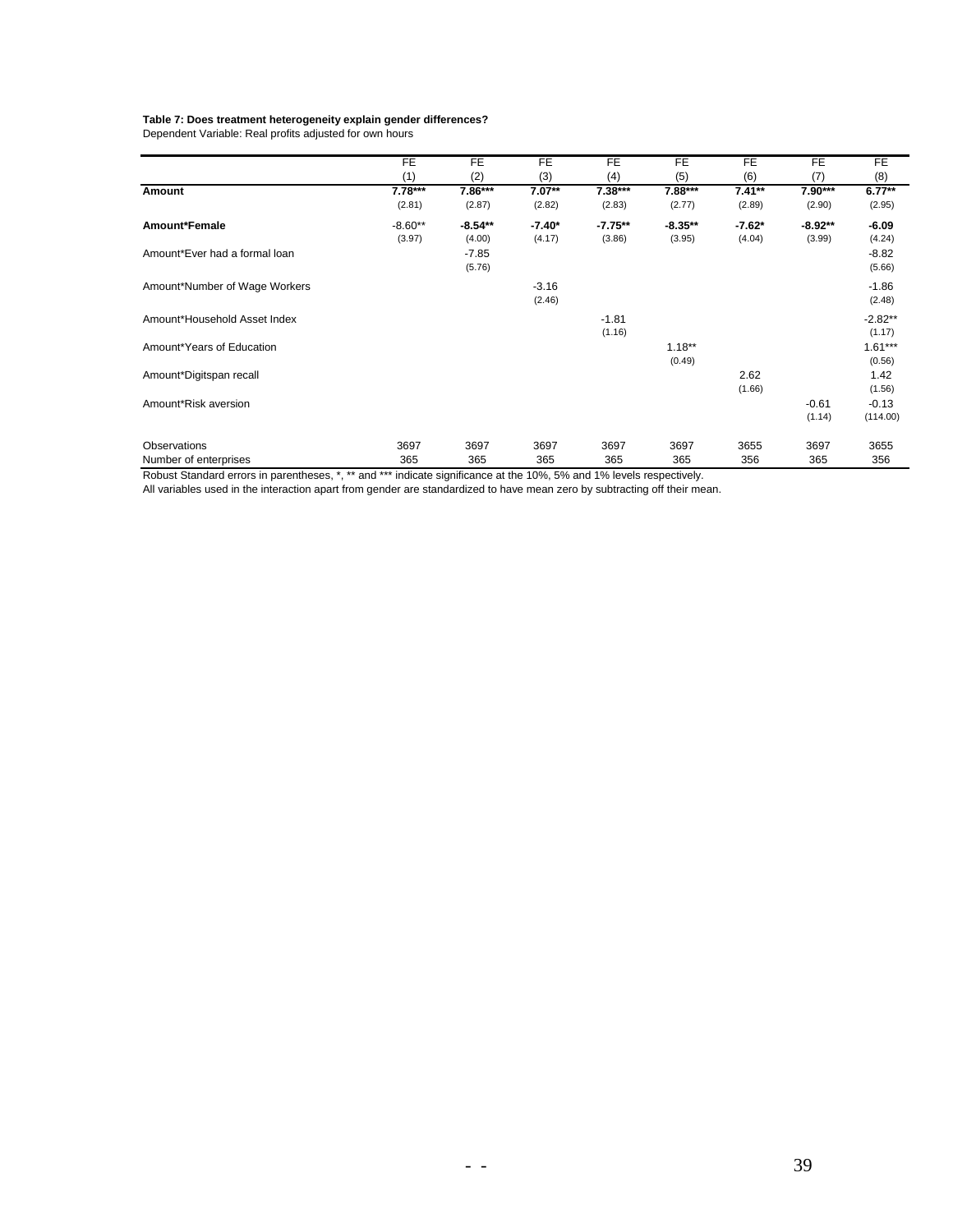**Table 8: Robustness of Gender Interaction to Alternative Measures of Ability and Motivation**

|                                            |                |                 | Amount*           |              | Amount*               |     |
|--------------------------------------------|----------------|-----------------|-------------------|--------------|-----------------------|-----|
| <b>Characteristic</b>                      | Amount         |                 | Female            |              | <b>Characteristic</b> | N   |
| <b>Baseline Specification</b>              |                |                 |                   |              |                       |     |
|                                            | 651.5          | ***             | $-750.6$          | $***$        |                       | 324 |
|                                            | (241)          |                 | (373)             |              |                       |     |
| Adding the interaction between amount and: |                |                 |                   |              |                       |     |
| Time taken to solve a maze                 | 8.13           | $***$           | $-9.16$           | $***$        | 0.07                  | 363 |
|                                            | (2.81)         |                 | (4.06)            |              | (4.52)                |     |
| Father owned a Business                    | 7.60           | ***             | $-8.20$           | $***$        | 3.64                  | 365 |
|                                            | (2.89)         |                 | (3.95)            |              | 3.77                  |     |
| Mother owned a Business                    | 7.64           | ***             | $-8.44$           | $\star\star$ | $-1.40$               | 365 |
|                                            | (2.87)         |                 | (3.97)            |              | (5.49)                |     |
| Optimism                                   | 7.95           | ***             | $-8.64$           | $***$        | 0.38                  | 364 |
|                                            | (2.76)         |                 | (3.95)            |              | (1.37)                |     |
| Went into self-employment to               | 8.05           | $***$           | $-9.26$           | $***$        | 0.82                  | 353 |
| care for family members                    | (2.87)         |                 | (4.13)            |              | (1.30)                |     |
| Went into Self-employment for              | 7.81           | ***             | $-8.76$           | $\star\star$ | 1.43                  | 353 |
| business growth reasons                    | (2.93)         |                 | (4.07)            |              | (4.14)                |     |
| Business operated out of the hor           | 7.84           | ***             | $-8.89$           | $***$        | 2.80                  | 365 |
|                                            | (2.84)         |                 | (4.04)            |              | (4.03)                |     |
|                                            |                | $***$           |                   | $***$        |                       |     |
| <b>Entrepreneurial Self-efficacy</b>       | 8.06<br>(2.95) |                 | $-9.59$<br>(4.24) |              | $-0.54$               | 354 |
|                                            |                | $***$           |                   | $\star\star$ | (0.36)                |     |
| <b>Financial Literacy</b>                  | 7.30           |                 | $-8.08$           |              | 0.25                  | 365 |
|                                            | (2.76)         | **              | (4.02)            | **           | (1.90)                |     |
| Impulsiveness                              | 7.20           |                 | $-8.32$           |              | $-0.31$               | 339 |
|                                            | (2.93)         | **              | (4.21)            | *            | (1.30)                |     |
| Passion for Work                           | 7.24           |                 | $-7.45$           |              | 2.22                  | 339 |
|                                            | (2.91)         | $***$           | (4.26)            | $\star\star$ | (2.98)                |     |
| Tenacity                                   | 7.55           |                 | $-8.61$           |              | $-0.98$               | 339 |
|                                            | (2.90)         |                 | (4.10)            |              | (2.00)                |     |
| Locus of Control                           | 7.85           | $***$           | $-8.72$           | **           | $-0.25$               | 339 |
|                                            | (2.96)         |                 | (4.29)            |              | (0.97)                |     |
| Trust                                      | 7.76           | ***             | $-8.20$           | $***$        | 1.63                  | 339 |
|                                            | (2.96)         |                 | (4.10)            |              | (2.38)                |     |
| <b>Achievement Motivation</b>              | 7.61           | $***$           | $-8.14$           | *            | $-0.16$               | 339 |
|                                            | (2.96)         |                 | (4.24)            |              | (0.89)                |     |
| Power Motivation                           | 7.80           | $***$           | $-8.36$           | $\star$      | 0.05                  | 339 |
|                                            | (3.04)         |                 | (4.30)            |              | (1.10)                |     |
| Polychronicity                             | 7.43           | **              | $-8.07$           | *            | 0.68                  | 339 |
|                                            | (2.95)         |                 | (4.18)            |              | (0.89)                |     |
| <b>Work Centrality</b>                     | 7.38           | $^{\star\star}$ | $-8.10$           | $\star$      | $-1.82$               | 339 |
|                                            | (2.96)         |                 | (4.17)            |              | (2.34)                |     |
| Organized Person                           | 7.88           | ***             | $-8.33$           | $***$        | $-2.83$               | 339 |
|                                            | (2.94)         |                 | (4.21)            |              | (3.66)                |     |

Notes: Results in Rows show the coefficients from adding the interaction between a particular proxy for ability and the treatment amount to the baseline specification (column 1 of Table 7). Regressions also include the interaction between this characteristics and wave effects.

Robust Standard errors shown in Parentheses, \*, \*\*, and \*\*\* interact significance at the 10, 5 and 1% levels.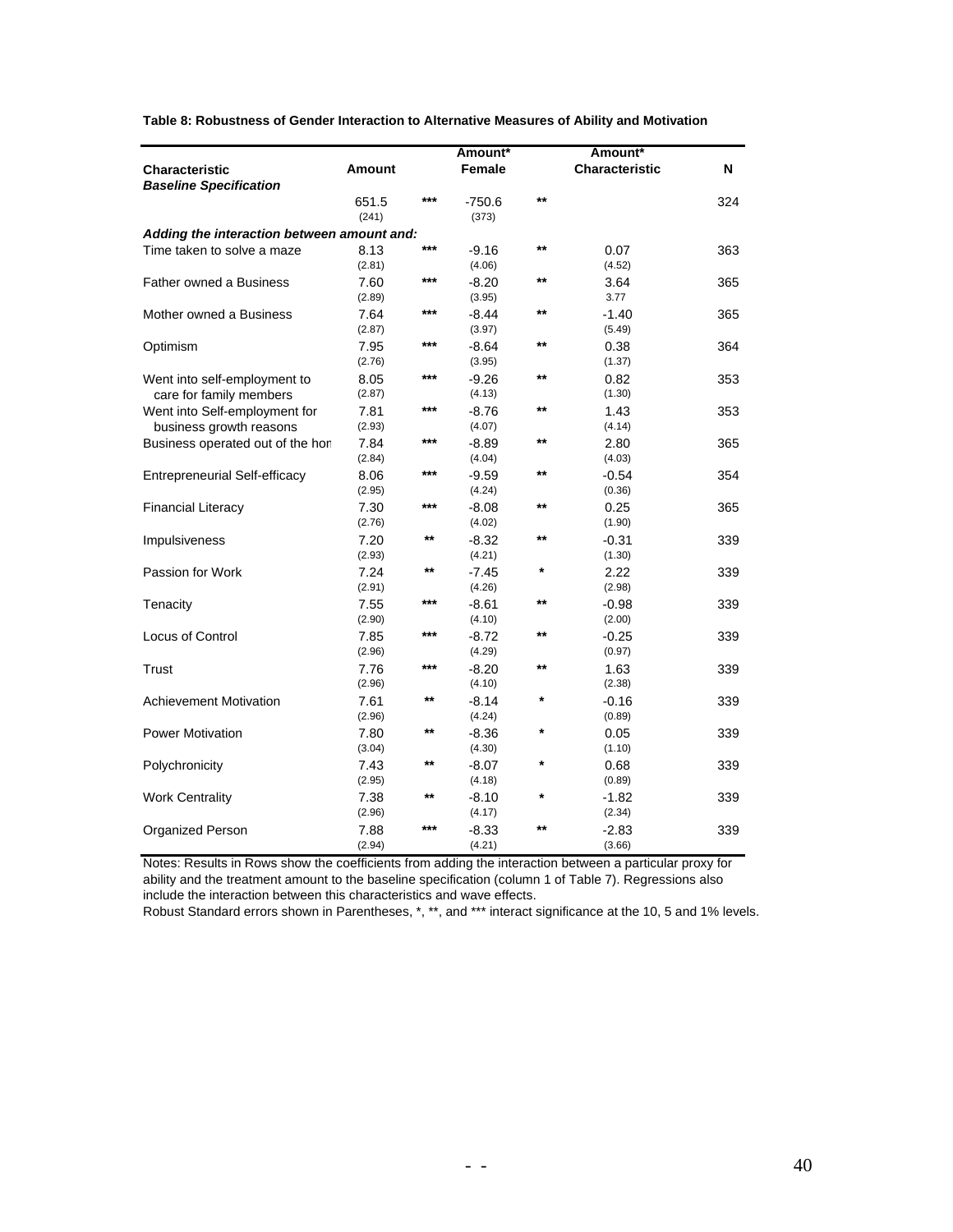## **Table 9: Do Differences in Sector of Work explain Gender Differences?**

Dependent Variable: Real profits adjusted for own hours worked

|                                  | All Firms | Only industries with<br>participation from<br>All Firms<br>both genders above<br>25% |         | Only industries with<br>participation below<br>25% from one gender |
|----------------------------------|-----------|--------------------------------------------------------------------------------------|---------|--------------------------------------------------------------------|
| <b>Panel A: Treatment effect</b> |           |                                                                                      |         |                                                                    |
| Amount                           | $6.91**$  | $5.91*$                                                                              | 8.28**  | $7.64*$                                                            |
|                                  | (2.72)    | (3.58)                                                                               | (4.16)  | (3.91)                                                             |
| Amount*Female                    | $-7.51*$  | $-9.48**$                                                                            | $-7.83$ | $-13.86*$                                                          |
|                                  | (3.92)    | (3.77)                                                                               | (4.96)  | (7.11)                                                             |
| Obs.                             | 3722      | 3697                                                                                 | 1994    | 1703                                                               |
| Firms                            | 365       | 365                                                                                  | 196     | 169                                                                |
| Panel B: Returns to Capital      |           |                                                                                      |         |                                                                    |
| <b>Capital Stock</b>             | 10.06**   | 9.63                                                                                 | 13.67*  | 9.54                                                               |
|                                  | (4.33)    | (6.12)                                                                               | (7.54)  | (5.81)                                                             |
| Capital Stock*Female             | $-10.71*$ | $-13.34**$                                                                           | $-12.8$ | $-18.01*$                                                          |
|                                  | (5.87)    | (6.62)                                                                               | (8.59)  | (8.71)                                                             |
| Obs.                             | 3541      | 3518                                                                                 | 1944    | 1574                                                               |
| Firms                            | 364       | 364                                                                                  | 196     | 168                                                                |
| Industry*Wave effects            | no        | yes                                                                                  | no      | no                                                                 |
| Industry*Amount controls         | no        | yes                                                                                  | no      | no                                                                 |

Robust Standard errors in parentheses, \*, \*\* and \*\*\* indicate significance at the 10%, 5% and 1% levels respectively. Column 2 include 8 industry dummies and 80 industry\*wave dummies. The samples in Columns (3) and (4) are restricted using the distribution of male and female ownership in 20 industries with more than 4 enterprises in the sample.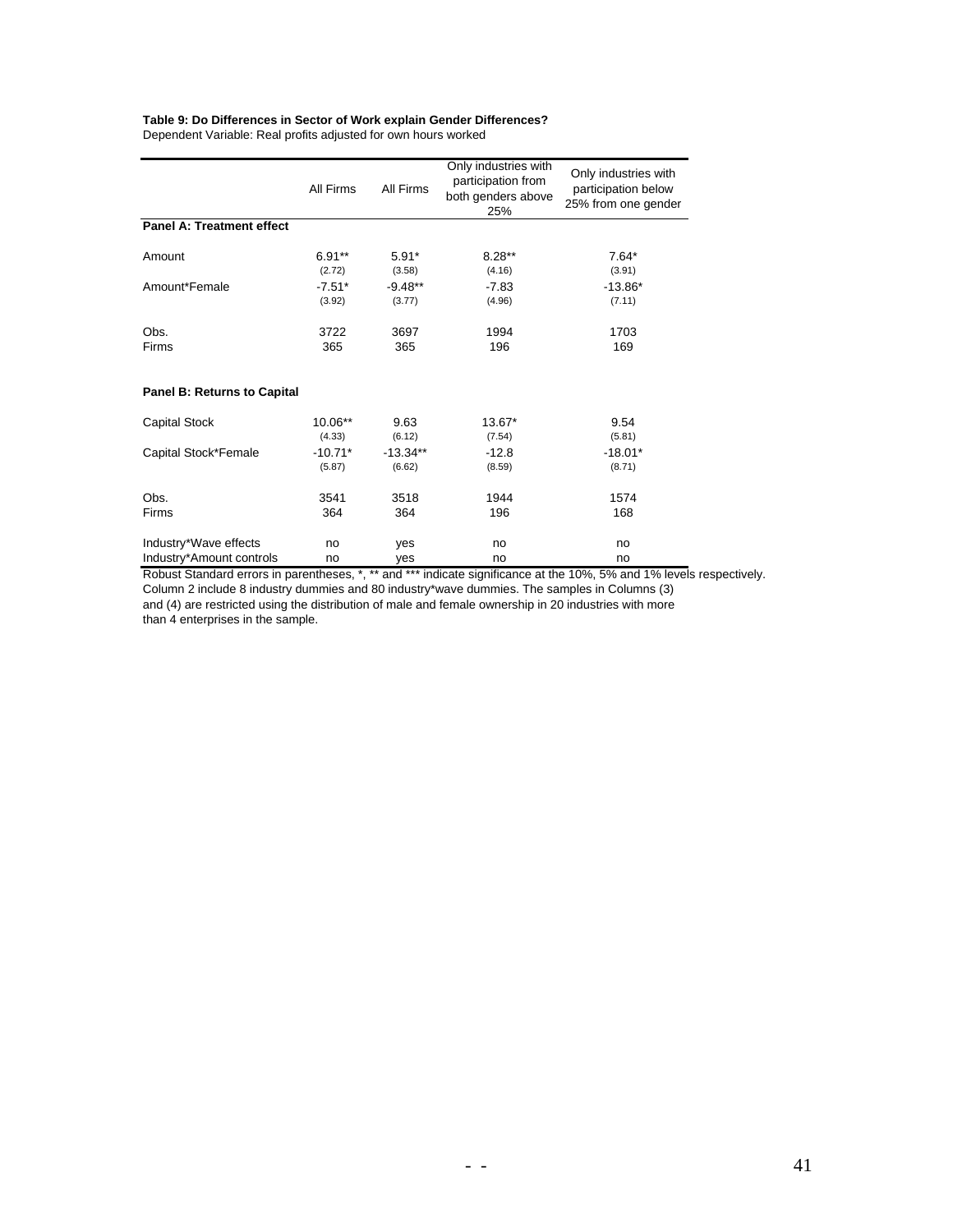#### **Table 10: Do the results generalize to other countries?**

Dependent Variable: Monthly Microenterprise Profits (US dollars)

|                                              |              | <b>MEXICO</b>              |              |             | <b>BRAZIL</b>              |             |
|----------------------------------------------|--------------|----------------------------|--------------|-------------|----------------------------|-------------|
|                                              | All          | Industries                 | Industries   | All         | Industries                 | Industries  |
|                                              | industries   | which are                  | in which     | industries  | which are                  | in which    |
|                                              |              | predominantly both genders |              |             | predominantly both genders |             |
|                                              |              | one gender                 | participate  |             | one gender                 | participate |
|                                              | (1)          | (2)                        | (3)          | (4)         | (5)                        | (6)         |
| Capital Stock (excluding land and buildings) | $0.166***$   | $0.180***$                 | $0.178***$   | $0.400***$  | $0.411***$                 | $0.153***$  |
|                                              | (0.0131)     | (0.0164)                   | (0.0227)     | (0.0173)    | (0.0376)                   | (0.0433)    |
| Capital Stock*Female                         | $-0.0764***$ | $-0.123***$                | $-0.0816***$ | $-0.132***$ | $-0.190**$                 | 0.0174      |
|                                              | (0.0231)     | (0.0465)                   | (0.0314)     | (0.0309)    | (0.0964)                   | (0.0649)    |
| Female                                       | $-66.49***$  | $-63.75***$                | $-39.17***$  | $-63.64***$ | $-66.15***$                | $-52.03***$ |
|                                              | (4.499)      | (9.988)                    | (6.072)      | (4.606)     | (18.56)                    | (13.51)     |
| Observations                                 | 9773         | 6017                       | 3305         | 15875       | 4581                       | 3952        |
| R-squared                                    | 0.186        | 0.170                      | 0.161        | 0.221       | 0.145                      | 0.259       |

*Notes:*

Robust standard errors in parentheses, \*\*\* p<0.01, \*\* p<0.05, \* p<0.1

All regressions also include controls for age and education of the owner and own hours worked.

Mexico regressions also include year of survey dummies.

Industry subsamples in (2) and (5) are industries which are either less than 25% female, or more than 75% female

Industry subsamples in (3) and (6) are industries which are between 26% and 74% female.

Industry subsamples restricted to industries with at least 50 firms in the sample.